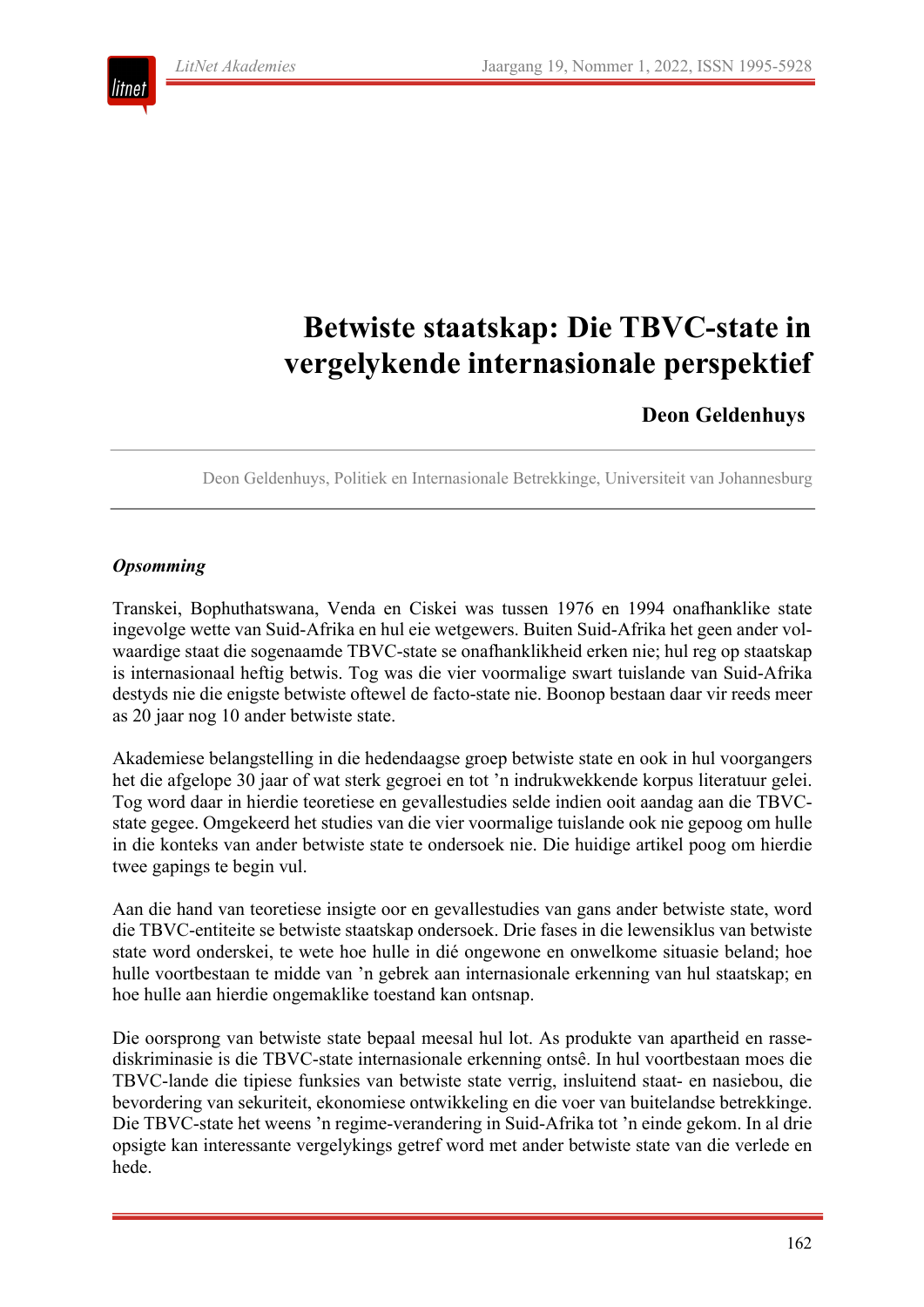

**Trefwoorde:** afsonderlike ontwikkeling; apartheid; betwiste state; Bophuthatswana; Ciskei; de facto-state; erkenning van state; nasiebou; staatbou; swart tuislande; Transkei; Venda

#### *Abstract*

#### **Contested statehood: The TBVC states in comparative international perspective**

Transkei, Bophuthatswana, Venda and Ciskei existed as nominally independent states for different periods between 1976 and 1994. The group of former black African homelands (Bantustans) of South Africa had become independent under laws adopted by the South African parliament and their own respective legislatures. Except for South Africa, no other existing state recognised the independence of the so-called TBVC states; the latter experienced collective non-recognition. Because their very right to statehood was challenged by the world community, the four entities can be designated as contested (or de facto) states.

At the time the TBVC countries were neither the first nor the only contested states in the world. Previously Katanga and Biafra were in this situation. The contested statehood of the Republic of China (Taiwan), the Sahrawi Arab Democratic Republic (Western Sahara), the Turkish Republic of Northern Cyprus, Palestine, Somaliland, Kosovo, Transnistria, Nagorno Karabakh and South Ossetia coincided for varying periods with those of the TBVC sister countries and continues to this day. Abkhazia joined them in 1999. To be sure, several of today's 10 contested states enjoy a limited measure of de jure recognition but none of them have received the "birth certificate" of confirmed statehood by being admitted to full membership of the United Nations. All of them, like the TBVC states before, experience de facto international statehood because they meet the basic requirements of statehood under international law.

In the growing scholarly interest in such entities over the last 30 years or so, the TBVC countries are seldom if ever mentioned in the same breath as other contested states. This neglect could be attributed to ignorance of the existence of the TBVC group or to a tendency to dismiss them out of hand as mere products of apartheid and hence not worthy of academic inquiry.

Against this background the main aim of the present article is to examine the TBVC entities in the context of other contested states, drawing on theoretical insights developed in recent academic studies. In so doing similarities and differences between the TBVC countries and other contested states can be identified. The focus will, however, be on Transkei, Bophuthatswana, Venda and Ciskei, not the others. A further caveat is that not all features of the TBVC foursome's contested statehood can be examined in detail in this article. Preference will be given to the causes and international manifestations of their contested statehood. Still, the inquiry will hopefully be comprehensive enough to prove that the TBVC countries qualify as further examples of a distinct international actor – or more species of the same genus – called the contested or de facto state. At the same time the TBVC entities add to the diversity among contested states.

The simple analytical framework used in this inquiry is based on the three phases in the life cycle of contested states: their origin (how did these entities end up in the invidious, uncomfortable and undesirable situation of contested statehood?); their existence or survival as contested states (relegated to the margins of the world community of confirmed states and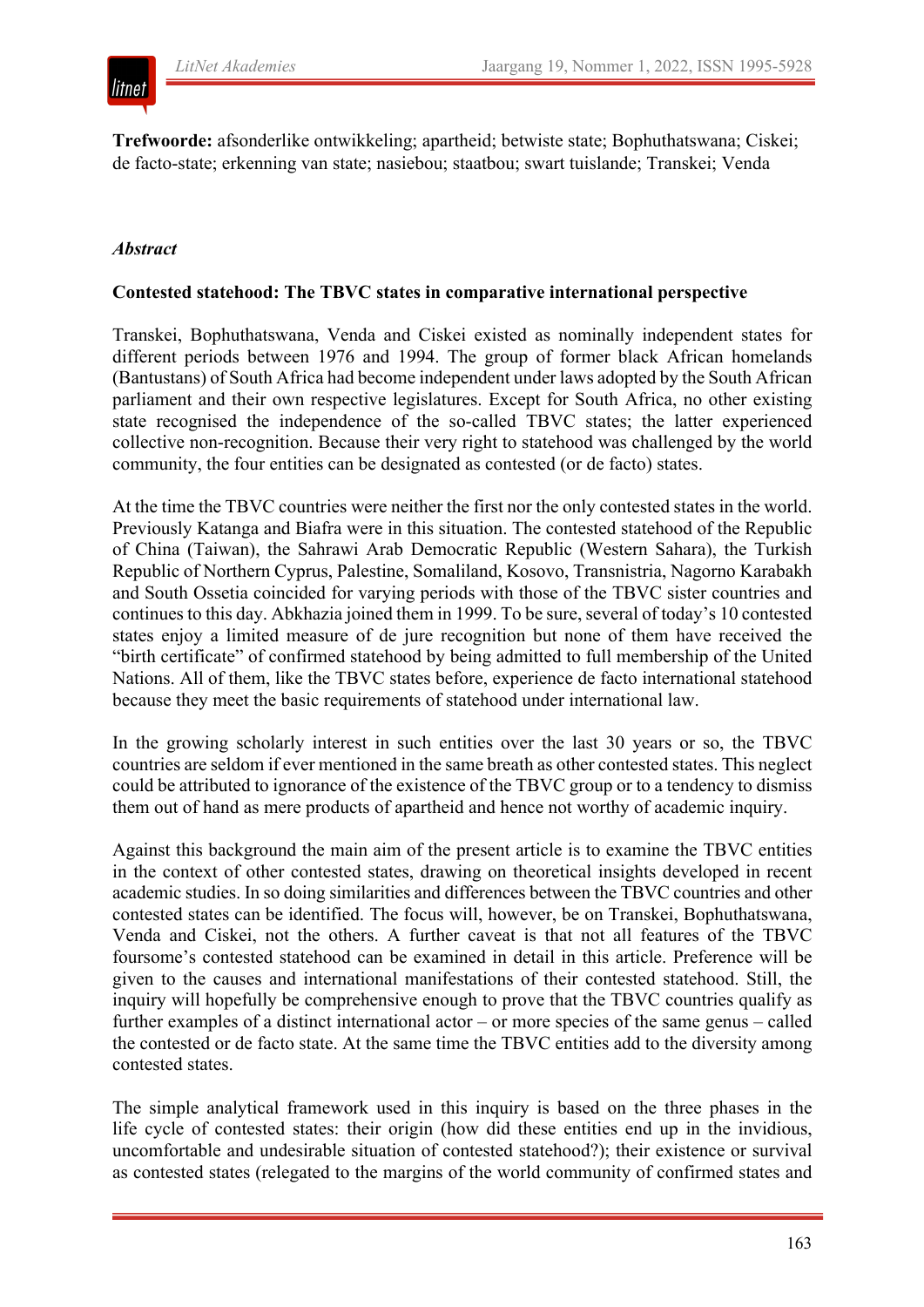

typically faced with serious existential threats from their countries of origin or parent states); and finally exiting contested statehood (how did this actually occur in several cases or could it conceivably happen in other instances in future?) based on the assumption that most contested states wish to escape this status by gaining de jure recognition and joining the world of confirmed states. In short, the framework for analysis focuses on getting in, getting on and getting out of contested statehood.

In dealing with the emergence of contested states, attention is paid first to the basic criteria of statehood enshrined in the Montevideo convention of 1933, supplemented by a few more recent requirements widely applied by confirmed states. It is found that the existing 10 contested states and the TBVC countries broadly meet the Montevideo standards, but many of them fall short of the additional criteria. Purported states born of secession from their original states or through other actions proscribed by international law – such as aggression, occupation and racial discrimination – had their claims to statehood seriously challenged by the international community. This still applies to, among others, Northern Cyprus, Abkhazia, Ossetia, Somaliland and Kosovo. The four TBVC states were, as products of apartheid, conceived, born and bred in the sin of racial discrimination; apartheid had even been declared a crime against humanity by the United Nations. This particular origin placed the TBVC countries in a class of their own among contested states.

The second phase in the life of contested states involves their existence in conditions of international opposition and isolation. These realities can complicate the affected countries' performance of six typical tasks: promoting security or just basic survival in the face of external hostility, state building, nation building, democratisation, economic development, and international relations. Given their complete lack of international recognition (except from South Africa, their creator and parent state), the TBVC entities were utterly beholden to South Africa for providing them with an economic and financial lifeline, governance assistance and security support. South Africa acted as a benevolent hegemon in the patron-client relationship it maintained with each of the four sister states. In all these respects there are solid grounds for closer comparisons between the TBVC countries and other contested states. Where the South Africa-TBVC relationship may well differ materially from the foreign ties of other contested states, is in the extensive network of multilateral institutions – styled the Economic Community of Southern Africa – that bound them together.

Getting out of contested statehood is the final of the three phases. Biafra and Katanga exited this status and were reincorporated into their original states through the use of force by Nigeria and the Congo respectively. The same happened much later to the Chechen Republic of Ichkeria (returned to Russia) and the Republic of Serbian Krajina (reintegrated into Croatia). While acknowledging that the leaders of some contested states may be reasonably content with and derive personal benefit from the status quo, most contested states seek to escape from international exile by graduating to confirmed statehood with all the attendant rights, privileges and responsibilities conferred by international law. Of today's 10 contested states, Kosovo is best placed for higher honours. Several of the others may remain in international limbo indefinitely.

The TBVC entities' independent existence ended in 1994 when they were reincorporated into the "new" post-apartheid South Africa in a remarkably peaceful fashion. The main reason for their return to the fold was that their country of origin underwent thorough-going regime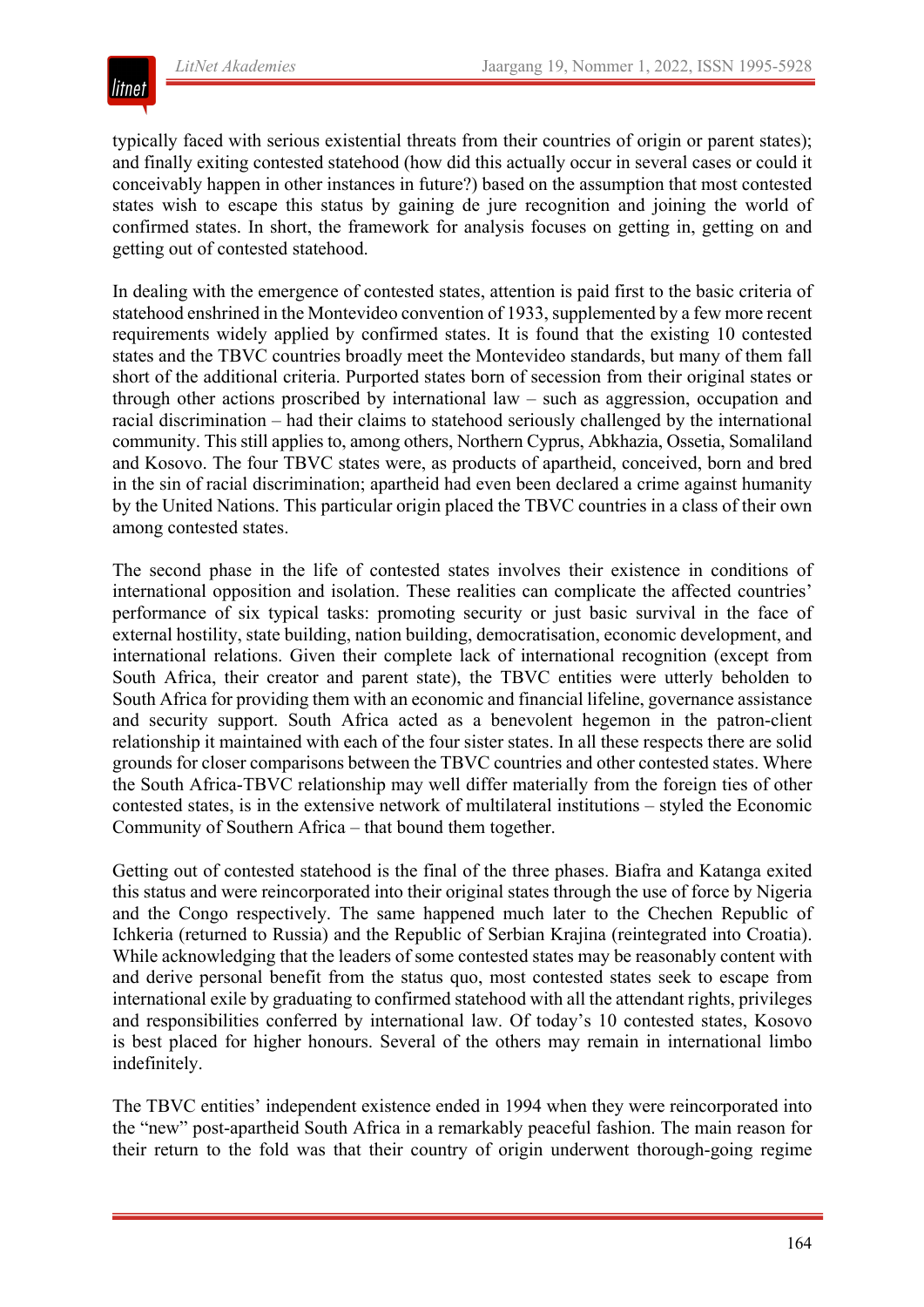

change. This is a rare way of ending contested statehood, made even more exceptional by four related entities doing so simultaneously.

**Keywords:** apartheid; black homelands; Bophuthatswana; Ciskei; contested states; de facto states; nation building; recognition of states; separate development; state building; Transkei; Venda

## **1. Inleiding**

Suid-Afrika het in 1994 'n ware regime-verandering beleef. Dit het nie bloot 'n verandering van ideologie, beleid en regering behels nie, maar ook van die grondwet, die instellings en ampsbekleërs van die staat, die demografie van die kieserskorps en selfs die politieke geografie van die land. Die territoriale integriteit van Suid-Afrika, soos dit in 1910 beslag gekry het, is in 1994 herstel met die herinlywing van die vier onafhanklike voormalige swart tuislande – Transkei, Bophuthatswana, Venda en Ciskei – in die "nuwe" Republiek van Suid-Afrika. Die sogenaamde TBVC-state was vir verskillende periodes tussen 1976 en 1994 soewerein onafhanklik ingevolge die Suid-Afrikaanse reg en hul eie wetgewing. Die internasionale gemeenskap het egter deurgaans die vier entiteite se aansprake op staatskap verwerp deur 'n kollektiewe weiering om hulle as state te erken. Transkei, Bophuthatswana, Venda en Ciskei was, gedurende hul nominaal onafhanklike bestaan, betwiste state. Dis 'n onbenydenswaardige situasie waarin ander aspirantstate hulle ook destyds bevind het en wat verskeie vandag steeds ervaar. Hierdie artikel ondersoek die TBVC-state se betwiste staatskap in die konteks van ander soortgelyke entiteite of lande – iets wat selde indien ooit in die akademiese literatuur verskyn.

#### **2. Die betekenis en voorkoms van betwiste state**

*Betwiste state* is politieke entiteite wie se aansprake op volwaardige staatskap internasionaal betwis word. As gevolg daarvan ervaar hulle beperkte of selfs geen formele internasionale erkenning van hul vermeende staatskap deur bevestigde (of volwaardige) state. Sulke entiteite word algemeen as *de facto-state* bestempel (bv. deur Pegg 1998; Bahcheli, Bartmann en Srebrnik 2004; Lynch 2004; Toomla 2014), wat beteken dat hulle feitelik aan die basiese vereistes van staatskap voldoen maar dat dit nie tot algemene de jure-erkenning lei nie. Hulle word daarom deur bestaande state die geleentheid ontsê om die tipiese regte en verpligtinge wat state onder die internasionale reg het, op te neem. Juis omdat die bestaansreg van die aspirantstate in 'n mindere of meerdere mate deur bevestigde state betwis word, word die begrippe *betwiste state* en *betwiste staatskap* (gebruik deur o.a. Geldenhuys 2009; Ker-Lindsay 2012; Kursani 2021) bo die bekender *de facto-state* verkies. 'n Verdere probleem met die begrip *de facto-state* is dat dit impliseer dat al die betrokke entiteite géén internasionale erkenning van hul staatskap kry nie; van hulle geniet egter wel de jure-erkenning van sommige bevestigde state. Om hierdie rede is dit ook problematies om alle betwiste state eenvoudig as nie-erken ("unrecognised") te beskou (bv. King 2001; Caspersen 2012; Caspersen en Stansfield 2014; Broers 2013).

Betwiste state is geen nuwe verskynsel in die wêreldpolitiek nie. In die 20ste eeu het verskeie van hulle gekom en gegaan, soos Mantsjoerye (1932–45), Kroasië (1941–4), Katanga (1960–3),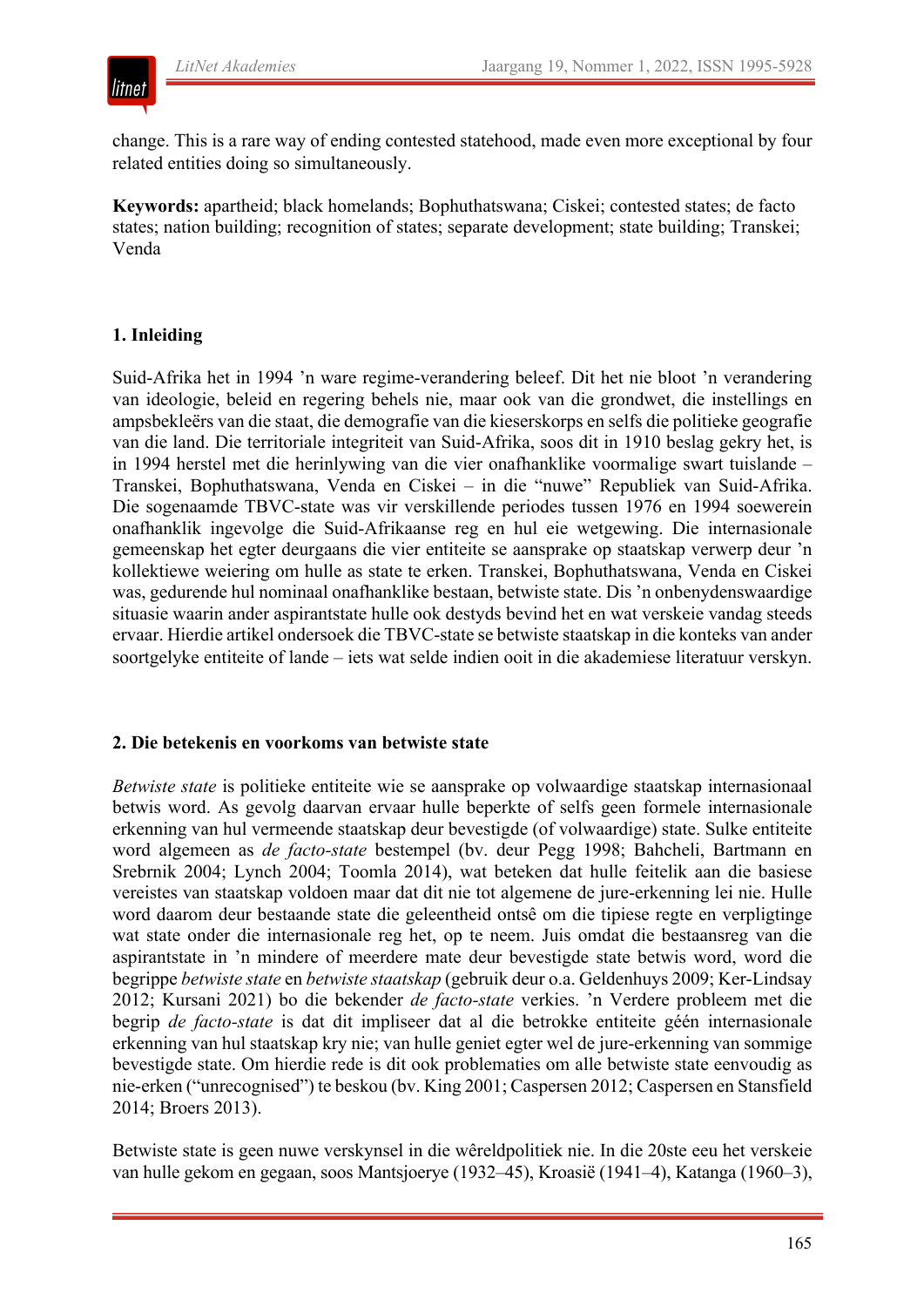

Biafra (1967–70), Oos-Timor (1975), Serwiese Krajina (1991–5), Gagausië (1990–5) en Itsjkeria of Tsjetsnië (1991–2000). Die TBVC-lande hoort ook in hierdie geledere, maar akademiese ontleders noem hulle baie selde in dieselfde asem as ander voormalige betwiste state wat sedertdien by hul oorspronklike of moederstate heringelyf is.

Onder navorsers is daar uiteenlopende menings oor hoeveel betwiste state tans bestaan (Pegg 2017:22–3). Oor 10 van hulle kan daar egter nie twyfel wees nie, deels omdat hulle almal sedert die vorige eeu in hierdie situasie verkeer. Hulle is (met die aanvangsdatum van betwiste staatskap tussen hakies) die Republiek van China of Taiwan (1949), die Sahrawi Arabiese Demokratiese Republiek of Wes-Sahara, SADR (1976), die Turkse Republiek van Noord-Ciprus (1983), Palestina (1988), Somaliland (1991), Kosowo (1991), Transnistrië (1991), Nagorno Karabakh (1992), Suid-Ossetië (1992) en Abkhasië (1999).

## **3. Akademiese belangstelling in betwiste state**

In die akademiese dissipline van internasionale betrekkinge is daar tot redelik onlangs weinig aandag aan die verskynsel van betwiste state gegee omdat daar so min gevalle was. Sedert die einde van die Koue Oorlog het verskeie nuwe betwiste state ontstaan uit die verbrokkeling van die Sowjet-Unie (Nagorno Karabakh, Suid-Ossetië, Abkhasië en Transnistrië) en Joego-Slawië (Kosowo). Gewelddadige konflikte het met die ontstaan en voortbestaan van al hierdie aspirantstate gepaard gegaan, boonop in Europa en Sentraal-Asië. Weens die bedreigings wat hierdie situasies vir Westerse belange inhou, het die Europese Unie, die Raad van Europa, die Noord-Atlantiese Verdragsorganisasie en ook die VN hulle met die problematiek van betwiste state begin bemoei. Navorsers in internasionale betrekkinge het terselfdertyd 'n nuwe belangstelling in betwiste state in die algemeen (sowel bestaande as historiese gevalle) ontwikkel. Opmerklik, egter, is dat Transkei, Bophuthatswana, Venda en Ciskei steeds meesal weggelaat word uit vergelykende gevallestudies van betwiste state. Hierdie akademiese afskeping kan waarskynlik aan onkunde oor die bestaan van dié vier nominaal onafhanklike state toegeskryf word, of aan 'n neiging om hulle bloot as produkte van apartheid af te maak en derhalwe as integrale gebiede van Suid-Afrika te beskou eerder as eiesoortige internasionale rolspelers.

Die vestiging van 'n sub-veld in internasionale betrekkinge wat toegespits is op betwiste state hang saam met 'n groeiende korpus akademiese literatuur oor die tema. Die pionierswerk, *International society and the de facto state*, kom uit die pen van Pegg (1998). Hierin lewer hy 'n oortuigende betoog dat betwiste state nie net ritualisties veroordeel moet word oor hul onwettigheid of ten minste illegitimiteit in 'n wêreld van erkende soewerein onafhanklike state nie, maar dat hulle eerder ernstige en vergelykende akademiese ondersoek verdien. Bykans 20 jaar later publiseer Pegg (2017) 'n uitvoerige bestekopname van die stand van navorsing oor de facto-state. Sy bibliografie noem amper 75 wesenlike akademiese publikasies oor die onderwerp. Sedertdien het verskeie verdere publikasies die lig gesien, geskryf deur Riegl en Doboš (2017); Visoka (2018); Comai (2018); Berg en Ker-Lindsay (2019); en Hoch en Kopeček (2020). Die stigting van die De Facto State Research Unit aan die Universiteit van Tartu in Estland in 2019 is 'n verdere mylpaal in die uitbouing van die studierigting wat sterk steun op insigte uit verwante dissiplines, in besonder die politieke wetenskap en internasionale reg.

Die toenemende navorsing oor betwiste state, tesame met die feit dat 'n tiental van hierdie entiteite reeds meer as twee dekades oorleef – en nie bloot deur bestaande state en multilaterale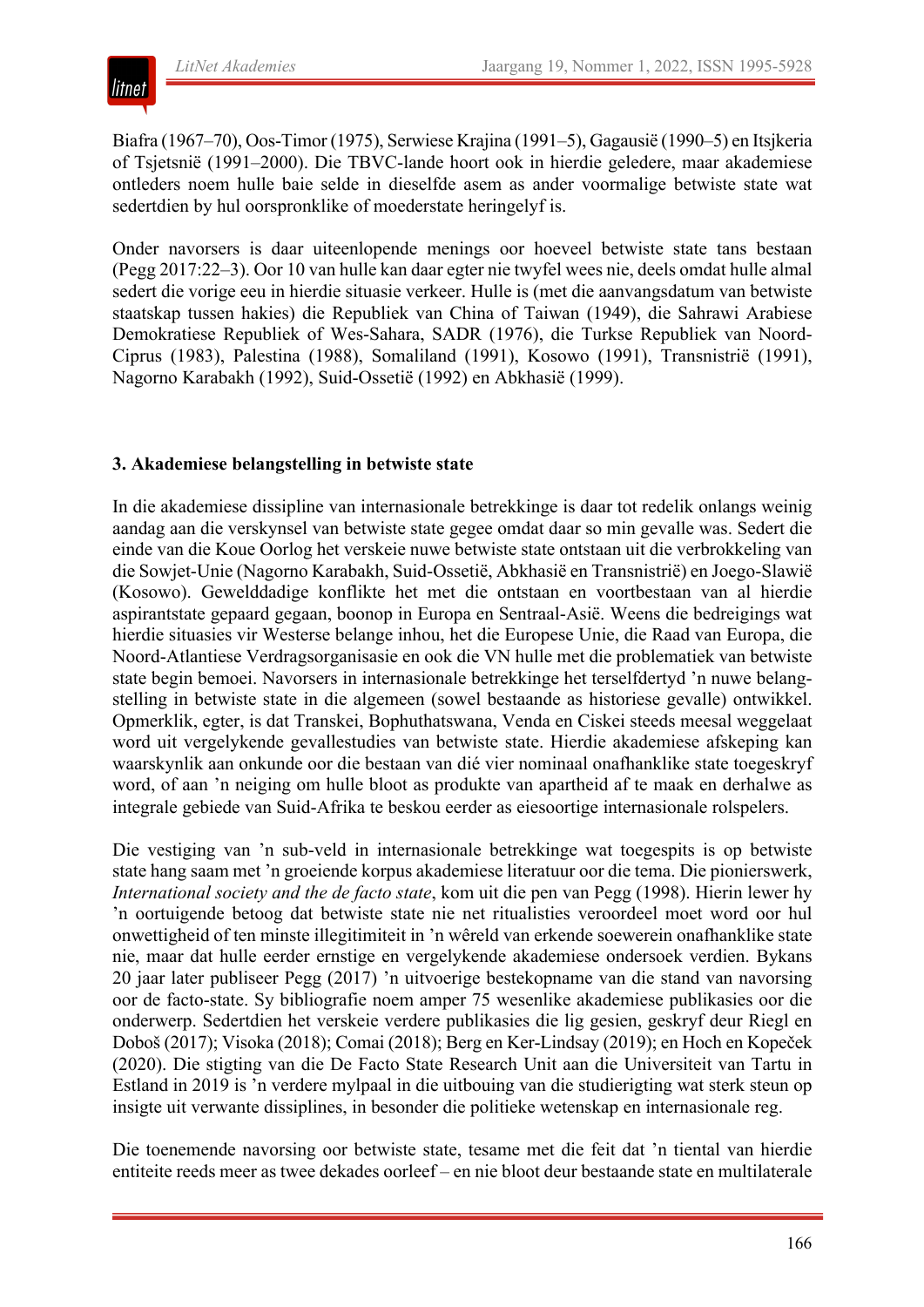

organisasies weggewens kan word nie – bevestig dat hulle 'n onderskeibare tipe rolspeler in internasionale betrekkinge verteenwoordig, 'n alternatiewe vorm van politieke organisasie beliggaam, aansienlike onderlinge verskeidenheid vertoon, en ook groter diversiteit in die internasionale stelsel meebring (Pegg 2017:25; Florea 2017:808). Daar moet egter nie uit die oog verloor word nie dat betwiste state feitlik deur die bank streef na bevestigde staatskap en dus as volwaardige lede van die gemeenskap van state aanvaar wil word. Betwiste staatskap is vir hulle dus nie 'n finale status nie maar eerder 'n tydelike dog ongewenste fase. Vir sommiges hou die situasie 'n eksistensiële bedreiging in weens die verbete verset teen hul voortbestaan van veral hul moederstate. Nagorno Karabakh en Suid-Ossetië is hedendaagse voorbeelde, terwyl dit vroeër vir onder meer Biafra, Tsjetsnië en Krajina gegeld het (Pegg 2017:5–7,12).

#### **4. Doel en aard van hierdie artikel**

Gegewe die TBVC-lande se afwesigheid in die akademiese literatuur oor betwiste staatskap, is die hoofdoel van hierdie ondersoek om dié vier susterstate te ontleed in die konteks van ander betwiste state en aan die hand van teoretiese insigte wat in onlangse studies van sulke entiteite ontwikkel is. Sodoende kan sommige ooreenkomste en verskille tussen die twee groepe vasgestel word. Al het die ondersoek 'n vergelykende inslag, behels dit nie 'n volwaardige toepassing van die vergelykende metode nie. Die klem val immers op Transkei, Bophuthatswana, Venda en Ciskei se betwiste staatskap, nié ander aspirantstate s'n nie. 'n Verdere kwalifikasie is dat nie alle aspekte van die TBVC-entiteite se betwiste staatskap in besonderhede bespreek kan word nie weens die beperkte ruimte. Daar word gekonsentreer op die oorsake en internasionale manifestasies van die vier voormalige tuislande se betwiste staatskap; hierdie is inderdaad van die prominentste kwessies in die bestudering van betwiste state. Nogtans reik die huidige ondersoek hopelik wyd genoeg om te bewys dat Transkei, Bophuthatswana, Venda en Ciskei as groep bydra tot die groot verskeidenheid onder betwiste state in terme van oorsprong, voortbestaan en ondergang. Meer ambisieus word met hierdie bydrae gepoog om die weg te baan vir die insluiting van die TBVC-state as ondersoekwaardige gevalle in toekomstige vergelykende studies van betwiste state wêreldwyd.

Die aard van die artikel is ontledend en beskouend en benut meesal bestaande kennis oor die TBVC-state, maar nou uit die perspektief van betwiste state. Daar word hoofsaaklik gebruik gemaak van sekondêre bronne op die vakgebied van internasionale betrekkinge, meer bepaald die studie van betwiste (of de facto-) state, maar daar word sterk op die internasionale reg gesteun wanneer dit by die definiëring en formele erkenning van staatskap kom.

#### **5. Basiese komponente van die ontledingsraamwerk**

Drie elemente van die lewensiklus van betwiste state (Geldenhuys 2009:4) vorm die ontledingsraamwerk vir die artikel. Die eerste is die oorsprong van hierdie state, met ander woorde hoe gebeur dit dat aspirantstate in die dilemma van betwiste staatskap beland? Waarom het hulle geen of net beperkte internasionale erkenning? Voldoen hulle nie aan die basiese vereistes vir staatskap en kollektiewe internasionale erkenning nie?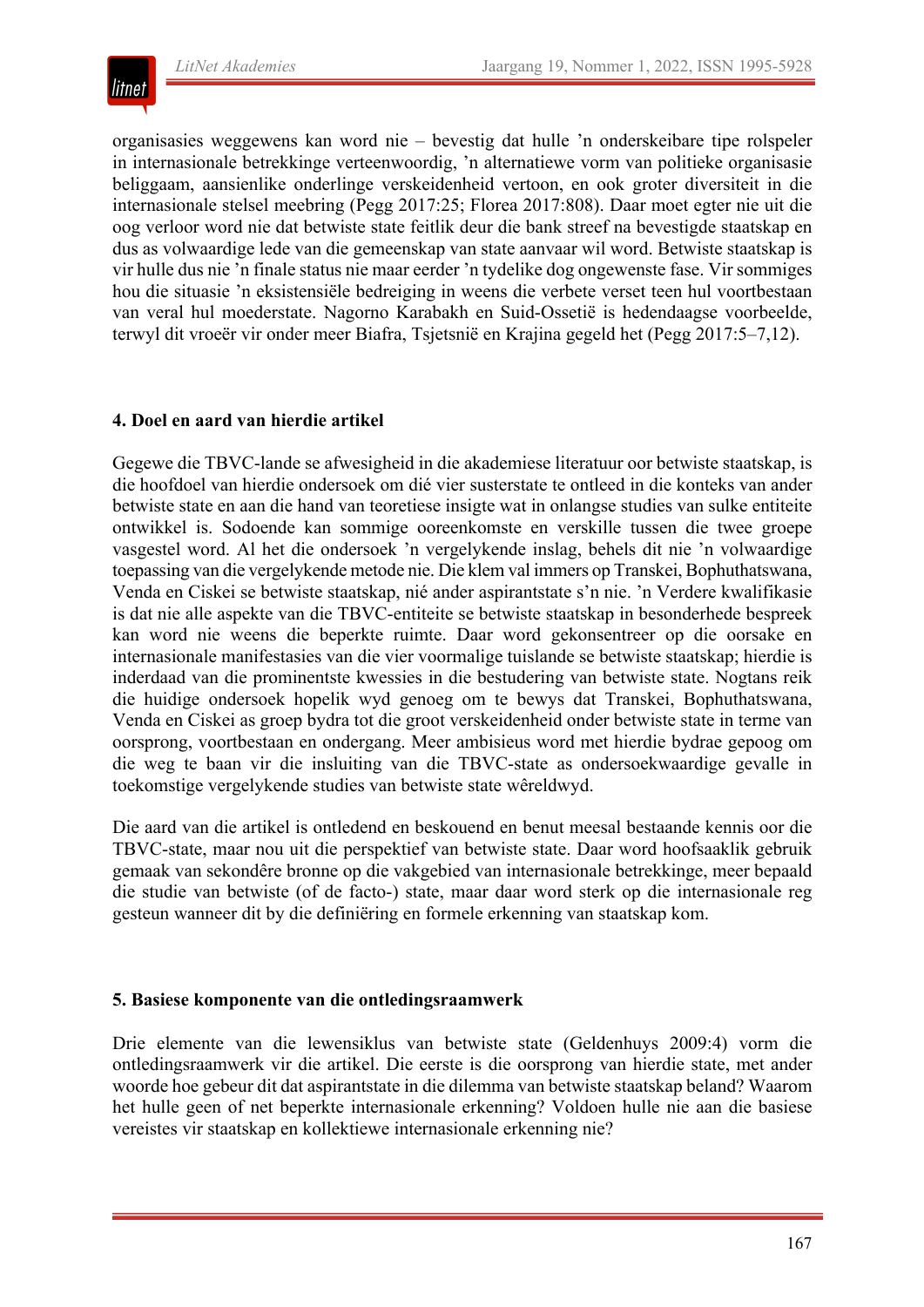Die tweede dimensie gaan oor die voortbestaan of oorlewing van sulke lande. Aspekte soos hul binnelandse politiek, ekonomie en buitelandse betrekkinge kom ter sprake. Hoe word hierdie sake deur betwiste state se relatiewe internasionale afsondering beïnvloed? Van besondere belang is betwiste state se internasionale wisselwerking, wat ernstig aan bande gelê word deur hul gebrek aan eksterne erkenning. In akademiese en beleidsgerigte studies oor Transkei, Bophuthatswana, Venda en Ciskei is weinig aandag aan hul problematiese internasionale betrekkinge gegee.

In die derde plek word gevra hoe entiteite se betwiste staatskap tot 'n einde gekom het (waar dit wel gebeur het) of andersins moontlik beëindig kan word. Die uitgangspunt is, soos genoem, dat betwiste staatskap vir die meeste van hulle 'n ongevraagde, onwelkome, nadelige en selfs gevaarlike situasie is waaruit hulle graag wil kom deur as volwaardige state in die internasionale gemeenskap opgeneem te word.

## **6. Die lewensiklus van betwiste state**

Die drie fases van die lewensiklus van betwiste state handel in kort oor hoe hulle in hierdie situasie beland, hoe hulle dit hanteer en hoe hulle daaruit kan probeer kom. Elk van hierdie komponente van die ontledingsraamwerk word vervolgens verder toegelig en toegepas op betwiste state, met die klem op die TBVC-lande.

## *6.1 Oorsprong*

Om die totstandkoming van betwiste state te verstaan, is dit eerstens nodig (in onderafdeling 6.1.1) om die internasionale reg te raadpleeg oor twee kardinale kwessies: wat is die basiese kriteria vir staatskap en wat het die moderne internasionale reg te sê oor die wyses waarop nuwe state geskep word? Hierdie perspektiewe word dan op vandag se 10 betwiste state toegepas. In die volgende onderafdeling (6.1.2) word die oorsprong van die TBVC-state ondersoek om te bepaal waarom hulle tot betwiste staatskap verdoem is.

#### *6.1.1 Bepalings van die internasionale reg*

Die basiese vereistes vir staatskap in die internasionale reg is vervat in die bekende Montevideo Konvensie oor die Regte en Verpligtinge van State (1933). Om as'n persoon in die internasionale reg te kwalifiseer, behoort 'n staat te beskik oor (a) 'n permanente bevolking, (b) 'n afgebakende grondgebied, (c) 'n regering en (d) die vermoë om betrekkinge met ander state aan te gaan (Dixon 2000:105; Shaw 2008:199–202; Strydom en Gevers 2016:38–41). Benewens hierdie vier minimumvereistes, bewys staatspraktyke dat drie verdere verwante kriteria geld, te wete soewereiniteit, onafhanklikheid en internasionale erkenning.

Soewereiniteit beteken dat 'n staat se grondwet nie deel van 'n breër konstitusionele bedeling vorm nie en die staat dus oor die eksklusiewe reg beskik om die aard van sy instellings te bepaal, hul funksionering te beheer en wette van sy eie keuse te maak (James 1986:24–5,266; Mugerwa 1968:253). Hierdie regstatus word soms as interne soewereiniteit of konstitusionele onafhanklikheid beskou. Die ander element van onafhanklikheid, wat ook eksterne soewereiniteit genoem kan word, verwys na die reg van 'n staat om sy verhoudinge met ander state of entiteite vrylik te bepaal sonder beperkinge of beheer deur 'n ander staat (Mugerwa 1968:253).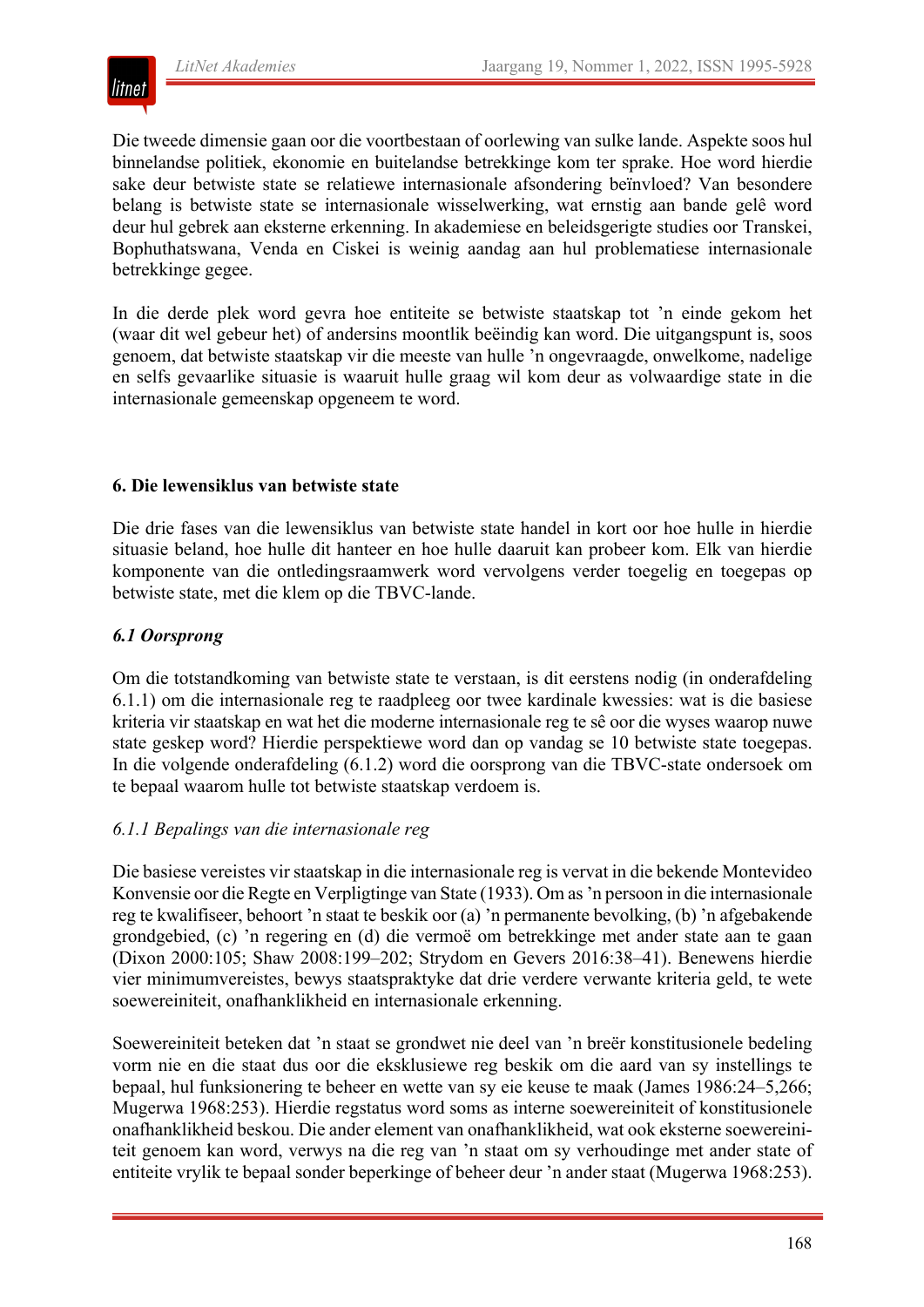

Daar kan tussen de facto- en de jure-erkenning van staatskap onderskei word. Eersgenoemde kan toegeken word wanneer 'n erkennende staat oordeel dat 'n aspirantstaat aan sommige maar nie al die Montevideo-kriteria voldoen nie, of as die erkennende staat onwillig is om aan die aspirant al die regte en verpligtinge te gun wat uit de jure-erkenning spruit. Sodanige feitelike erkenning is voorlopig en kan teruggetrek word (Kurtulus 2005:125). De jure- of wetlike erkenning, wat nie herroep kan word nie, word gegee wanneer 'n entiteit aan al die basiese vereistes vir staatskap voldoen en doeltreffende beheer oor elke aspek kan uitoefen. Sulke volwaardige erkenning kan beduidende juridiese, politieke en materiële voordele vir die betrokke staat inhou, soos byvoorbeeld diplomatieke betrekkinge met ander state, deelname aan multilaterale konferensies en verdrae, en lidmaatskap van internasionale organisasies (Crawford 1979:23). Die weerhouding van de jure-erkenning ontsê die aspirantstaat hierdie voordele. Dis ook belangrik om kennis te neem van die kollektiewe erkenning van staatskap, wat plaasvind wanneer 'n staat toegelaat word tot multilaterale organisasies. Lidmaatskap van die VN is die vernaamste hiervan (Crawford 1979:129). Sodanige kollektiewe de jureerkenning kan bestempel word as die "geboortesertifikaat" van 'n staat (Dixon 2000:119; Allen 2000:202). Dit bevestig ook die toepaslikheid van die konstituerende teorie van staatserkenning, waarvolgens 'n entiteit wat aan die basiese (Montevideo) vereistes vir staatskap voldoen "[…] is not a state and thus not a member of the international community until it is 'constituted' as such through the actions of other members of the international community recognizing it as a state". Sonder sulke erkenning is 'n entiteit dus nie 'n bevestigde staat nie en kan ook nie 'n internasionale regspersoonlikheid hê nie (Shearer 2000:113). Omgekeerd moet ook ag geslaan word op kollektiewe nie-erkenning (Caspersen 2019:231–40; Fabry 2012:661–76). Die VN het byvoorbeeld destyds geweier om Katanga, Biafra en Rhodesië te erken. Voorts moet beklemtoon word dat die toekenning of weerhouding van erkenning deur bestaande state, of hulle individueel of gesamentlik optree, hoofsaaklik 'n politieke handeling is en 'n kwessie van diskresie eerder as verpligting (Fawcett 1968:41).

'n Gebrek aan internasionale erkenning beteken nie noodwendig die algehele afwesigheid van de jure-erkenning nie. Onder vandag se 10 betwiste state is slegs Somaliland in die kategorie van zero erkenning. Vantevore was Rhodesië en Katanga in hierdie bootjie. 'n Volgende (teoretiese) kategorie kan as eweknie-erkenning tipeer word, wanneer sommige betwiste state net mekaar se staatskap erken. Volgende op die spektrum is erkenning van 'n betwiste staat deur slegs sy skepper- of begunstigerstaat ("patron state"), soos in die geval van die Turkse Republiek van Noord-Ciprus wat slegs deur Turkye erken word. Abkhasië en Suid-Ossetië is ook in hierdie geledere, want hulle word net deur Rusland erken, naas hul onderlinge erkenning. ('n Begunstiger-kliënt-verhouding word in onderafdeling 6.2 verduidelik.) In die vierde plek word beskeie erkenning aangetref, wanneer 'n betwiste staat deur slegs 'n handvol bevestigde state amptelik erken word; Biafra is in die 1960's deur vyf state erken. Gedeeltelike erkenning verwys na die de jure-erkenning van 'n betwiste staat deur 'n aantal bestaande state maar steeds uitsluiting uit die VN. So word Taiwan vandag deur slegs 15 meesal onbeduidende klein state (insluitend die Vatikaan) erken as die Republiek van China (Countriesthat recognize Taiwan 2021), teenoor die Republiek van Kosowo wat in 2020 deur 98 VN-lidstate (51% van die totaal) erken is as staat (Countries that recognize Kosovo 2020). Laastens is daar titulêre erkenning, wat beteken dat 'n betwiste staat se reg op staatskap wyd erken word, soos in die geval van Palestina en die Sahrawi Arabiese Demokratiese Republiek, selfs al word die entiteite deur eksterne magte (Israel in die geval van Palestina en Marokko ten opsigte van Wes-Sahara) verhinder om die interne regte en verpligtinge van state behoorlik uit te oefen. Die Sahrawi Arabiese Demokratiese Republiek het selfs lidmaatskap van die Afrika Unie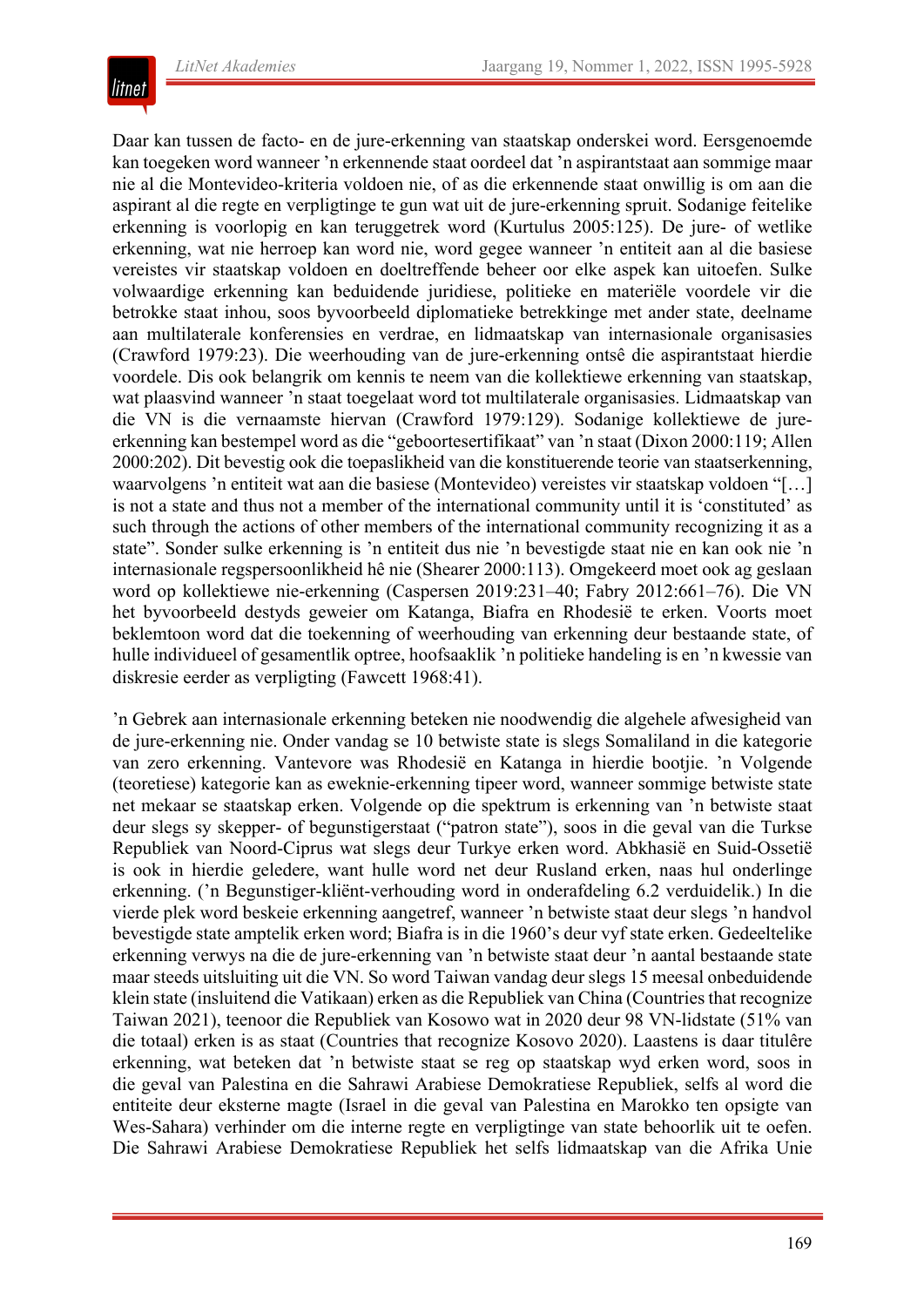

terwyl Palestina lid is van die Arabiese Bond en ook waarnemerstatus in die VN geniet, maar nie een van die twee is volwaardige lede van die VN nie (Geldenhuys 2009:25–6).

Omtrent alle betwiste state geniet 'n mate van de facto-erkenning deurdat bevestigde state in wisselwerking met hulle tree sonder om hulle de jure te erken – dis die benadering van "engagement without recognition" of "informal engagement". Die konseptualisering en praktiese toepassing van betrokkenheid sonder erkenning het in onlangse jare heelwat aandag gekry in die studie van betwiste state (soos in onderafdeling 6.2 aangedui sal word).

Die meeste van vandag se betwiste state voldoen aan die basiese formele vereistes vir staatskap in die internasionale reg behalwe vir kollektiewe de jure-erkenning en VN-lidmaatskap, hulle aspireer na volwaardige staatskap deur sodanige erkenning en hulle tree in vele opsigte soos tipiese state op (Geldenhuys 2009:26). Waarom word hulle dan algemene erkenning ontsê?

'n Belangrike rede is die oorsprong van die problematiese aspirantstate. Die internasionale gemeenskap staan lank reeds erg afwysend teenoor sesessie as 'n roete tot staatskap omdat dit neerkom op die territoriale fragmentasie van 'n bestaande staat deur die eensydige optrede van 'n gebied of groep in daardie staat en teen die bepalings van die grondwet en die uitdruklike wense van die sentrale regering. Sodanige afskeiding en die vorming van 'n nuwe wegbreekstaat gaan tipies gepaard met geweld tussen die wegbrekers en die oorspronklike staat wat die afskeiding probeer verhoed of ongedaan maak. Die internasionale reg erken geen reg op sesessie nie; inteendeel, die tradisionele veronderstelling teen sesessie geld steeds sterk (Crawford 2002:233; Crawford 1979:24). In die praktyk is bestaande state meesal onwillig om nuwe state gebore uit sesessie te ondersteun of erken indien die moederstaat teen die afstigting gekant was en bly (Crawford 1997:5,17–21). Toepaslike voorbeelde is Abkhasië en Suid-Ossetië wat weggebreek het van Georgië, Nagorno Karabakh van Azerbaijan, Transnistrië van Moldowa, Kosowo van Serwië en Somaliland van Somalië. Vroeër hetsowel Katanga as Biafra deur sesessie tot stand gekom: eersgenoemde het eensydig van die nuwe Republiek van die Kongo afgeskei en laasgenoemde van Nigerië.

'n Internasionaal aanvaarbare alternatief vir staatskepping deur sesessie is om die roete van partisie te volg. Dit beteken dat territoriale fragmentasie meesal vreedsaam by wyse van onderhandeling en ooreenkoms tussen die betrokke partye plaasvind. De jure- internasionale erkenning van state gebore uit partisie is gewoonlik onomstrede. Voorbeelde sluit in Tsjeggië en Slowakye se "fluweelskeiding" (1993) en Montenegro se losmaking van Serwië (2006).

Benewens die afwysing van sesessie as 'n wyse van staatskepping, is daar ook ander oorspronge van staatskap wat indruis teen die internasionale reg. Dit gaan hier om die skending van beslissende (jus cogens) norme van die internasionale reg. Veral drie sulke norme is ter sprake: die sistematiese verbreking van menseregte, die ontkenning van selfbeskikking en die pleeg van aggressie oftewel die onwettige gebruik van geweld (Dugard 1994:74–5). Wanneer 'n staat se oorsprong wesenlik onwettig is in die internasionale reg, kan dit as regverdiging dien vir die nie-erkenning van sodanige entiteit (Crawford 1979:57–8). Voorbeelde van state gebore uit aggressiewe optrede deur hul skepper, opgevolg deur besetting, is Mantsjoerye (1932–45, met Japan as skepper), Kroasië (1941–4, 'n produk van Duitse aggressie) en die hedendaagse Turkse Republiek van Noord-Ciprus (Turkye). Rassediskriminasie word uitdruklik deur die internasionale reg verbied en daarom is state wat uit so 'n beleid gebore is eenvoudig onwettig. Dit geld die TBVC-state asook Rhodesië wat in 1965 eensydig onafhanklik geword het.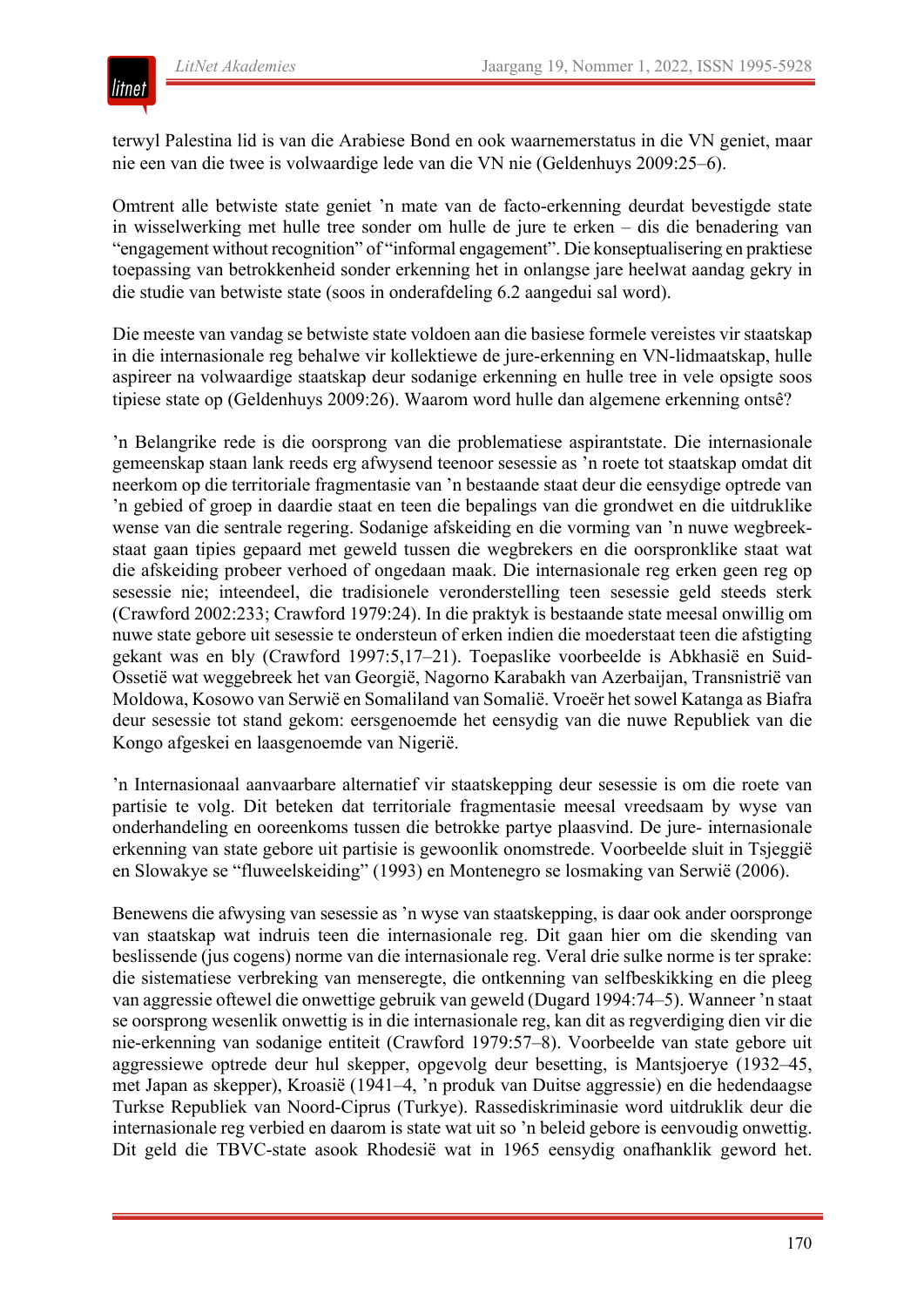

Laasgenoemde vyf entiteite is ook tot betwiste staatskap verdoem omdat hulle die internasionale regsbeginsel van selfbeskikking geskend het (Dixon 2000:111; Shaw 2003:182).

'n Aspirant-staat kan ook internasionaal die wind van voor kry indien 'n bevestigde staat kragtens die internasionale reg aanspraak maak om die nuwe entiteit te regeer. Dis presies wat die Chinese Volksrepubliek teenoor die Republiek van China op Taiwan aanvoer. Laasgenoemde is inderdaad die laaste klein oorblyfsel van die Nasionalisties-regeerde Republiek van China op die vasteland wat in 1949 deur die kommunistiese revolusie omvergewerp is. Beijing se aandrang op Taiwan se (her)inlywing by China, sy verwerping van die bestaansreg van die Republiek van China op Taiwan en die dwang wat hy op anderstate uitoefen om geen amptelike bande met Taiwan te hê nie, maak van Taiwan 'n betwiste staat (Geldenhuys 2009:15).

Wat die oorsprong van die oorblywende entiteite in die groep van 10 bestaande betwiste state betref, het Palestina, bestaande uit die Gazastrook en die Wesoewer van die Jordaanrivier, homself eensydig onafhanklik verklaar as 'n Palestynse staat. Die Sahrawi Arabiese Demokratiese Republiek is gebore uit 'n daad van self-dekolonisering van Wes-Sahara, maar Marokko het die grootste gedeelte van die oud-kolonie van Spanje beset en geannekseer. Rhodesië het ook deels self-dekolonisering verteenwoordig deurdat die kolonie homself eensydig van Britse beheer losgemaak het.

In die voorafgaande bespreking van die oorsprong van betwiste state, is gewag gemaak van 'n aantal ander sleutelrolspelers in die politiek van sulke entiteite. *Moederstate* verwys na die oorspronklike state waaruit betwiste state ontstaan het, of minstens daarop aanspraak maak dat hulle regmatige "ouerskap" oor 'n "telg" het. So is Georgië die moederstaat van Suid-Ossetië en Abkhasië, Somalië van Somaliland, China van Taiwan en Marokko die selfaangestelde moederstaat van Wes-Sahara. 'n Moederstaat (of 'n ander eksterne staat) kan terselfdertyd as vetostaat optree deur haar afvallige telg se pogings om internasionaal aanvaar te word, effektief te veto. Die beste voorbeeld is China, wat met beduidende welslae daarin slaag om die Republiek van China se eksterne betrekkinge te beperk. Die Republiek van Ciprus, bedoelend die suidelike gedeelte van die eiland onder Griekse beheer, probeer ook om as vetostaat teenoor die Turkse Republiek in die noorde op te tree. In hierdie gevalle kan gepraat word van kwaadwillige, wraaksugtige of selfs vyandige moederstate, beskou uit die perspektief van die betrokke betwiste state. 'n Begunstigerstaat bied tipies aan sy kliëntstate fisieke beskerming, materiële hulp en politieke en morele ondersteuning (*Nuwerwetse politieke woordeboek* 2002). Betwiste state wat in so 'n verhouding met derde partye staan, sluit in Abkhasië teenoor Rusland, Nagorno Karabakh teenoor Armenië en Noord-Ciprus teenoor Turkye (Pegg 2017:8).

#### *6.1.2 Die oorsprong van die TBVC-state*

Die Britse koloniale owerheid het in die 19de eeu sogenaamde naturelle-gebiede in die latere Oos-Kaap en Natal afgebaken en voorsiening gemaak vir plaaslike self-administrasie deur die inwoners (Venter 1985:3–5; Gratjios 1982:74; Marala 1984:114). Die interkoloniale naturellesake-kommissie (Langdon-kommissie), wat in 1903 deur die Britse heersers aangewys is, het territoriale segregasie verder probeer voer met die aanbeveling dat "[…] the lands dedicated and set apart, as locations, reserves or otherwise, should be defined, delimited and reserved for Natives by legislative enactment" (aangehaal deur Gratjios 1982:72). Die Wet op Naturellegrondgebied, wat drie jaar na uniewording deur die Suid-Afrikaanse parlement goedgekeur is, was 'n uitvloeisel van die Langdon-kommissie se voorstelle. Die maatreël het bepaal dat bestaande swart "reservate" (10,4 miljoen morg of 7,3% van die nasionale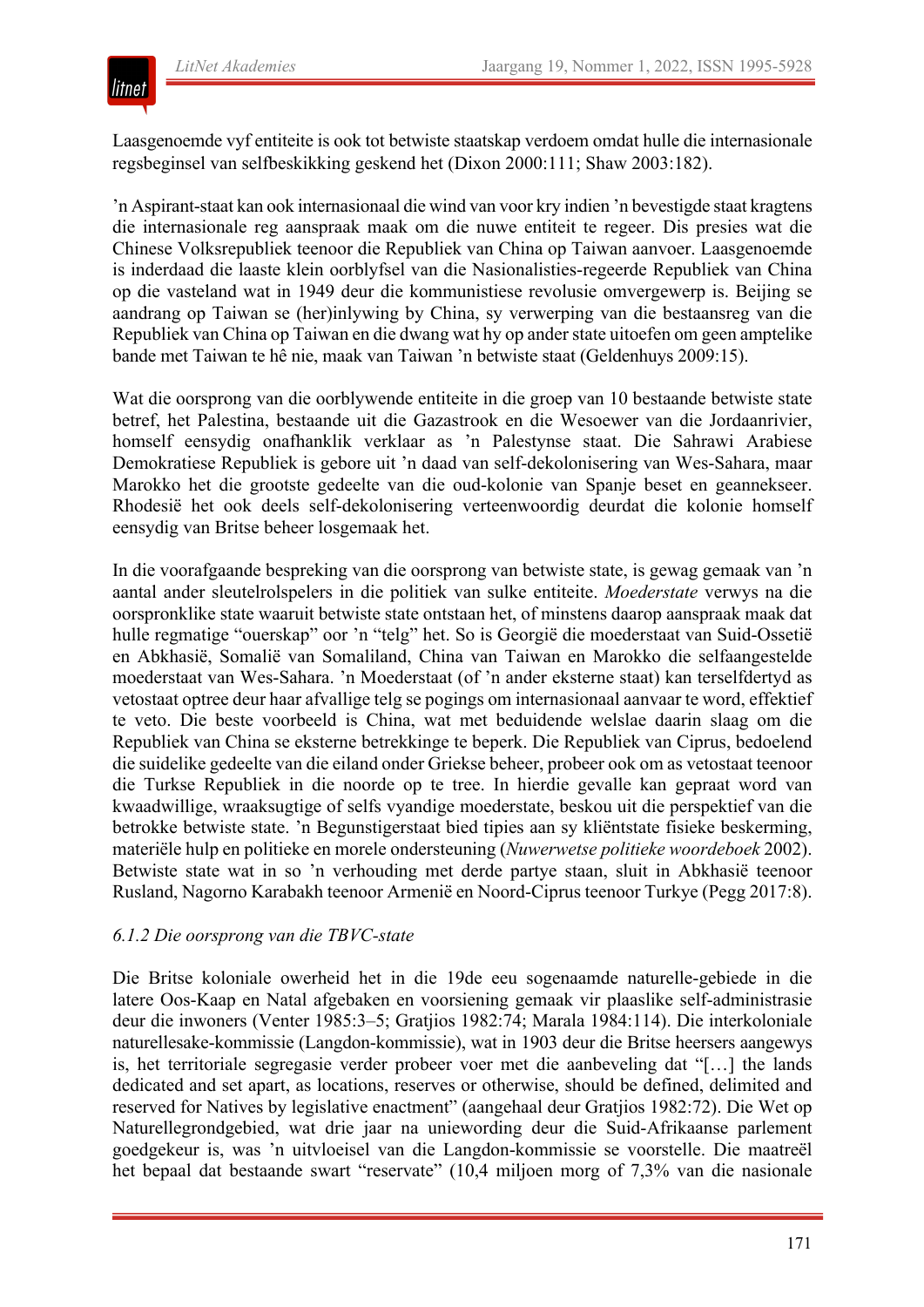

grondgebied) opsygesit moet word vir uitsluitlike besit en besetting deur swart mense; daarbuite kon hulle slegs met amptelike toestemming grond koop (Gratjios 1982:74; Klein 2000:477; Welsh 2009:31). Die Wet op Naturellegronde en trust, 1936, het voorsiening gemaak vir die vergroting van die swart reservate (met 'n verdere 8,3 miljoen morg) tot 13,7% van Suid-Afrika se totale grondgebied (Scher 2012a:264–5; Giliomee 2012a:105). Voor 1948 het opeenvolgende regerings hierdie reservate bloot "[…] as 'n bykomende deel van die landsadministrasie beskou" (Giliomee 2012c:432) en is bloedweinig gedoen om hulle ekonomies te ontwikkel om 'n heenkome vir hul groeiende bevolkings te bied (Scholtz 1974a:241).

In 1948 breek 'n nuwe era vir die swart reservate aan. In sy manifes vir die algemene verkiesing van 1948 onderneem die Nasionale Party (NP) om, indien hy aan bewind kom, die reservate genoegsaam te ontwikkel om as "die ware vaderland" van die "naturelle" te dien (Scholtz 1974a:241). Dit sou deel vorm van die party se beleid van apartheid, aangebied as "die waarborg vir rassevrede" in Suid-Afrika (Giliomee 2012a:34). As regering het die NP ook gesagstrukture in die reservate, later amptelik tot tuislande herdoop, gevestig. Die Wet op Bantoe-owerhede, 1951, magtig stam-, streeks- en territoriale owerhede in dié gebiede, gebou op tradisionele stamregerings. Dr H.F. Verwoerd, minister van naturellesake, het verduidelik dat swartes in hul eie gebiede mettertyd "volle selfbestuur" kon kry en dat die tuislande (eerder as sogenaamde wit gebiede) ook as fokuspunte moes dien vir die politieke aspirasies van stedelike swartes. Die politieke ontwikkeling van die swart gebiede moes volgens Verwoerd geskied onder blanke voogdyskap. Hy het die moontlikheid van "verspreide staatjies" verwerp omdat die tuislande ekonomies van Suid-Afrika afhanklik sou bly (Scholtz 1974a:237; Giliomee 2012a:64; Venter 1985:6).

In 1959 volg die Wet op die Bevordering van Bantoe-selfbestuur. Dit het die statutêre grondslag gelê vir afsonderlike of parallelle ontwikkeling en uiteindelik onafhanklike swart tuislande – én, onbedoeld, betwiste state. In die aanhef tot die wet word verklaar dat die Bantoebevolking van Suid-Afrika nie 'n homogene groep verteenwoordig nie, maar bestaan uit agt onderskeibare nasionale eenhede op grond van taal en kultuur: Xhosa, Zoeloe, Tswana, Venda, Noord-Sotho, Suid-Sotho, Swazi en Tsonga. Elkeen van hulle sou mettertyd selfregerend in hul onderskeie geografiese tuislande word (Davenport 1977:282–3; Hill 1964:7–19; Beinart en Dubow 1995). Verwoerd, toe eerste minister, het in die vooruitsig gestel dat hierdie etniese tuislande uiteindelik onafhanklike state kon word indien dit binne hul bevolkings se vermoë was om tot so 'n hoë peil te ontwikkel (Scholtz 1974b:135–6). Dit was 'n radikale afwyking van sy verwerping in 1951 van die territoriale fragmentasie van Suid-Afrika in wit en swart state.

Terwyl die tuislande voorberei word vir selfregering, volgens 'n witskrif van 1959, was daar geen rede om hulle te laat deelneem aan die sentrale regering van Suid-Afrika nie (Dugard 1978:90–1). Afsonderlike ontwikkeling het juis ten doel gehad dat hierdie entiteite afsonderlik van die regeerstrukture van blanke Suid-Afrika moes ontwikkel. In plaas van verteenwoordiging in die parlement, skep die regering "[…] 'n bestuurskans vir die Bantoe in hul eie gebiede" (Scholtz 1974b:136). Daarmee saam moes stedelike swart mense in wit gebiede, waar hulle geen permanente verblyfreg gehad het nie, politieke regte uitoefen in tuislande waaraan hulle volgens etnisiteit of volksverbondenheid gekoppel is (Scher 2012b:335–6; Pelzer 1964:639). Wat meer is, die argitekte van afsonderlike ontwikkeling het aanvaar dat verstedelikte swartes mettertyd na hul aangewese tuislande sou terugkeer. Volgens 'n demografiese projeksie wat Verwoerd reeds in 1956 (toe minister van naturellesake) onderskryf het, sou daar in die jaar 2000 sowat 6,5 miljoen swartes in "blanke gebied" wees, waarvan 4 miljoen hulself "heel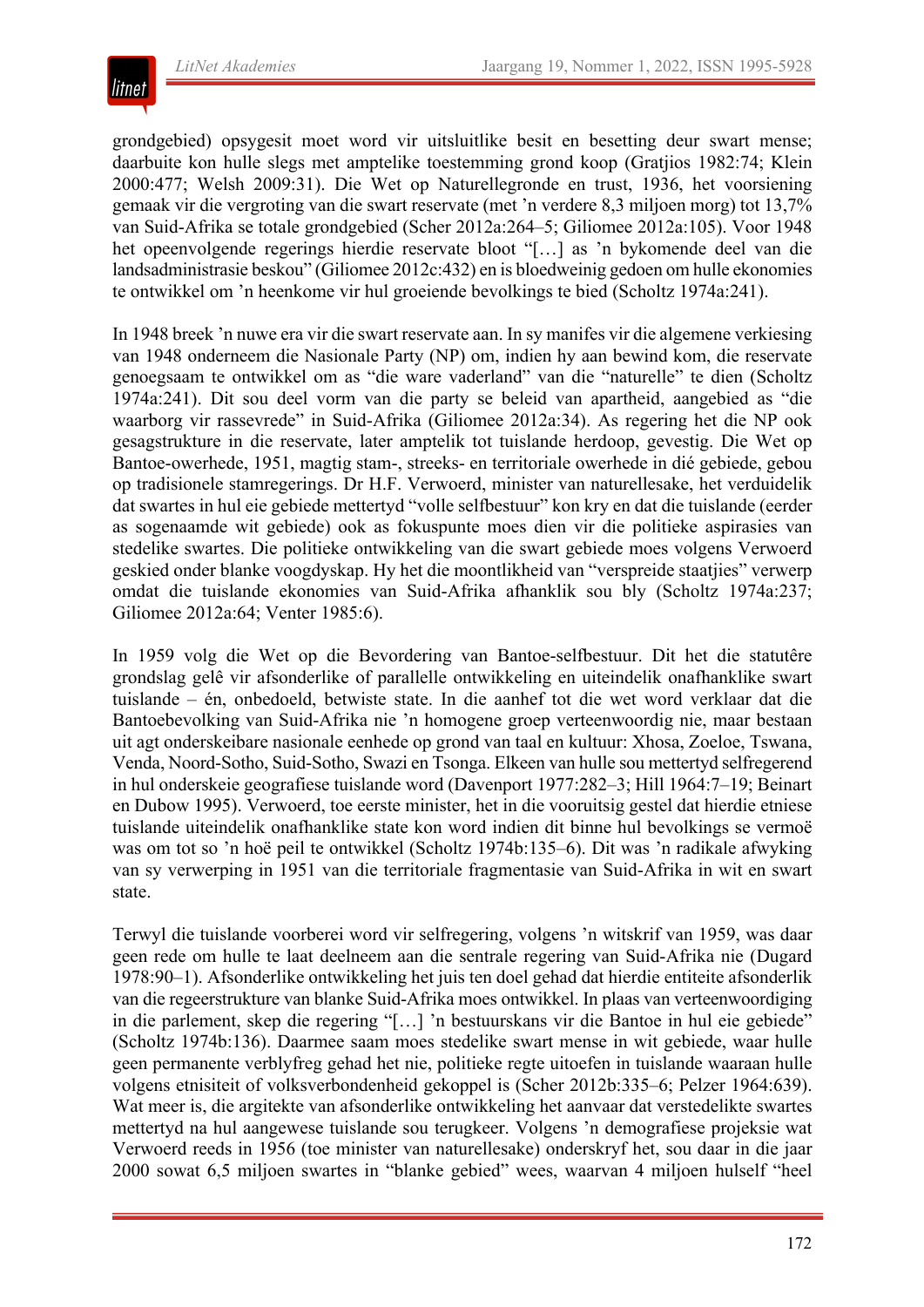

waarskynlik" op die platteland sou bevind. Volgens hierdie vooruitskatting sou daar teen 2000 ongeveer 6 miljoen blankesin Suid-Afrika wees en sodoende 'n demografiese balans metswartes bewerkstellig. Verwoerd het die 6,5 miljoen swart werkers vergelyk met Europese gasarbeiders wat "vir hulle eie voorspoedsontwil" elders werk, maar nie op die regte van die plaaslike bevolking aanspraak kan maak nie (Pelzer 1964:111–12; Welsh 2009:59–60; Scholtz 2016:115). In 1959 het Verwoerd bekend gemaak dat swartes in blanke gebiede wel "beperkte selfbestuur" onder die voogdyskap van blanke munisipaliteite sou verkry (Pelzer 1964:258, 639).

Ter verdediging van sy sogenaamde nuwe visie vir die tuislande, het Verwoerd onder meer aangevoer dat sy regering rekening moes hou "[…] met die strominge in die wêreld en in Afrika" (aangehaal deur Scholtz 1974b:135), soos die wêreldmening, nuwe beskouings oor menseregte, Brittanje se latere ontvoogding van sy drie hoëkomissarisgebiede in Suider-Afrika, en die gesindhede van "ons nie-blankes" (aangehaal deur Scholtz 1974b:155; Pelzer 1964:636; Welsh 2009:68). Die regerende party was ook oortuig dat swart mense 'n alternatiewe vorm van politieke verteenwoordiging en deelname moes kry vir hul uitsluiting uit die sentrale parlement en dat hulle ook nie onbepaald aan rassediskriminasie onderwerp kan word nie (Giliomee 2012b:432; Scholtz 1974b:136,162). Die kombinasie van interne en eksterne oorwegings blyk uit die volgende uitspraak van Verwoerd (1959): "Ons moet sorg dat die buitewêreld besef, en dat die Bantoe besef, dat hier 'n nuwe tydperk ontstaan, 'n tydperk waarin die blanke wegkom van diskriminasie teenoor die Bantoe wat sy eie gebiede betref; dat hy hom plaas op die eerste stap van volle ontwikkeling" (aangehaal deur Scholtz 1974b:136). Twee jaar later erken Verwoerd dat hy "[…] nie voorsien het dat binne tien jaar die posisie in Afrika en in die wêreld en in die binneland dit sou meebring dat hierdie stappe [Bantoeselfbestuur in die tuislande] nou al sou moes geneem word nie" (aangehaal deur Scholtz 1974b:134). In dieselfde trant, ook in 1961, het Verwoerd toegegee dat die ontwikkeling van "aparte Bantoestate" neerkom op "[…] 'n vorm van verbrokkeling wat ons nie graag sou wou gehad het as dit binne ons beheer was om so iets te vermy nie". In die lig van wat hy genoem het "[…] die magte wat toesak op Suid-Afrika", had sy regering geen ander keuse nie as om hierdie koers in te slaan ten einde "[…] vir die blanke sy vryheid uit te koop en die reg om die heerskappy te behou oor wat sy landsgebied is, deur sy voorvaders vir hom beset" (aangehaal deur Scholtz 1974b:155).

Die ontvoogding van die tuislande, wat Verwoerd en verskeie kommentators as 'n vorm van interne dekolonisasie beskou het (Dugard 1987:99; Dugard 1994:78; Venter 1985:15; Wiechers 1981:502), het 'n stewige dosis paternalisme en idealisme bevat. In 1959 verduidelik Verwoerd die wetsontwerp op Bantoeselfbestuur as "[…] die begin van 'n emansipasiebeweging ten opsigte van wat op bestuursgebied nog agterlike volkere is". Die "voog" (die blanke regering) neem die leiding hierin "[…] en dan kan 'n mens sy beskermlinge tot steeds groter selfbestuur opvoed". Volgens hom was dit wat Brittanje op daardie stadium gedoen het met sy "vrymakingsproses" in Basoetoland (aangehaal deur Pelzer 1964:259–60). In dieselfde idioom verklaar Verwoerd in 1963 dat dit die blankes se plig is om die swartes voor te berei op politieke onafhanklikheid in die tuislande. Deur 'n fundamentele opvoeding van die massas in hoe om hul eie lande te regeer, sal demokrasie aldaar verseker en diktatorskappe vermy word, het hy verkondig (Scholtz 1974b:162–3). Die ontwikkeling van Bantoebeheer sou ook "[…] in so 'n gees en op so 'n wyse" plaasvind dat vriendskap tussen wit en swart moontlik sal bly, het Verwoerd geglo (aangehaal deur Pelzer 1964:275).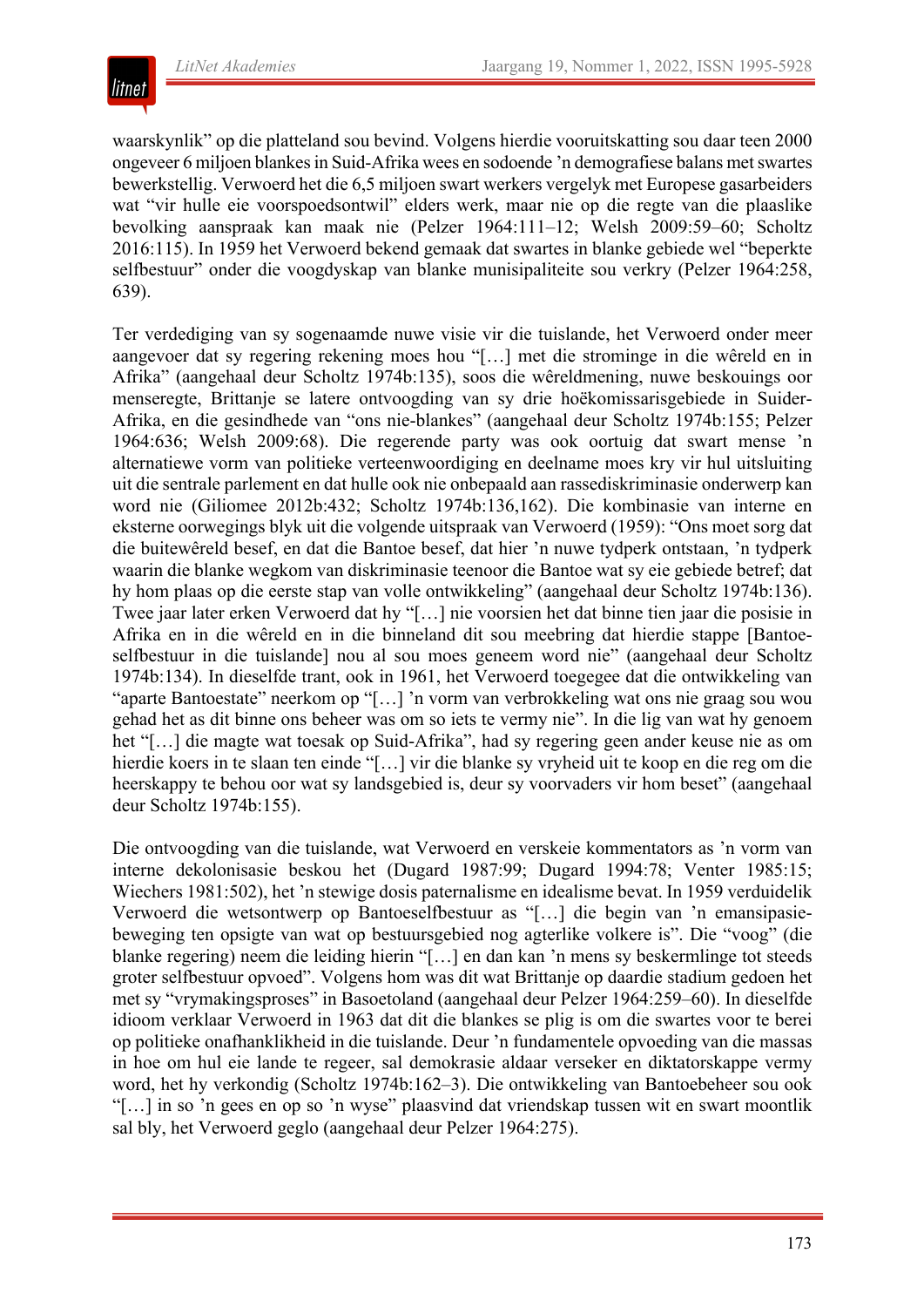

Vir Verwoerd was die tuislandbeleid voorts die enigste manier om wit beheer in die res van Suid-Afrika te verseker. "Die keuse is nie of daar Bantoestate sal wees waar die Bantoe hul regte sal hê nie", het hy in 1959 aangevoer; "die keuse is of die hele Suid-Afrika deur die Bantoe, wat die meerderheid is, geregeer sal word of nie" (aangehaal deur Scholtz 1974b:135). Daarom sy onbeskaamde keuse dat "[…] ek liewer op die ou end sit met 'n kleiner staat in Suid-Afrika wat blank is […] en wat sal staan as 'n bolwerk vir die blanke beskawing" eerder as 'n groter staat onder "Bantoe-oorheersing" (aangehaal deur Scholtz 1974b:138), oftewel "een Bantoestan van die hele Suid-Afrika" (aangehaal deur Scholtz 1974b:138). Dit het dus beteken, om Verwoerd weer aan te haal: "[…] in ons land, die blanke Suid-Afrika, sal ons baas bly" (aangehaal deur Scholtz 1974b:140). In laasgenoemde uitlatings kom twee kerntemas van afsonderlike ontwikkeling ter sprake: grond en getalle.

Wat grond betref, is reeds verwys na die toewysing van minder as 14% van die landsoppervlakte aan die meesal landelike tuislande en die oorblywende 86%, insluitend al die groot stede en nywerheidsentra, aan die blankes (en kleurlinge en Indiërs). Verwoerd se verweer: "Ons wil nie die land verdeel nie; die geskiedenis het hom verdeel" (aangehaal deur Scholtz 1974b:140), kon nouliks die morele argument oor die skreiend ongelyke partisie neutraliseer.

Volgens Verwoerd moes alles moontlik gedoen word om te verseker dat swartes nie 'n getalleoorwig in sogenaamde wit Suid-Afrika (waarby hy kleurlinge ingesluit het) verkry nie. Sy motivering was dat politieke leierskap in 'n demokrasie nie deur vroom woorde behou word nie maar deur getalle bepaal word (Geldenhuys 1981:14). Daarom was een van apartheid se vernaamste doelwitte "[…] to abort the urbanisation revolution among Africans", in Welsh (2009:212) se woorde. Swartes is beskou as bloot tydelike werkers in wit Suid-Afrika en moes weldra na hul tuislande terugkeer waar hulle boonop politieke en burgerlike regte kon uitoefen. Verwoerd het gemeen dat teen die jaar 1978 die toestroming van swartes na wit gebiede omgekeer sou word, deels danksy ekonomiese ontwikkeling en werkskepping in die tuislande (Scholtz 2016:121; Giliomee 2012a:63). Intussen is twee ander hoogs omstrede meganismes van staatskant gebruik om die getal swartes in die wit gebiede te beperk, te wete instromingsbeheer en die gedwonge massa-hervestiging van swartes in die tuislande (Du Pisani 2012:351–2).

Verwoerd het erken dat afsonderlike ontwikkeling part en deel van die groter projek van rasseskeiding was, wat hy voorgehou het as differensiasie en nie diskriminasie nie (Scholtz 1974b:162). In 1965 bevestig hy pertinent dat solank die NP regeer "[…] sal skeiding op politieke, sosiale en op alle ander terreine groter word" en "gemengdheid" tussen rasse dienooreenkomstig stelselmatig uitgeskakel word (aangehaal deur Scholtz 1974b:162). Slegs dan, aldus Verwoerd, sal die blanke hom "[…] in die onbeperkte toekoms kan handhaaf as die politieke heerser van Suid-Afrika" (aangehaal deur Scholtz 1974b:161).

Gedurende die 1960's is aansienlike vordering gemaak met die ontwikkeling van die drie vlakke van swart bestuur soos voorsien in die wet van 1951. In 1963 word Transkei verhef tot die status van selfregering, soos vervat in die konstitusie van Transkei wat in daardie jaar deur die Suid-Afrikaanse parlement aanvaar is (wet 48). Transkei het onder meer 'n eie vlag, volkslied en amptelike taal gekry en burgerskap is aan swart Transkeiers toegeken (alhoewel hulle kragtens die internasionale reg steeds Suid-Afrikaanse nasionaliteit behou het). Hierdie grondwet, wat van krag gebly het totdat Transkei in 1976 onafhanklik geword het, het as model gedien vir ander selfregerende tuislande se grondwette. Die Wet op Bantoetuisland-grondwette, 1971, het voorsiening gemaak vir die verlening van grondwette, soortgelyk aan wat in 1963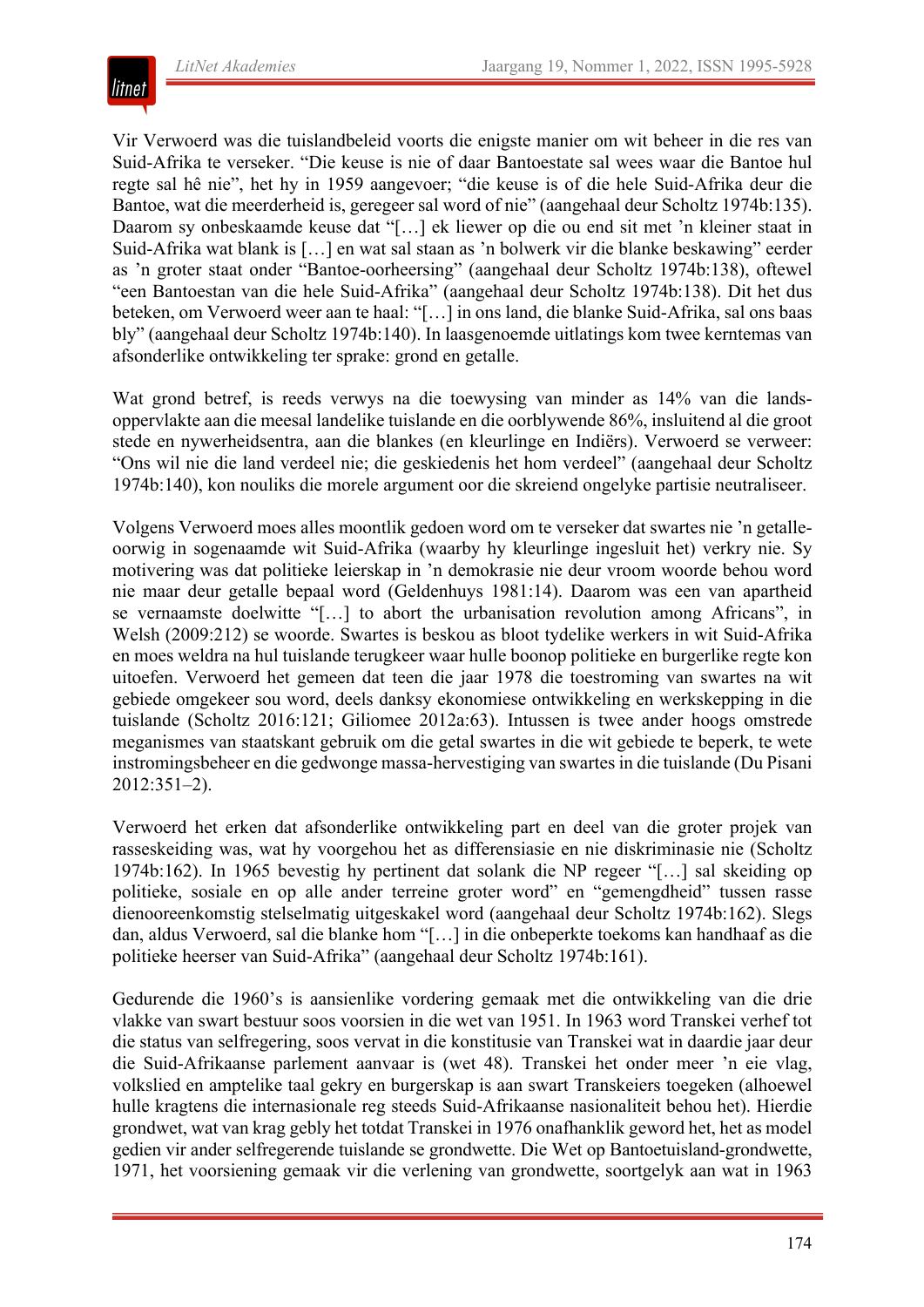

aan Transkei toegeken is, aan ander tuislande. Sedert 1971 is selfregerende status toegeken aan Bophuthatswana, Ciskei ('n tweede Xhosa-tuisland naas Transkei), Lebowa, Venda, Gazankulu, Qwaqwa, KwaZulu, KwaNdebele en KaNgwane (Dugard 1978:91–3; Dugard 1994:78; Marala 1984:115–7; Wiechers 1981:508–12).

Die volgende belangrike statuut was die Wet op die Burgerskap van Bantoetuislande, 1970. Hiervolgens sou elke swart persoon 'n "burger" van 'n selfregerende tuisland word waaraan hy of sy deur geboorte, verblyf of kulturele affiniteit gekoppel is. Hierdie maatreël het vir die grootskaalse denaturalisasie van swart mense voorsiening gemaak deur te bepaal dat swartes hul Suid-Afrikaanse burgerskap verloor sodra hul toegesegde tuisland onafhanklik word. Meer as 8 miljoen mense is só geraak met die onafhanklikwording van Transkei, Bophuthatswana, Venda en Ciskei (Welsh 2009:70; Venter 1985:11).

Die laaste fase in die proses van ontvoogding was die verlening van onafhanklikheid aan Transkei, Bophuthatswana, Venda en Ciskei ingevolge die Suid-Afrikaanse staatsreg. So verklaar die Wet op die Status van Transkei, 1976, dat "[…] the territory known as the Transkei [...] is hereby declared to be a sovereign and independent State and shall cease to be part of the Republic of South Africa". 'n Besonder omstrede bepaling van hierdie Suid-Afrikaanse statuut, wat voortspruit uit die Bantoetuislande-burgerskapswet van 1970, is dat swart persone wat in Transkei gebore is of direkte afstammelinge van Transkeiers is of kulturele of linguistiese bande met Transkei het, nie langer Suid-Afrikaanse burgers is nie maar burgers van Transkei. Dieselfde gevolge het natuurlik gespruit uit die Suid-Afrikaanse parlement se aanvaarding van soortgelyke statute met die onafhanklikwording van Bophuthatswana (1977), Venda (1979) en Ciskei (1981) onderskeidelik (Dugard 1978:94; Dugard 1987:99).

Teen bostaande agtergrond kan die vernaamste regs- en politieke besware teen die TBVCentiteite se staatskap vervolgens aangeteken word. Dis nie nodig om die meriete van die besware hier te beoordeel nie; ter sake is dat hierdie argumente inderdaad destyds deur regerings, multilaterale organisasies (vernaamlik die VN se Algemene Vergadering en Veiligheidsraad, die Organisasie vir Afrika-eenheid en die Statebond) en regslui gebruik is om die blote bestaansreg van die vier aspirantstate te verwerp.

Die eerste was dat Suid-Afrika se toekenning van onafhanklikheid aan voormalige tuislande 'n skending was van die verbod op die territoriale fragmentasie van selfbeskikkingseenhede, soos vervat in die VN se Deklarasie oor die Toekenning van Onafhanklikheid aan Koloniale Gebiede en Bevolkings, 1960 en die Deklarasie oor die Beginsels van die Internasionale Reg met betrekking tot Vriendskaplike Verhoudinge en Samewerking tussen State ooreenkomstig die Handves van die Verenigde Nasies, 1970. Die entiteit wat volgens hierdie argument geregtig was op selfbeskikking was die hele Suid-Afrika met al sy inwoners, nie bloot sekere gebiede en bepaalde groepe nie. Voorts is die erkenning en beskerming van state se gebiedsintegriteit 'n beginsel van die moderne internasionale reg. Die onskendbaarheid van oorgeërfde koloniale grense is danksy veral Afrikastate tot so 'n beginsel verhef (Dugard 1987:104; Shaw 2008:526; Richardson 1978:217; Norman 1977:585–646). Al was Suid-Afrika as soewereine staat daarop geregtig om dele van sy grondgebied onder die internasionale reg te vervreem (Shaw 2008:203), het sy koloniale verlede en ligging in Afrika veroorsaak dat hierdie tradisionele reël deur die internasionale gemeenskap ondergeskik gestel is aan die nuwe beginsel oor die behoud van ou koloniale grense in Afrika.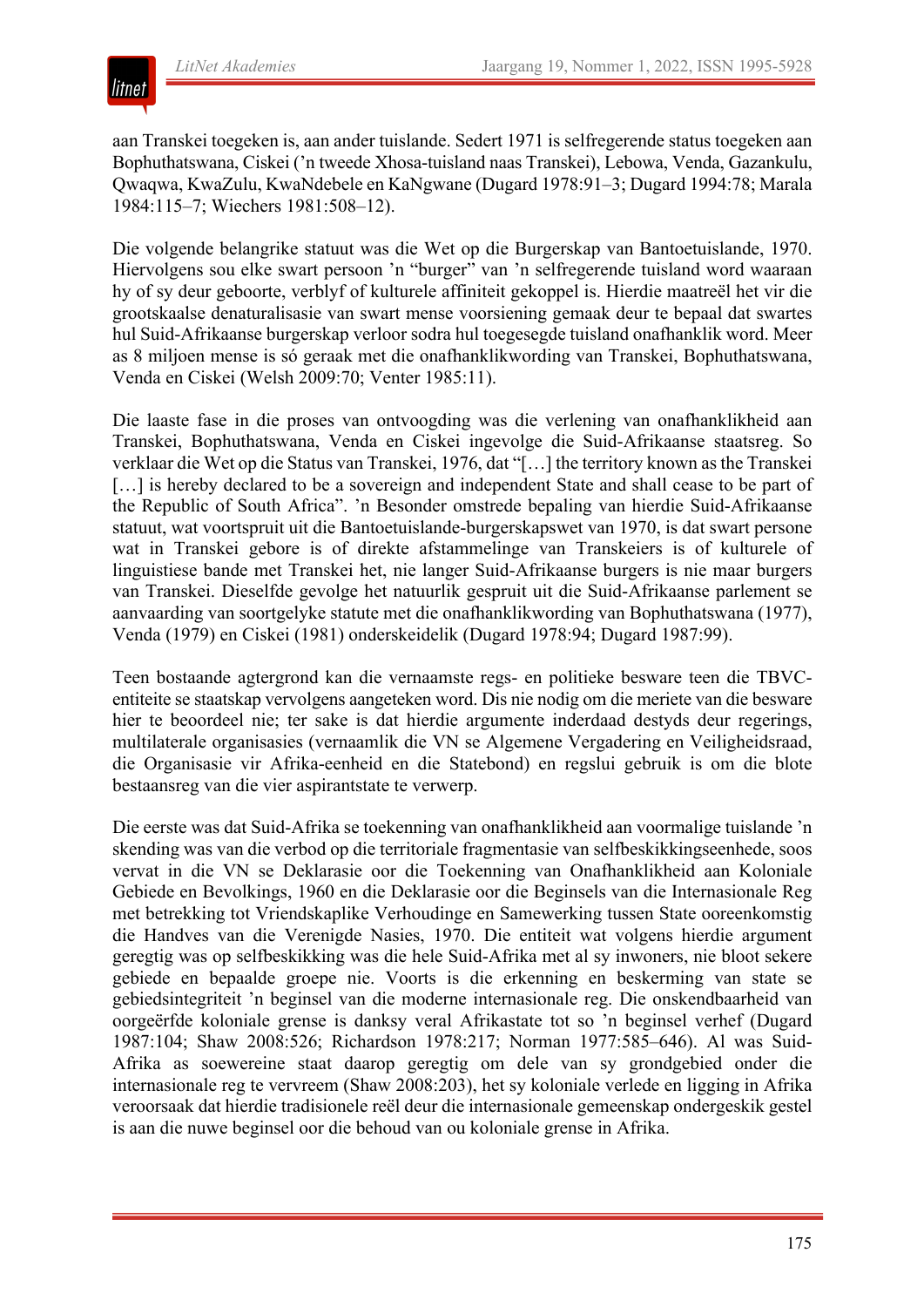

Die tweede aanklag het gelui dat apartheid 'n onwettige beleid en praktyk onder die internasionale reg was (Shaw 2008:203). Apartheid is wyd veroordeel deur die internasionale gemeenskap as teenstrydig met die handves van die VN en basiese beginsels van die internasionale reg. 'n Klinkklare voorbeeld is die VN se Internasionale Konvensie oor die Onderdrukking en Bestraffing van die Misdaad van Apartheid, 1973, waarin apartheid pertinent tot 'n misdaad teen die mensheid verklaar is (Dugard 1987:107; Dugard 1994:80–1). Vandaar dat Norman (1977:614–8) na 'n onafhanklike Transkei verwys het as "South Africa's illegitimate child". Dieselfde kon van die drie latere susterstate gesê word: Hulle was die produkte van 'n onwettige beleid en kon daarom op regsgronde nie as state erken word nie.

Die derde en verbandhoudende regsbeswaar was dat die bevolking van Suid-Afrika nie toegelaat is om vrylik hul politieke status te bepaal nie, soos vereis deur die VN se Internasionale Konvensie oor Burgerlike en Politieke Regte, 1966. Alhoewel die kwessie van onafhanklikheid in tuislandverkiesings ter sprake gekom het, is nóg die bevolking van Suid-Afrika as geheel nóg die mense van die aparte tuislande ooit die geleentheid gebied om hul politieke regte in "groter" Suid-Afrika uit te oefen (Streek en Wicksteed 1981:13–7; Dugard 1987:105; Dugard 1994:80). Die hele projek van onafhanklike swart tuislande wat uit die Republiek gesny is, is eensydig deur wit Suid-Afrikaanse regerings bedink en die swart bevolking is met 'n fait accompli gekonfronteer. Dit was nie volwaardige partisie in die sin van 'n onderhandelde, wedersyds aanvaarbare ooreenkoms nie. Die swart bevolking het ewe min inspraak gehad in die vasstelling van die grense van die tuislande, in besluite dat al die swart tuislande 'n etniese basis sou hê en dat alle swartes in Suid-Afrika op grond van etnisiteit aan tuislande gekoppel sou word vir die uitoefening van politieke regte en verkryging van burgerskap. Die keuse voorgehou aan mense wat volgens wet met tuislande geassosieer is, was om politieke regte óf in daardie entiteite te bekom óf glad nie (Dugard 1987:105). Soos Welsh (2009:132) tereg aanvoer, kan tuislande se besluite om onafhanklikheid te aanvaar, nouliks beskou word as 'n uitdrukking van die wil van die inwoners van hierdie entiteite. Anders gestel, die skep van onafhanklike tuislande het die Suid-Afrikaanse bevolking as geheel se internasionale reg op selfbeskikking geskend (Norman 1977:622–9; Crawford 1979:225–6; Harvey en Dean 1978:189–220; Richardson 1978:217; Klein 2000:479). Hierdie beswaar het verdere geloofwaardigheid gekry deur die ANC se verwerping van die tuislandbeleid. Albert Luthuli, leier van die organisasie, het in reaksie op die 1959-wet gesê dat die regering nie met swartes oor die maatreël gekonsulteer het nie, maar soos gewoonlik eensydig besluit het wat goed is vir swartes se welsyn en vooruitgang. "The African people did not want partition or separation in South Africa", het hy bygevoeg (aangehaal deur Scholtz 2016:125).

Afsonderlike ontwikkeling is nie deur die internasionale gemeenskap as 'n nuwe progressiewe wending in Suid-Afrika se rassebeleid beskou nie. Kritici het, in die vierde plek, aangevoer dat afsonderlike ontwikkeling en die skep van swart tuislande ten doel gehad het om alle swart mense in Suid-Afrika burgers van een of ander tuisland te maak en so hul aanspraak op Suid-Afrikaanse burgerskap uit te skakel. Onafhanklike tuislande en die denasionalisering van die swart meerderheid is dus gebruik as regverdiging vir die weiering om politieke en burgerlike regte in Suid-Afrika self aan hulle toe te ken (Streek en Wicksteed 1981:149). In 1978 het die minister van plurale betrekkinge (voorheen Bantoe-administrasie en ontwikkeling), dr Connie Mulder, prontuit verklaar dat daar nie meer swart Suid-Afrikaners sou wees nadat al tien tuislande onafhanklik geword het nie (Giliomee 2012b:400). Gedwonge denasionalisering op grond van ras was volgens Dugard (1987:106–7) 'n oortreding van die internasionale reg en een van die vernaamste redes vir die internasionale nie-erkenning van die TBVC-state se onafhanklikheid.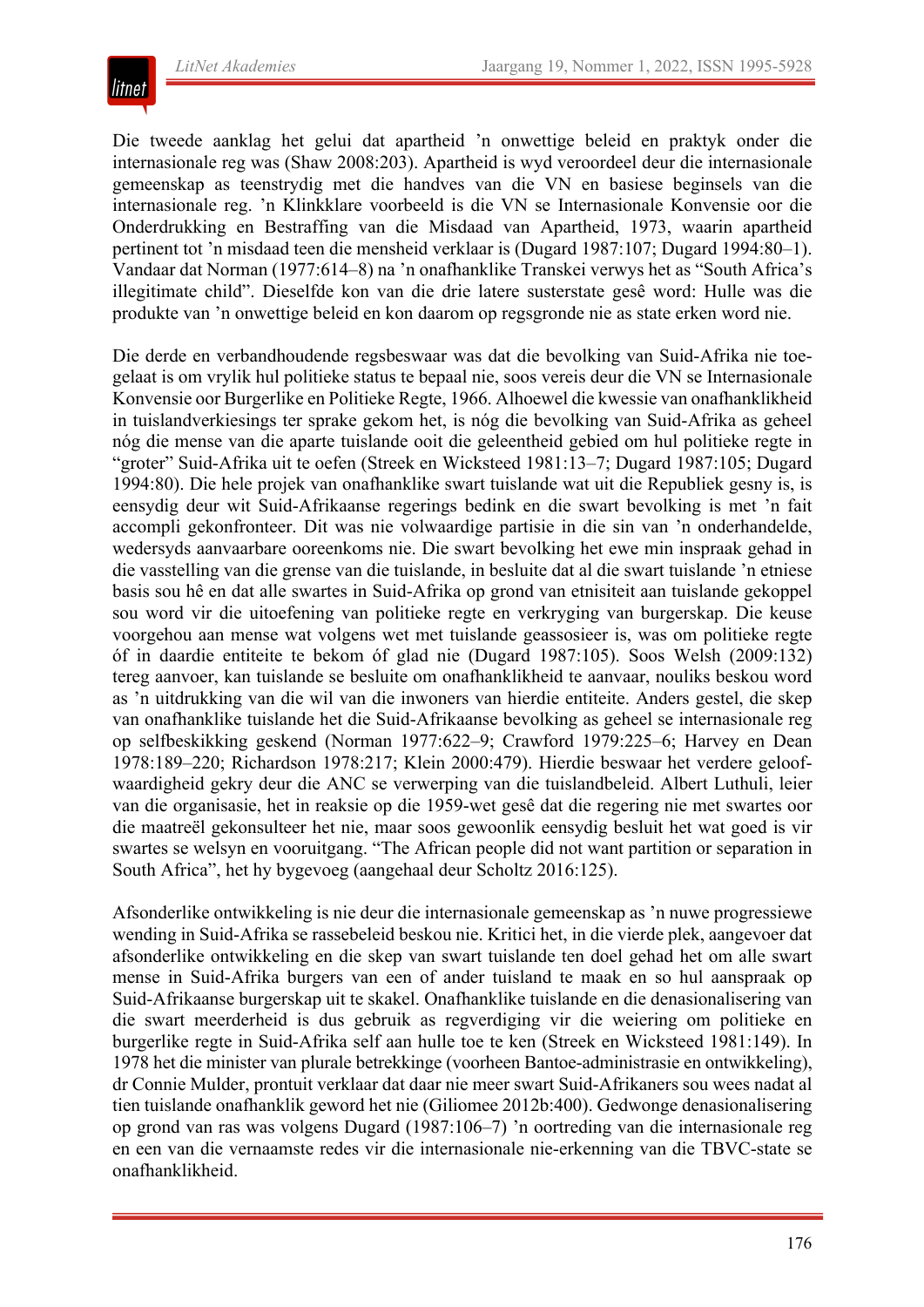

'n Vyfde en verwante politieke argument was dat territoriale fragmentasie en etniese skeiding 'n berekende poging deur die wit minderheid was om die swart meerderheid te verdeel en so oor hulle te heers (Scher 2012b:336; Welsh 2009:133–4). Kritici het ook die etiket van interne kolonialisme of neo-kolonialisme gebruik vir hierdie vermeende vergryp (Carter, Karis en Stultz 1967; Geldenhuys 1981:8–10).

Die sesde beswaar was dat die toekenning van onafhanklikheid aan tuislande weliswaar vir die inwoners van die betrokke gebiede kon "bevry" van aspekte van apartheid, maar terselfdertyd het dit 'n verskoning gebied vir die ontsegging van politieke regte aan swart mense in 'n gedeelde samelewing en sodoende die voortsetting van apartheid geregverdig (Harvey en Dean 1978:216; Dugard 1994:80–1; Welsh 2009:70). Voeg hierby dat TBVC-burgers wat in Suid-Afrika gewoon en gewerk het of slegs daar op besoek was, steeds aan apartheidswette en -praktyke onderwerp is (Dugard 2012:314). Van die berugste apartheidsmaatreëls veral teen swartes gemik, was instromingsbeheer en gedwonge hervestiging. Weens die koppeling van hierdie praktyke aan die tuislandbeleid, is laasgenoemde nasionaal (ten minste onder die swart meerderheid) en internasionaal verder gediskrediteer (Scholtz 2016:122–3; Welsh 2009:60– 1,71,326; Richardson 1978:186).

Die mate van bevryding van apartheid wat die onafhanklike tuislande meegebring het, is in die oë van kritici genegeer deur ander rolle wat hierdie entiteite gespeel het. Hulle het gedien as "reservoirs van goedkoop swart arbeid vir die apartheidsekonomie en stortingsterreine vir die swart surplusbevolking", in Du Pisani (2012:352) se woorde. Die stand van hul politieke ekonomie verteenwoordig 'n sewende aanklag teen die voormalige tuislande se staatskap (Welsh 2009:70; Streek en Wicksteed 1981:148–68; Geldenhuys 1981:16).

Kritici het, in die agste plek, gewag gemaak van die ongelyke verdeling van grond tussen die wit minderheid en swart meerderheid. Al tien swart tuislande het gesamentlik minder as 14% van Suid-Afrika se totale grondgebied beslaan; die oorblywende nagenoeg 86% was bestem vir blankes, kleurlinge en Indiërs asook swart mense wat veronderstel was om bloot tydelik in wit gebiede te werk (Klein 2000:477–8). Dis gepas om Suid-Afrika se bevolkingsensus van 1960 hier op te haal; dit was die jaar ná Verwoerd sy planne vir afsonderlike ontwikkeling onthul het. Swart mense het toe 68,3% van die totale bevolking van ongeveer 16 miljoen verteenwoordig, gevolg deur blankes (19,3%), kleurlinge (9,4%) en Indiërs (3,0%) (Statistics South Africa 2000). Die versplinterde grondgebiede van verskeie tuislande, in die besonder Bophuthatswana met sy 19 aparte stukke grond, asook die onderontwikkeling van die gebiede (Du Pisani 2012:351; Geldenhuys 1981:13), het verder afbreuk gedoen aan die geloofwaardigheid van hierdie entiteite se aansprake op staatskap.

Die verklaring vir die TBVC-state se algehele gebrek aan internasionale erkenning lê dus nie by die formele vereistes vir staatskap nie – hulle het klaarblyklik aan die Montevideo-kriteria voldoen (Barrie 1976:31–5; Dugard 1987:100; Dugard 2012:314; Shaw 2008:203; Marala 1984:120–7) – maar elders. "It lay rather in understanding that actions taken in order to pursue an illegal policy, such as apartheid, cannot be sustained" (Shaw 2008:203). Tog was die vier susterstate se nakoming van die Montevideo-vereistes hoogs gekwalifiseerd in die lig van die regs- en politieke besware teen hul onafhanklikheid.

Om te begin met hul grondgebied, het kritici volgehou dat dié grond integrale dele van Suid-Afrika gebly het omdat dit onregmatig en onwettig deur die blanke regering gefragmenteer en vervreem is ter bevordering van apartheid. Anders gestel, geeneen van die TBVC-state het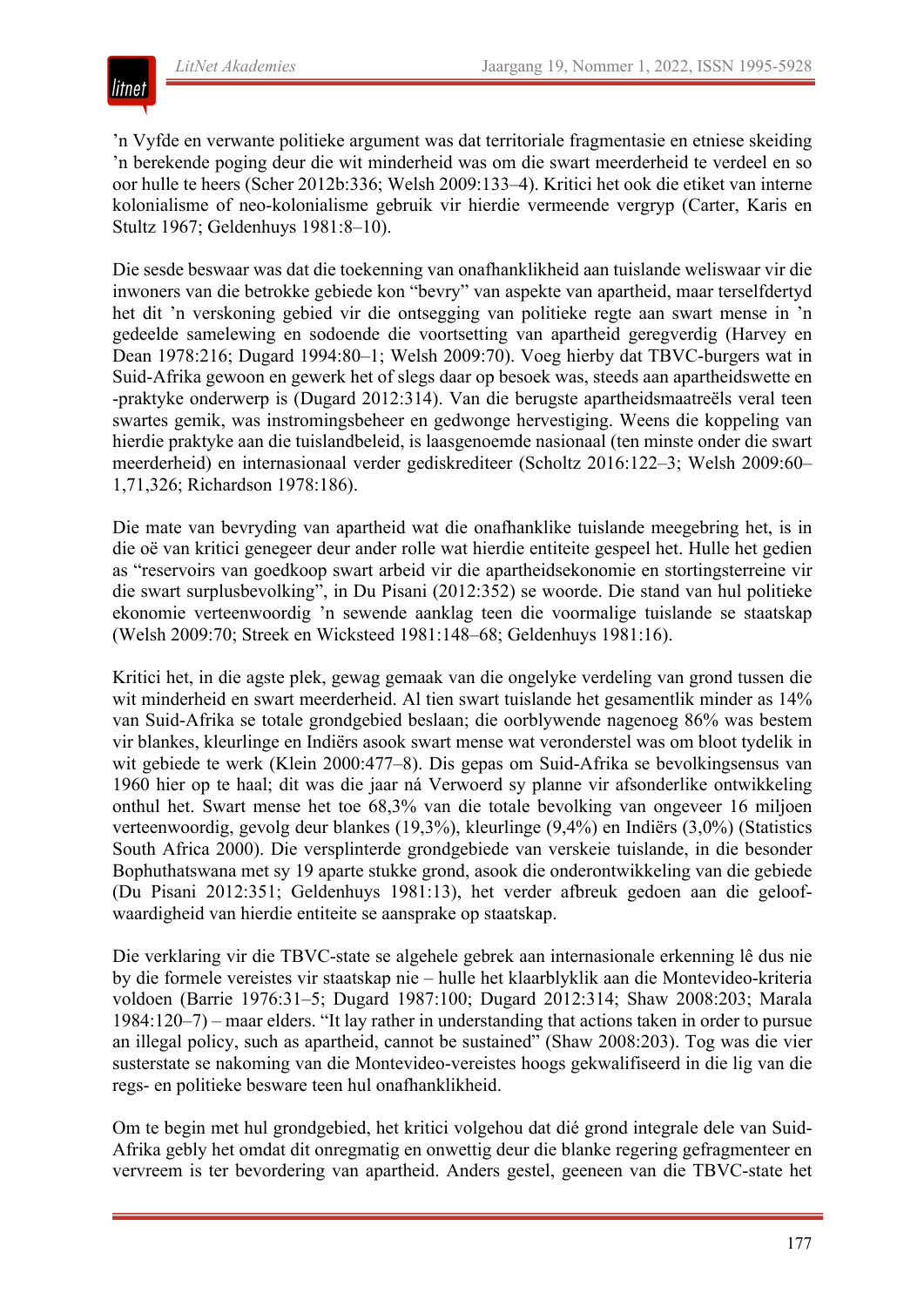

regtens 'n aanspraak op eie grondgebied, afgeskei van Suid-Afrika, gehad nie. Tog moet in gedagte gehou word dat Suid-Afrika vrywillig en wetlik afstand gedoen het van die betrokke gebiede. Anders as in die geval van moederstate wat aanspraak bly maak op die grondgebied van state wat deur sesessie tot stand gekom het, het Suid-Afrika geen aanspraak gemaak op eienaarskap van sy telge se grondgebied nie – altans nie tot 1994 nie toe dit onder radikaal nuwe politieke omstandighede by Suid-Afrika heringelyf is.

Die rede vir omstredenheid met betrekking tot bevolking, was dat 'n groot gros van die TBVCstate se toegewysde etniese oftewel de jure-bevolkings buite hierdie entiteite in wit Suid-Afrika woonagtig en werksaam was; hul de facto-bevolkings was in die betrokke lande woonagtig. In die laat-1970's was Venda die enigste tuisland waarin meer as 60% van die de jure-bevolking ook de facto in die entiteit gewoon het; op daardie stadium was die ooreenstemmende persentasies skaars 40% vir Bophuthatswana, 57% vir Transkei en 54% vir Ciskei (Geldenhuys 1981:31). Boonop is baie van hul toegesegde burgers buite hul vermeende etniese tuislande gebore en getoë en het geen begeerte gehad om na dié gebiede te verhuis nie, ten spyte van die massa-denasionalisering van swart mense ingevolge 'n wet van 1970.

Kritici het ook die legitimiteit van die TBVC-regerings betwis. Daar is byvoorbeeld beweer dat hierdie leiers bloot marionette van die Suid-Afrikaanse regering was en as agente van apartheid die stryd om swart bevryding in Suid-Afrika verloën het. Omdat hul vermeende state geen bestaansreg in die internasionale reg gehad het nie, is verder aangevoer, was die regerings van Transkei, Bophuthatswana, Venda en Ciskei kwansuis medepligtig aan 'n onwettige handeling.

Wat betref die vierde Montevideo-vereiste van deelname aan internasionale betrekkinge, het die TBVC-state hul eie departemente van buitelandse sake gekry en hul diplomate is deur Suid-Afrika opgelei vir diplomatieke diens in die buiteland. Hulle het dus oor die instrumente beskik om aan volwaardige interstaatlike betrekkinge deel te neem. Dit beteken vermoedelik ook dat die vier susterstate nie bloot gereed en gretig was om formele internasionale verhoudinge te sluit nie, maar ook dat ten minste sommige van hulle asook Suid-Afrika gehoop het dat die TBVC-state wel internasionale erkenning sou kry (Streek en Wicksteed 1981:202–3; Dugard 1987:100). Die algehele afwesigheid van sodanige erkenning – behalwe deur Suid-Afrika – en die gevolglike internasionale isolasie waaraan die vier entiteite onderwerp is, het hulle die geleentheid ontneem om aan normale internasionale betrekkinge deel te neem.

Kortom, die TBVC-groep se bestaansreg as state is wêreldwyd met mening verwerp weens hul verband met Suid-Afrika se internasionaal verfoeide apartheidsbeleid. Die VN se Algemene Vergadering en Veiligheidsraad het by herhaling lidstate en ander internasionale organisasies uitdruklik versoek om geen vorm van erkenning aan Suid-Afrika se onafhanklike tuislande te gee nie. Daar is destyds in regskringe aangevoer dat die VN die nie-erkenning van die TBVCstate tot 'n internasionale regsverpligting op bestaande state verhef het (Dugard 1987:103; Dugard 2012:314). Uit hierdie hoek beskou is Transkei, Bophuthatswana, Venda en Ciskei in die sonde van apartheid ontvang, gebore en getoë en had daarom onvermydelik deel aan die verdoemenis van apartheid. Sagter gestel, die TBVC-state het fatale geboortedefekte gehad wat hulle gediskwalifiseer het van lidmaatskap van die gemeenskap van bevestigde state. Ander betwiste state het natuurlik ook geboortedefekte, soos om produkte van sesessie (bv. Somaliland) of aggressie en besetting (bv. Noord-Ciprus) te wees, maar die TBVC-state was uniek vanweë hul verbintenis met apartheid.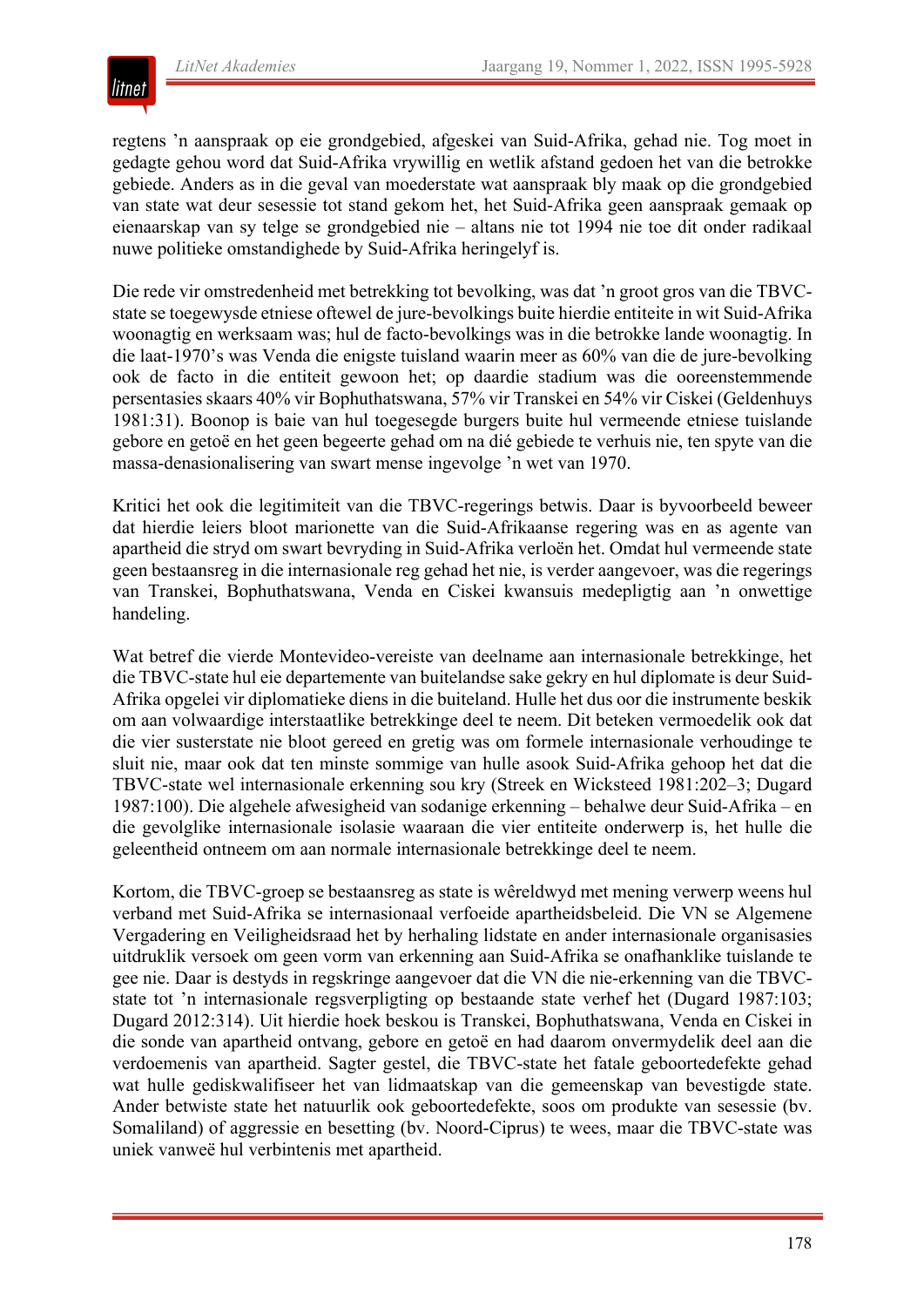

#### *6.2 Voortbestaan*

Die tweede element van die ontledingsraamwerk handel oor wyses waarop betwiste state voortbestaan te midde van hul status as internasionale verstotelinge. Aan die hand van die geraadpleegde akademiese literatuur oor betwiste state, kan 'n sestal take geïdentifiseer word waaraan sulke entiteite tipies voorkeur gee. Wat die TBVC-state betref, word slegs hul internasionale status en betrekkinge hier in besonderhede ondersoek omdat minder daaroor gepubliseer is as oor die res van die ses take wat hulle moes hanteer.

Dis geen verrassing dat sekuriteit vir heelparty betwiste state baie hoog op die agenda staan, veral waar hulle gekonfronteer word met 'n vyandiggesinde moederstaat en soms ook eksterne partye wat hul afsonderlike staatskap daadwerklik wil beëindig. Dis die eksistensiële bedreiging wat onder meer die Sahrawi Arabiese Demokratiese Republiek, Nagorno Karabakh en Taiwan in die gesig staar (Markedonov 2015:195–206; Berg en Vits 2018:390–407; Florea 2017:1–37).

Die voortbestaan van die TBVC-state is nie deur hul moederstaat bedreig nie; inteendeel, Suid-Afrika se rol as begunstigerstaat het ook sy telge se fisiese sekuriteit teen eksterne en interne bedreigings ingesluit. Vandaar die Suid-Afrikaanse weermag se hulpverlening met die opleiding en bewapening van die TBVC-lande se eie weermagte. Boonop het Suid-Afrika met elk van die vier 'n nie-aanvalsverdrag gehandhaaf. 'n Bedreiging wat die viertal wel ervaar het, was ondermyning deur die verbanne ANC, wat hewig gekant was teen die tuislandbeleid en dus die bestaan van die TBVC-state (*Race Relations Survey 1988/89* 1989:97). Hierbenewens het Ciskei te kampe gehad met 'n wesenlike bedreiging van sy interne veiligheid en stabiliteit deur Transkei. Dis gepas om hierdie seldsame geval van betwiste staatskap tussen twee betwiste state – waar Ciskei se reg op staatskap deur Transkei betwis is (Streek en Wicksteed 1981:360– 1) – te verduidelik omdat dit verskeie ander aspekte van die twee onafhanklike entiteite se voortbestaan beïnvloed het asook hul betrekkinge met Suid-Afrika.

Transkei en Ciskei was in 'n lang historiese twis gewikkel oor die bestaan van twee afsonderlike geo-politieke entiteite vir die Xhosa-bevolking in die Oos-Kaap. Britse koloniale beheer was 'n sleutelfaktor in hierdie dispuut. Ciskei het vir 'n eeu onder Britse gesag gestaan en Transkei vir drie dekades, waartydens hulle as afsonderlike politieke eenhede bestuur is al was beide gebiede deur Xhosas bevolk. Na uniewording in 1910 is die "afsonderlike en eiesoortige bestuursontwikkeling" van Ciskei en Transkei voortgesit en dit het 'n "vertroebelende effek" op verhoudinge tussen die twee gebiede gehad. Transkei het tevergeefse pogings tot politieke eenwording met Ciskei aangewend, gebaseer op wat Le Roux (1993:99–101,241) noem "genealogiese, etnokulturele en historiese redes". Die instelling van die NP se tuislandbeleid in die 1950's het die vervreemding tussen Transkei en Ciskei vererger. Steeds verbind tot politieke samesmelting met Ciskei om 'n inklusiewe Xhosa-nasie en politieke entiteit te vorm, het Transkei sterk beswaar gemaak teen die verlening van bestuursmagte aan Ciskei ingevolge die wette van 1951 en 1959 (bespreek in onderafdeling 5.1) (Le Roux 1993:112–25). Ciskei se besluit om onafhanklik te word het die spanning met Transkei op die spits gedryf.

Transkei het aanvanklik geweier om Ciskei se onafhanklikheid te erken of om saam met Ciskei aan 'n konstellasie van state deel te neem, terwyl Ciskei geweier het om diplomatieke bande met Transkei aan te knoop. Ciskei het ook volhard in sy verset teen amalgamasie met Transkei, 'n standpunt gebaseer op die feit dat die twee gebiede nooit 'n politiek-staatkundige eenheid gevorm het nie, asook op meer selfsugtige oorwegings van Ciskeise leiers soos 'n vrees vir die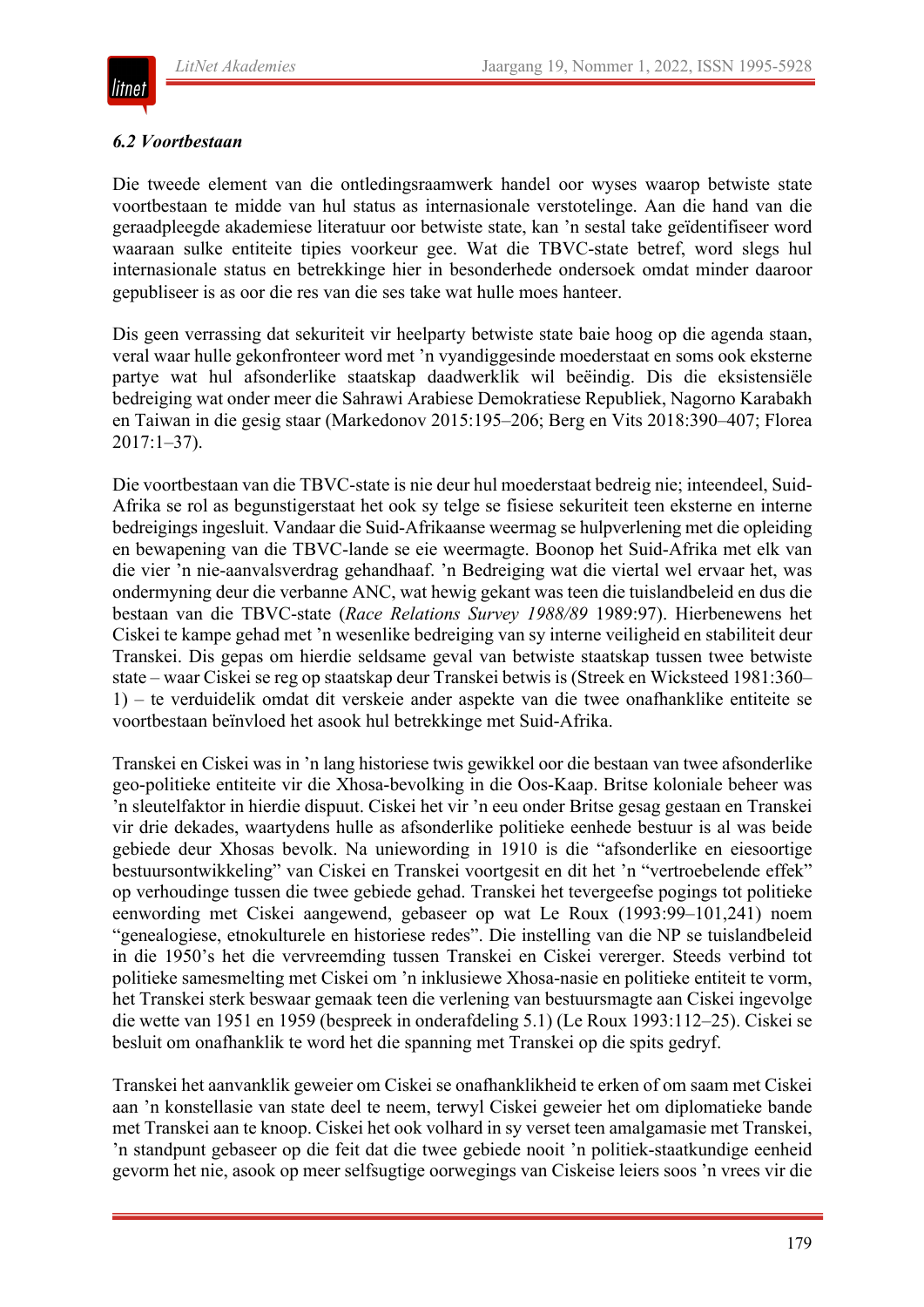

verlies van hul politieke status, magsbasis en materiële voordele (Le Roux 1993:131–7,174, 201,231,238,241; *Race Relations Survey 1984* 1985:544). Voeg hierby dat Transkei en Ciskei nie 'n gemeenskaplike grens gehad het nie, maar deur die sogenaamde wit korridor van Suid-Afrika (tussen 40 en 80 kilometer breed, vanaf Oos-Londen tot Queenstown) van mekaar geskei is (Le Roux 1993:238).

Transkei se pogings tot politieke eenwording met die nuut-onafhanklike Ciskei het allerlei uitsprake en bedrywighede behels wat die staatsgesag in die buurstaat ondermyn en Ciskei se soewereiniteit en territoriale integriteit geskend het. Daar kan selfs aangevoer word dat Transkei 'n irredentistiese veldtog teen Ciskei gevoer het (Le Roux 1993:229, 239; *Race Relations Survey 1991/92* 1992:480). So het Transkei byvoorbeeld gedreig met 'n eensydige anneksasie of militêre oorname van Ciskei en ondersteuning gegee aan Ciskeise opposisiepartye asook toevlug gebied aan uitgeweke politici van Ciskei. Verskeie politieke en militêre voorvalle in Ciskei is toegeskryf aan hierdie ballinge en hul Transkeise gashere (Le Roux 1993:202–29,239). Suid-Afrika se bemiddelingspogings tussen die twee strydende state het in 1987 gekulmineer in die trilaterale Streeksveiligheids- en samewerkingsooreenkoms. Hiervolgens het Suid-Afrika, Transkei en Ciskei onderneem om nie hul grondgebiede te laat gebruik vir die beplanning of uitvoering van aggressie, geweld of terrorisme teen mekaar nie. Die wese van die konflik tussen Transkei en Ciskei – die bestaan van twee Xhosastate – is egter nie in die ooreenkoms aangeraak nie (Le Roux 1993:249,278).

*Staat-* en *nasiebou* is twee verdere prioriteite vir verskeie betwiste state, veral in hul beginjare. Daar is 'n wye verskeidenheid definisies van die twee begrippe, veral van staatbou, en ook uiteenlopende menings onder ontleders oor die verband tussen staat- en nasiebou (Scott 2007). Uit die literatuur oor betwiste state is dit nietemin duidelik dat sulke entiteite se gebrek aan internasionale erkenning en gevolglike isolasie asook eksistensiële bedreigings van buite, hul prosesse van staat- en nasiebou enersyds bemoeilik en andersyds meer dringend maak (Pegg 2017:4,6; Isachenko 2018:353–68; Kolstø en Blakkisrud 2008:483–509; Von Steinsdorff 2012:201–6; Johnson en Smaker 2014:3–23; Richards 2014; Richards en Smith 2015:1717– 35). Staatbou strek verder as die beveiliging van 'n entiteit se grondgebied en die vestiging van 'n sentrale owerheid: dit plaas die klem op die instellings van die staat, in besonder die burokrasie, om hul gesag, verantwoordbaarheid en doeltreffendheid te vestig op wyses wat die samelewing sal bevoordeel. Dit vereis 'n staat wat verbind is tot sosio-ekonomiese ontwikkeling en onderneem om die vernaamste verskaffer van openbare dienste (bv. gesondheid, onderwys en infrastruktuur) te wees. Die openbare sektor behoort 'n professionele instelling te wees gebou op meriete en bekwaamheid en wie se primêre lojaliteit by die staat en burgers eerder as die regerende elite lê (Sisk 2013:61; Wesley 2008:373; Bryant en Hatay 2021; Pegg 2017:6). Nasiebou behels op sy beurt pogings van nasionale rolspelers, hoofsaaklik agente van die staat, om 'n gevoel van gemeenskaplike nasieskap en 'n emosionele verbintenis met die staat onder die breë bevolking te skep en sodoende etniese, sektariese of kommunale verskille te oorbrug en wedywerende bronne van identiteit en lojaliteit te bestry (Grotenhuis 2016:73; Wesley 2008:373; Pegg 2017:4). Die prosesse van staat- en nasiebou, soos die aangehaalde literatuur aandui, is reeds redelik intensief in verskeie betwiste state ondersoek en die skrywers het gepoog om die uitwerking van die entiteite se omstrede staatskap op hierdie inisiatiewe te peil.

Suid-Afrika se onafhanklike voormalige tuislande het te make gehad met verskeie faktore wat staatbou kon bemoeilik. Een daarvan is dat verskeie van hul leiers se verbintenis tot blywende onafhanklikheid vanuit die staanspoor onder verdenking was. Transkeise leiers het hulle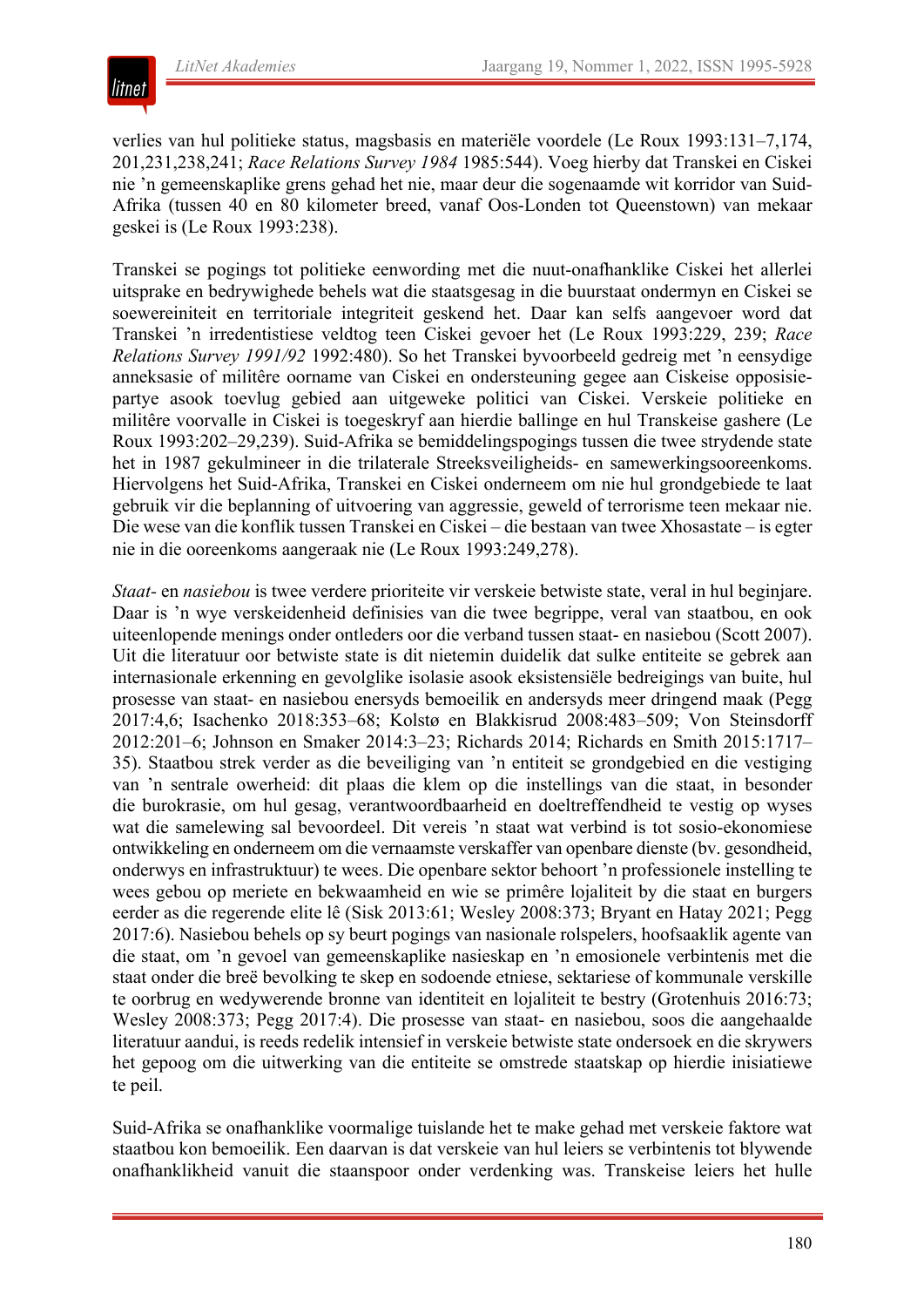

uitgespreek ten gunste van 'n federale struktuur in 'n groter Suider-Afrika, wat 'n einde aan Transkei se onafhanklike staatskap sou beteken (Streek en Wicksteed 1981:192–4; Cronjé 1984:86; *Race Relations Survey 1984* 1985:491; Marala 1984:144.) 'n Jaar voor Bophuthatswana se onafhanklikheid het die tuisland se leier en latere president Lucas Mangope ook 'n federasie van Suid-Afrika, waarvan die tuislande deelstate sou wees, in die vooruitsig gestel (Mompei 1994:95). In 1977 het Mangope Bophuthatswana se onafhanklikheid bestempel as "[…] merely a stepping stone to a federal system of government" vir die ganse Suid-Afrika (aangehaal in Geldenhuys 1981:73). In Ciskei se onafhanklikheidswet, wat sy wetgewer in 1981 aanvaar het, is na die entiteit verwys as 'n "[…] soewereine, demokratiese onafhanklike republiek in 'n konfederasie van Suider-Afrikaanse state" (aangehaal deur Bridgman 1984:2.) Daar is selfs aangevoer dat Ciskei onafhanklikheid van Suid-Afrika aanvaar het op voorwaarde dat die nuwe staat opgeneem word in 'n Suider-Afrikaanse konfederale bedeling (Cronjé 1984:88; Venter 1985:13). Lennox Sebe, die inkomende president van Ciskei, het egter ook kort voor onafhanklikheid verklaar dat vrede in Suid-Afrika slegs bereik sou word "[…] through a federal system in a repartitioned country where state boundaries will be determined by the degree of economic inter-action in an area rather than by emotional or racial considerations" (aangehaal deur Geldenhuys 1981:72). 'n Ander faktor wat staatbou kon ondermyn was die lae vlak van populêre politieke deelname in die TBVC-state, wat kon dui op swak algemene steun vir en identifisering met die entiteite se politieke bedelings (Klein 2000:478–9). Die feit dat nie een van die TBVC-state 'n enkele gekonsolideerde grondgebied gehad het nie, het staatbou ook stellig teëgewerk. Ciskei se proses van staatbou moes geskied terwyl die entiteit se bestaansreg as 'n tweede Xhosa-bevolkte staat naas Transkei deur laasgenoemde betwis is. Internasionale afsondering en die gebrek aan buitelandse hulp het waarskynlik ook staatbou in die vier entiteite nadelig geraak. Wat die gehalte van openbare dienslewering in die susterstate betref, kan volstaan word met Giliomee se waarneming dat hulle teen die einde van die 1980's "'n burokratiese nagmerrie" geword het. Buitensporige besteding, yslike begrotingstekorte, onnodige personeel, selfverryking en korrupsie was algemeen. 'n Illustrasie is Transkei se departement van buitelandse sake, wat volgens Giliomee (2012a:260) 800 mense in diens gehad het − ver meer as hul Suid-Afrikaanse eweknie. 'n Vergelyking van die prosesse van staatbou in die TBVC-groep met dié in ander betwiste state mag tot interessante bevindinge lei.

Beduidende verskille tussen die TBVC-entiteite en ander betwiste state bestaan waarskynlik op die gebied van nasiebou. Die TBVC-state (soos die ander tuislande van Suid-Afrika) is spesifiek geskep as grootliks homogene etniese tuislande oftewel volkstate vir bewoning deur lede van die onderskeie groepe. (Dis op sigself natuurlik nie vreemd in die geledere van bevestigde of betwiste state nie.) Daar was moontlik 'n gevoel van etniese identiteit en samehorigheid in die vier onafhanklike voormalige tuislande. Maar het hierdie bevolkings hulself met hul onderskeie state geïdentifiseer of het hulle hulself eerder as Suid-Afrikaners beskou? Was hulle tevrede om hul politieke regte bloot in hul toegesegde state uit te oefen, of het die bevolkings gestreef na volwaardige politieke regte in 'n onverdeelde Suid-Afrika? Voorts was beduidende gedeeltes van die TBVC-state se de jure- of toegewysde bevolkings buite hierdie gebiede in Suid-Afrika woonagtig. 'n Groot gros van hierdie "uitwoners" wou klaarblyklik permanent in Suid-Afrika bly eerder as om na hul aangewese tuislande te verhuis. Hoe het dit nasiebou in Transkei, Bophuthatswana, Venda en Ciskei beïnvloed? Vir Transkei en Ciskei was'n verdere komplikasie in die nasiebouproses hul historiese konflik oor die bestaan van twee aparte Xhosa-tuislande. Na onafhanklikheid moes Ciskei probeer om, in Le Roux (1993:202) se woorde, "'n historiese nasionale bewussyn" onder sy bevolking aan te wakker as alternatief vir 'n inklusiewe Xhosa-nasieskap wat Ciskei en Transkei deel. 'n Eie burgerskap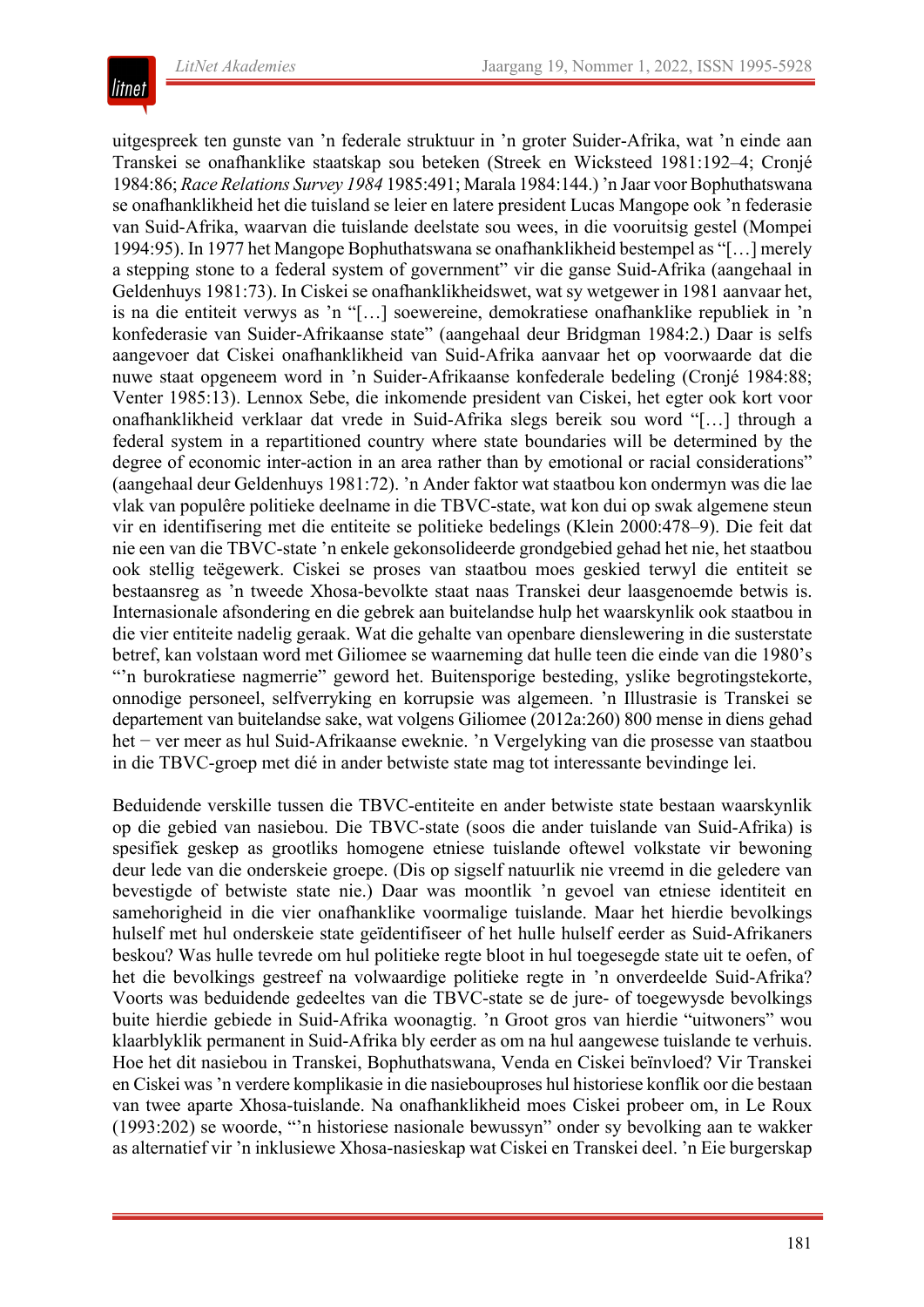

en nasionale simbole is ingespan om 'n onderskeidende Ciskeise nasieskap te bou (Le Roux 1993:236).

Demokratisering, hetsy die vestiging of uitbouing van 'n Westers-demokratiese bedeling, is ook 'n voorkeur vir heelparty betwiste state. Een van die motiverings vir hierdie vierde taak is om internasionale aansien te wen en 'n ander is om die interne legitimiteit van die regering te verhoog (Caspersen 2011:337–56; Kolstø en Blakkisrud 2012:141–51; Ó Beacháin 2012:165– 74; Pegg en Kolstø 2015:193–202; Pegg 2017:4–8). Onder vandag se 10 betwiste state is daar groot verskille wanneer dit kom by die vryhede wat met demokrasie vereenselwig word, soos Freedom House se jongste indeks van "freedom in the world" duidelik wys. Dis 'n empiriese meting van die mate van burgerlike vryhede en politieke regte in state, op grond waarvan hulle geklassifiseer word as vry, gedeeltelik vry of onvry. Taiwan is die vryste van die 10, gevolg deur Noord-Ciprus wat ook in die "vry"-kategorie val. Kosowo en Somaliland is twee van die vier betwiste state wat as gedeeltelik vry beskou word, terwyl Wes-Sahara en Abkhasië onder die "onvry" state tel (*Freedom in the world 2021* 2021).

Hoe demokraties was die politieke bedelings waarvoor die vier susterstate se onafhanklikheidsgrondwette voorsiening gemaak het? Daar is gepoog om demokratiese (Westminster) en tradisionele idees en praktyke te kombineer, maar laasgenoemde het in die meeste gevalle die oorhand gehad. Dit vind uitdrukking in die samestelling van die vier wetgewende liggame. In Transkei was helfte van die 150 lede tradisionele leiers en die ander helfte verkose verteenwoordigers. Bophuthatswana se nasionale vergadering het ook ewe veel verkose en aangewese lede (48 plus 48) gehad en nog drie is deur die president benoem op grond van hul kundigheid en ervaring. Die 87 lede van Venda se wetgewende liggaam het bestaan uit 42 verkose lede, 27 tradisionele leiers, 15 lede deur streeksowerhede benoem en nog drie kundiges wat deur die president aangewys kon word. Ciskei, laastens, se nasionale vergadering is saamgestel uit 22 verkose verteenwoordigers, 33 genomineerde tradisionele leiers, een opperhoof en vyf lede deur die president genomineer vir hul spesiale kennis, kwalifikasies en ervaring (Venter 1985:17; Wiechers 1981:515,520,523; Khunou 2009:105). Slegs Bophuthatswana se grondwet het 'n volwaardige afdwingbare akte van menseregte bevat wat net met 'n tweederde-meerderheid in die wetgewer gewysig kon word (Devenish 1985:84–7), terwyl die Ciskei-grondwet se verklaring van fundamentele regte deur die wetgewer aangetas kon word sonder judisiële ingryping (Venter 1985:19).

Die TBVC-entiteite kon bepaald nie as modelstate beskou word wat demokraties, goed regeer, vooruitstrewend, vreedsaam en stabiel was nie (The O'Malley Archives. "The homelands." s.j.; The Truth and Reconciliation Commission of South Africa Report 1998:400–93; Phillips 2018:2). Welsh (2009:132) se oordeel is verdoemend: "Corrupt, authoritarian and prone to *coups d'état*, the bantustans were classic banana republics […]". Die langsame proses van ontvoogding – dit het Transkei, byvoorbeeld, 13 jaar geneem om van selfregering (1963) tot onafhanklikheid (1976) te vorder – het duidelik nie die regeerdividende gelewer wat Verwoerd verwag het nie.

Oor die einste Transkei het die Londense *Financial Times* reeds in 1978 geskryf die land is "[…] rapidly degenerating into a tragic parody of the problems of Third World development". 'n Kombinasie van politieke outokrasie en finansiële onbevoegdheid, het die koerant gewaarsku, plaas die verarmde tuisland op die pad na 'n finansiële krisis en selfs bankrotskap (aangehaal deur Streek en Wicksteed 1981:138). (Die *Financial Times* het klaarblyklik nie voorsien dat Suid-Afrika 'n finansiële lewenslyn vir die TBVC-state sou bied nie.) Transkei se gebreke was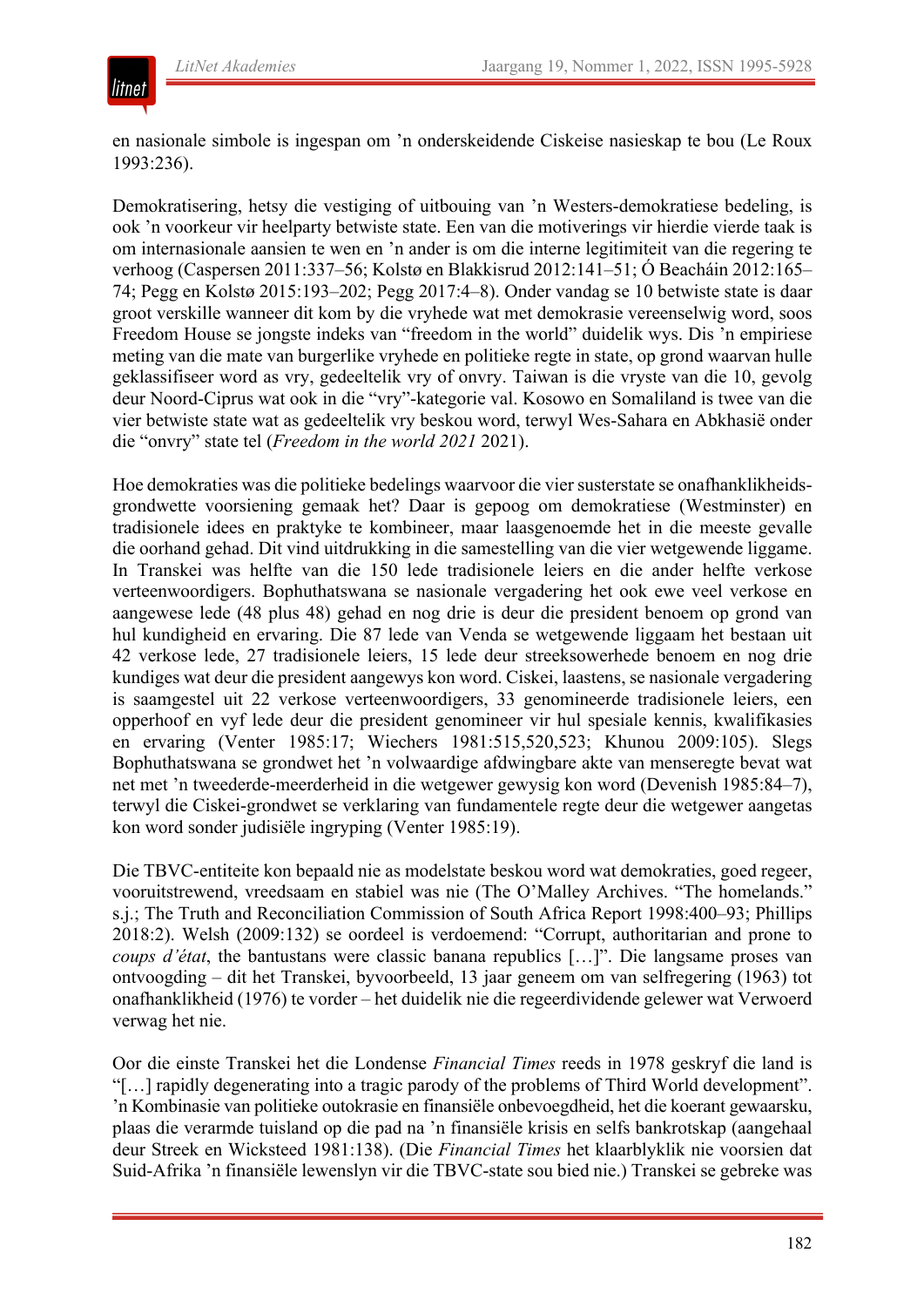

egter nie tot geld en onbekwaamheid beperk nie. In Junie 1980 word 'n noodtoestand daar afgekondig na studenteprotes en vier maande later beleef die land 'n vermeende staatsgreeppoging (Streek en Wicksteed 1981:95, 353–4). Twee suksesvolle staatsgrepe het in 1987 binne weke na mekaar in Transkei plaasgevind. Die weermaghoof genl. Bantu Holomisa het in die eerste geval vir eerste minister George Matanzima gedwing om te bedank en in die tweede insident het hy dié se opvolger Stella Sigcau uit die kussings gelig. As hoof van die militêre raad het Holomisa regeringshoof geword en die posisie beklee totdat Transkei in 1994 by Suid-Afrika heringelyf is (Burns 1987; The O'Malley Archives. "The homelands." s.j.; *Race Relations Survey 1988/89* 1989:92). In Maart 1990 is president Lennox Sebe in Ciskei deur die weermag omvergewerp en het brigadier Oupa Gqozo die bewind oorgeneem. Twee jaar later het die ANC gepoog om deur rollende massa-aksie van Gqozo ontslae te raak. Die gewelddadige reaksie van die Ciskeise weermag het tot ernstige bloedvergieting gelei (De Klerk 1998:261–4; Van Wyk 2008:214). Intussen, in April 1990, is president Patrick Mpefu se bewind in Venda deur 'n militêre staatsgreep beëindig. Kolonel Gabriel Ramushwana het verklaar dat hy die land sou regeer totdat dit by Suid-Afrika heringelyf word (The O'Malley Archives. "1990". s.j.). Holomisa en sy eweknieë in Venda en Ciskei het hul staatsgrepe geregverdig as noodsaaklik om grootskaalse korrupsie en omkopery hok te slaan (Burns 1987; The O'Malley Archives. "The homelands." s.j.).

In Bophuthatswana is die fasade van 'n demokratiese staat gehandhaaf ten spyte van pres. Mangope se outokratiese neigings en beperkinge op opposisiepartye (Welsh 2009:512). 'n Mislukte poging tot 'n militêre staatsgreep in Februarie 1988 het hierdie ondemokratiese tendense versterk (*Race Relations Survey 1988/89* 1989:92–3). In November 1990 neem sake 'n onheilspellende nuwe wending toe ANC-ondersteuners gearresteer word vir 'n beweerde komplot om Mangope te vermoor (The O'Malley Archives. "1990." s.j.). Twee jaar later het die ANC as deel van sy massa-aksie onsuksesvol probeer om die regering van Bophuthatswana uit die kussings te lig. In Maart 1994, te midde van ernstige interne onrus deels aangevuur deur Mangope se verbete pogings om sy presidentskap en Bophuthatswana se onafhanklikheid te behou en nie aan die komende algemene verkiesing in Suid-Afrika deel te neem nie, het hy private paramilitêre magte uit Suid-Afrika versoek om in te gryp om die status quo te bewaar. Dit het op 'n fiasko uitgeloop en Mangope is onmiddellik daarna van sy pos onthef deur die Suid-Afrikaanse regering tesame met die uitvoerende oorgangsraad ('n veelpartyliggaam gestig in 1993 en beklee met uitgebreide bevoegdhede om die oorgang na 'n demokratiese bestel in Suid-Afrika te bevorder). Die bestuur van Bophuthatswana in sy laaste weke is oorgedra aan twee administrateurs deur die oorgangsraad aangewys (De Klerk 1998:331–3). Die militêre regerings van Venda en Ciskei het ook in hierdie periode geval en is deur administrateurs vervang (De Klerk 1998:333). Met hierdie verwikkelinge, sou De Klerk (1998:333) later opmerk, "[…] het die laaste oorblyfsels van dr. Verwoerd se uitgebreide struktuur van groot apartheid krakend ineengestort". In Transkei kon Holomisa daarin slaag om aan bewind te bly, maar hy het hom toe lank reeds duidelik aan die kant van die bevrydingsbewegings geskaar (De Klerk 1998:290,304; Burns 1987).

Temas vir verdere ondersoek wat uit bogenoemde vloei, is die moontlike invloed wat hul internasionale status gehad het op die wyses waarop die TBVC-state regeer is, en Suid-Afrika – as moeder- en beskermstaat en self nie demokraties nie – se reaksies op hierdie verwikkelinge. Interessante vergelykings kan waarskynlik ook getref word tussen die TBVC-groep en ander betwiste state ten opsigte van hul tipes regering (demokraties of outokraties) en die gehalte van regering (gemeet aan vereistes soos doeltreffendheid, aanspreeklikheid en eerlikheid). 'n Hedendaagse meetinstrument wat handig te pas kan kom by sulke vergelykings is die "fragile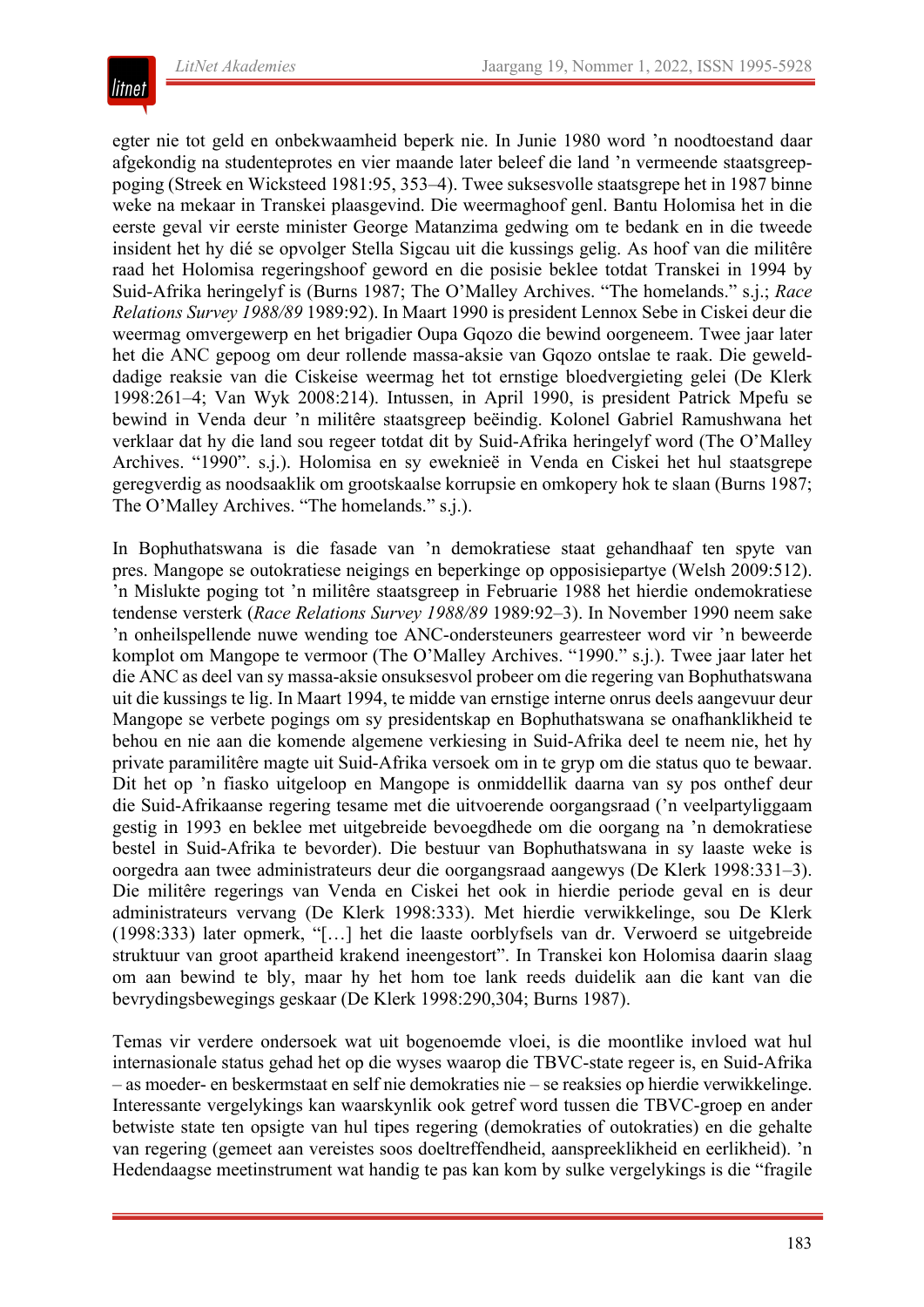

states index" opgestel deur die Amerikaanse Fund for Peace. "State fragility" (staatsbroosheid of -swakheid) verwys na ernstige gebreke in die verrigting van 'n staat se kernfunksies soos die handhawing van sy gesag en die vermoë om basiese openbare dienste te lewer (*Fragile states index* jaarliks).

Ekonomiese ontwikkeling (of bloot oorlewing) is 'n vyfde wesensbelangrike taak vir betwiste state. Weens hul gebrek aan internasionale erkenning, kan hulle byvoorbeeld nie deelneem aan die werksaamhede van internasionale finansiële instellings soos die Wêreldbank en Internasionale Monetêre Fonds asook die Wêreldhandelsorganisasie en daaruit materiële voordele kry nie. Om dieselfde rede word hulle ook meesal uitgesluit uit bilaterale ekonomiese ooreenkomste met bevestigde state. Hierdie beperkinge demp stellig betwiste state se kanse op ekonomiese ontwikkeling. Terselfdertyd beklemtoon hul ekonomiese isolasie die belangrikheid van die beperkte ekonomiese bande wat hulle wel het. In verskeie gevalle verleen 'n begunstigerstaat 'n ekonomiese lewenslyn, soos byvoorbeeld Rusland teenoor Abkhasië, Suid-Ossetië en Transnistrië, Ethiopië teenoor Somaliland en Turkye teenoor Noord-Ciprus. In Eurasië het Transnistrië en van sy eweknieë op groot skaal betrokke geraak by die onwettige globale ekonomie, soos smokkelhandel in olie, drank, dwelms, wapens en selfs mensehandel (Geldenhuys 2009:94). Taiwan is 'n uitsondering onder betwiste state in die sin dat die land deeglik geïntegreer is in die globale handel en uitgebreide ekonomiese bande met selfs sy aartsnemesis China handhaaf.

Benewens noodsaaklike ekonomiese betrekkinge, poog betwiste state in die sesde plek om ander tipes internasionale bande te smee ter wille van hul sekuriteit en welvaart, maar ook om hul aanspraak op internasionale aanvaarding te probeer versterk. Soos genoem, geniet Kosowo en Taiwan 'n mate van formele internasionale erkenning van hul staatskap, maar is steeds nie lid van die VN nie, terwyl die SADR 'n volwaardige lid van die AU is, maar nie van die VN nie. Palestina, op sy beurt, geniet sedert 2012 nie-lid-waarnemerstatus in die VN en sy staatskap word vandag deur 139 state amptelik erken en in baie gevalle deur diplomatieke verteenwoordiging vergesel (Permanent Observer Mission of the State of Palestine to the United Nations s.j.). As 'n plaasvervanger vir konvensionele bilaterale diplomatieke betrekkinge, wend ander betwiste state hulle tot informele of nie-amptelike verteenwoordiging in die buiteland. Hoe erger hul diplomatieke en ekonomiese isolasie, hoe swaarder steun betwiste state op hul begunstigerstate.

Wat hier ter sprake is, is 'n begunstiger-kliënt-verhouding ("patron-client relationship") (*Nuwerwetse politieke woordeboek* 2002); 'n sinoniem vir die beskermheerskap wat tot stand kom, is 'n patronaat (*HAT* 1994). Hierdie is natuurlik 'n bekende soort assosiasie in internasionale betrekkinge wat veral gedurende die Koue Oorlog prominent was. Dit behels 'n wedersyds voordelige (maar ongelyke) uitruiling van goedere en dienste tussen state wat nie gelyk is met betrekking tot hul militêre, ekonomiese en politieke mag nie. Van die materiële voordele wat kliëntstate van hul begunstigers verkry, is militêre toerusting en -opleiding, ekonomiese hulp en finansiële bystand asook politieke ondersteuning en beskerming teen interne en eksterne bedreigings. Op hul beurt kan die sterker vennote, soos die groot moondhede in die Koue Oorlog, strategiese voordele, ideologiese samehang en internasionale solidariteit put uit hul verbintenis met kliëntstate. Hierdie soort patronate bestaan deesdae tussen sommige betwiste state en hul eksterne begunstigers, byvoorbeeld tussen elk van Transnistrië, Suid-Ossetië en Abkhasië enersyds en Rusland andersyds. Wat hierdie verbintenisse verstewig, is historiese, etniese en godsdienstige affiniteite tussen die vennote. Boonop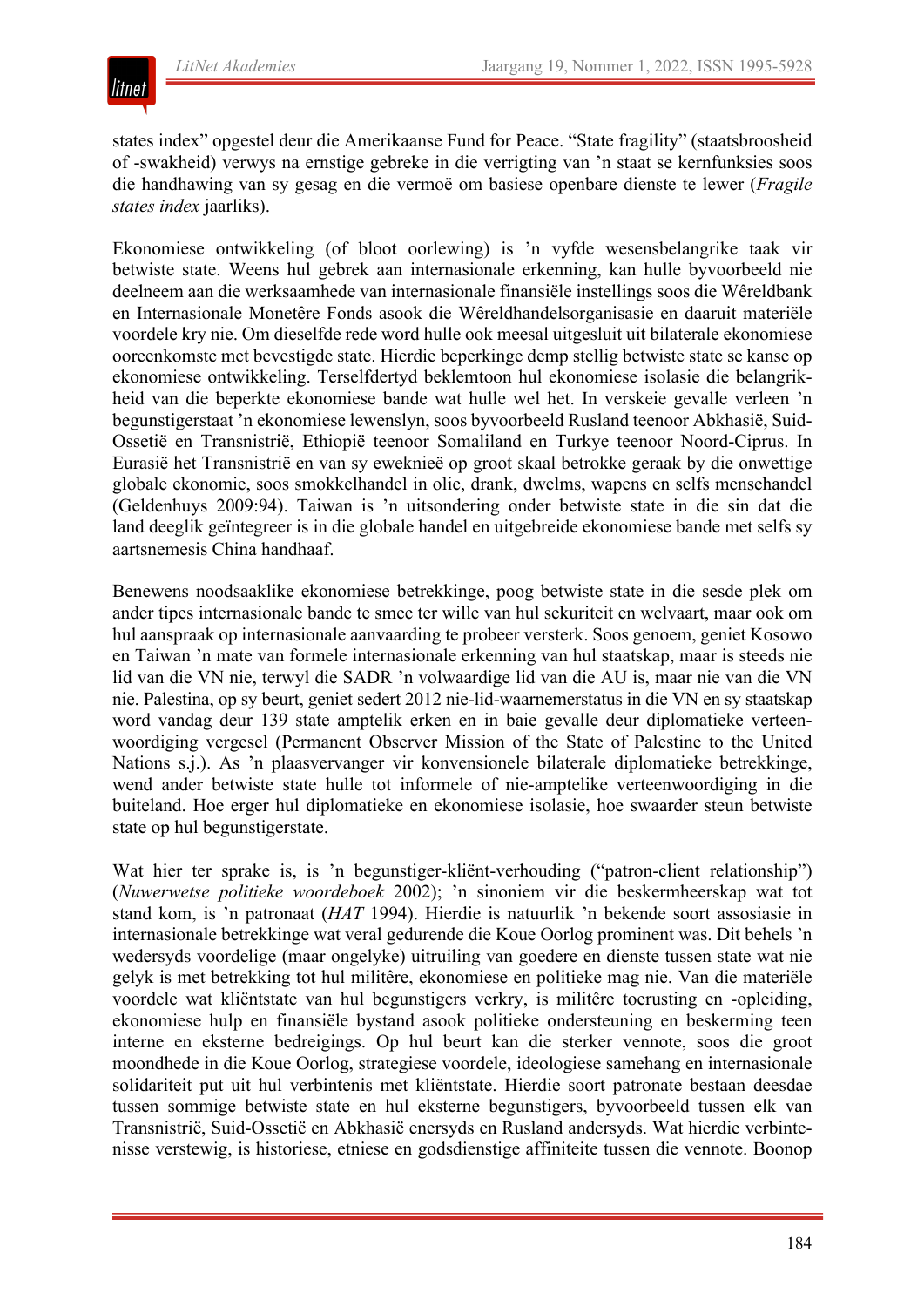

is die blote oorlewing van dié kliëntstate afhanklik van Rusland se sekuriteitswaarborge (Kosienkowski 2020:183–201; Kolstø 2021:890–912).

Waar 'n betwiste staat deur sesessie tot stand gekom het, sal die oorspronklike of moederstaat waarvan eensydig afgeskei is, uiteraard nie as begunstigerstaat vir die wegbreker dien nie. Veel eerder is die moederstaat dan die grootste vyand van die betwiste staat en aan die voorpunt van pogings om die entiteit se internasionale aanvaarding te voorkom (en speel as sodanig die rol van vetostaat) en die ancien regime te herstel.

'n Begunstiger-kliënt-verhouding kan geformaliseer word in 'n konfederasie of statebond. Eersgenoemde, volgens Starke (1989:114–5), bestaan uit 'n aantal onafhanklike state wat saamgebind word deur 'n internasionale verdrag of ooreenkoms waarvolgens regeringsinstellings geskep word om die interne outonomie en eksterne onafhanklikheid van al die betrokke entiteite te handhaaf. 'n Statebond, soos dié tussen Brittanje en sy voormalige kolonies, is 'n losser assosiasie as 'n konfederasie. Dieselfde geld die Bond van Onafhanklike State wat einde 1991 deur voormalige republieke van die ontbinde Sowjet-Unie gevorm is met Rusland as kernstaat. Geeneen van die drie betwiste state wat ook kliëntstate van Rusland is (Suid-Ossetië, Abkhasië en Transnistrië) is lede van hierdie organisasie nie.

Derde partye, dit wil sê state wat nie in 'n beskermheer-kliënt-verhouding met betwiste state staan nie, kan op 'n verskeidenheid wyses met betwiste state omgaan. Daar is inderdaad 'n spektrum van opsies wat strek van de jure-erkenning van 'n betwiste entiteit se staatskap op die een uiterste tot die ander uiterste waar militêre mag gebruik word om so 'n aspirantstaat ongedaan te maak. Die drie algemeenste opsies is egter om betwiste state doelbewus te isoleer deur nie-erkenning en minimale interaksie met hulle; om die entiteite eenvoudig te ignoreer; en om beperkte, geteikende interaksie met hulle te hê (Geldenhuys 2009:46–8). Dis in laasgenoemde kategorie dat die idee van "engagement without recognition" ter sprake kom. Die eksterne partye aldus betrokke by 'n betwiste staat kan die moederstaat wees, die begunstigerstaat, die vetostaat, ander state en multilaterale organisasies soos die VN en EU. Die interaksie kan polities, ekonomies, sosiaal, kultureel, humanitêr en selfs militêr van aard wees. So het die VSA byvoorbeeld op veiligheidsgebied met Somaliland saamgewerk en Ethiopië handhaaf ekonomiese en vervoerverbintenisse met Somaliland. Die Republiek van Ciprus het gereeld politieke kontak met die Turkse Republiek van Noord-Ciprus om die geskil tussen hulle te probeer besleg. Daar is legio ander voorbeelde van buitelandse betrokkenheid by betwiste state, sonder om hulle amptelik te erken (Cooley en Mitchell 2010:59–73; Toomla 2014; Ker-Lindsay 2015:267–85; Toomla 2016:330–45; Berg en Pegg 2018:388–407; Ker-Lindsay en Berg 2018:335–42; Berg en Ker-Lindsay 2019; Coppieters 2019:241–55; Palani, Khidir, Dechesne en Bakker 2020:1–18).

Die fokus verskuif vervolgens na die eksterne betrekkinge van die TBVC-state. Hierin staan Suid-Afrika as moederstaat sentraal omdat die vier entiteite hoegenaamd geen internasionale erkenning van hul gewaande staatskap gekry het nie en dus geen formele bilaterale of multilaterale betrekkinge met bevestigde state of interregeringsorganisasies kon aangaan nie – behalwe met Suid-Afrika en tussen die vier susterstate onderling. Suid-Afrika se amptelike betrekkinge met die TBVC-state is weliswaar op die internasionale reg geskoei – 'n erkenning van hul staatskap (Rautenbach en Malherbe 1994:14) – maar dit kon nooit die enormiteit van die vier voormalige tuislande se afhanklikheid van Suid-Afrika verbloem nie (Thomas 1984:18–19; Cronjé 1984:85.) Dié afhanklikheid het die TBVC-entiteite se bewegingsvryheid teenoor Suid-Afrika ernstig aan bande gelê, hul selfbeeld as onafhanklike state aangetas en ook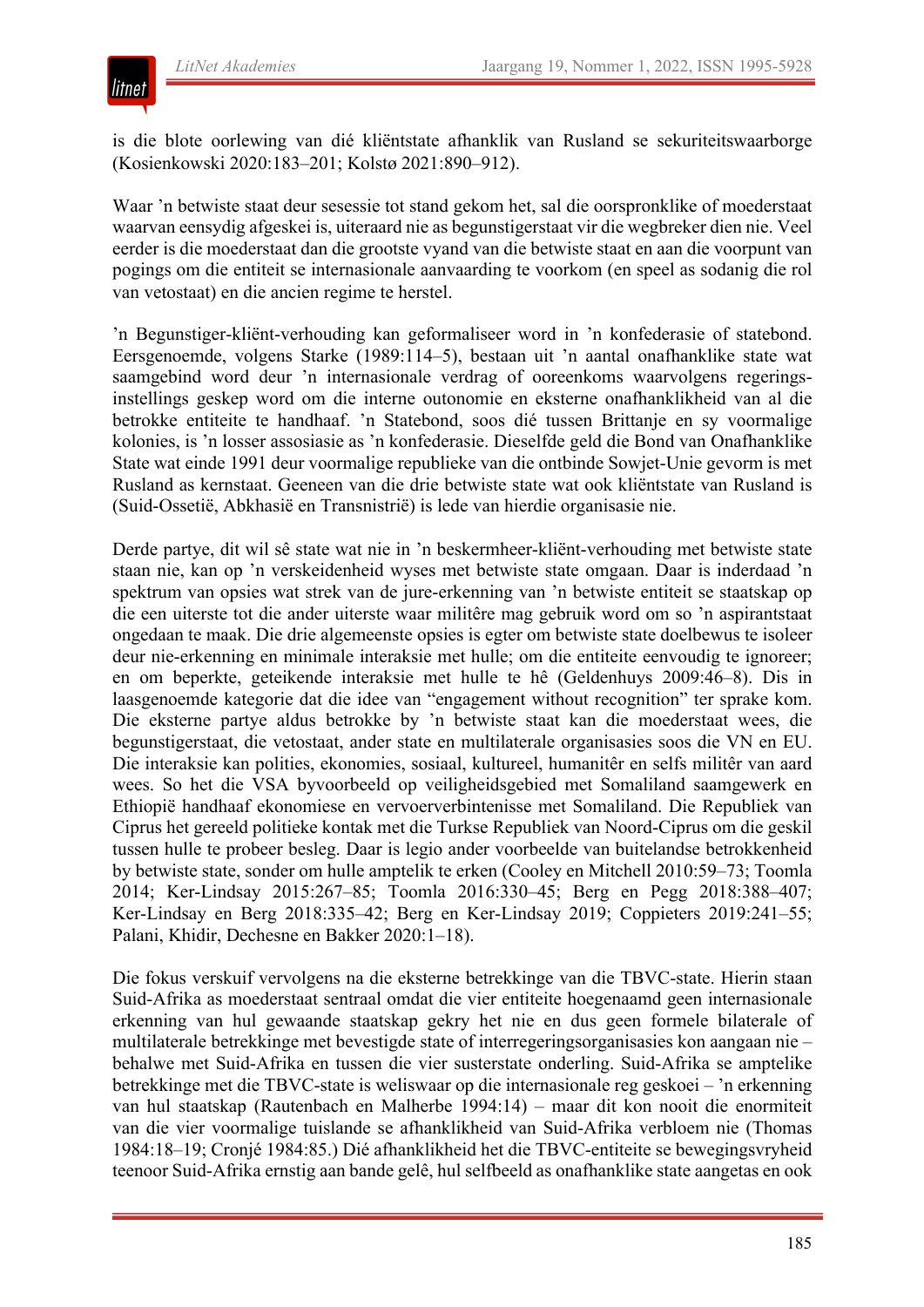enige sprake van internasionale geloofwaardigheid as volwaardige state verder ondermyn. Voeg hierby die TBVC-state se gebrek aan strategiese belangrikheid, hetsy geografiese ligging of ekonomiese bates, en dis duidelik dat hulle ook teenoor die buitewêreld haas geen bedingingsvermoë gehad het nie.

Die sigbaarste, meetbaarste, voelbaarste en vernaamste vorm van afhanklikheid was op ekonomiese gebied. Hul formele onafhanklikheid ten spyt, het die TBVC-state part en deel van die Suid-Afrikaanse ekonomie gebly. Hulle het, soos die selfregerende tuislande, ekonomies nooit op dreef gekom nie (Giliomee 2012a:77,83,105; Du Pisani 2012:351). As hul skepper het Suid-Afrika vanuit die staanspoor die verantwoordelikheid aanvaar om as die onafhanklike TBVCentiteite se begunstiger op te tree, oftewel 'n goedwillige moederstaat. Hierdie taak het des te belangriker geword in die lig van die nie-erkenning van die entiteite se staatskap en hul gevolglike uitsluiting uit normale internasionale ekonomiese interaksie.

Die aard en omvang van Transkei se ekonomiese afhanklikheid van Suid-Afrika was tekenend van wat Bophuthatswana, Venda en Ciskei ook in wisselende mate ervaar het (Khwashaba 1991:72–108,114–29). In 1981–2 was Transkei se geskatte bruto binnelandse produk (BBP) van sowat R650 miljoen slegs 1% van Suid-Afrika se R65 000 miljoen. Helfte van die Transkeibegroting se lopende en kapitaaluitgawes is destyds deur Suid-Afrika gedra. Finansiële steun van Suid-Afrika was ook in die vorm van toekennings en sagte lenings. Omdat Transkei nie toegang tot die internasionale geldmark en buitelandse hulp gehad het nie, was hy volledig van Suid-Afrika afhanklik vir kapitaal en projekhulp (Streek en Wicksteed 1981:148–68; Cronjé 1984:85–9). (Suid-Afrika se amptelike hulpverlening aan die TBVC-state is, terloops, gekoördineer deur die Komitee vir Ekonomiese en Ontwikkelingsamewerking in Suider-Afrika, Keossa.) Soos die ander drie voormalige tuislande, was Transkei ook op Pretoria aangewese vir die bepaling van monetêre en makro-ekonomiese beleid vir die ganse "onverdeelde" Suid-Afrika. In die vroeë 1980's was nagenoeg 60% van Transkei se manlike arbeidsmag in Suid-Afrika werksaam. Dié van hulle wat in Suid-Afrikaanse myne gewerk het, het met hul betalings/oordragte tot amper 50% van Transkei se BBP bygedra. Voorts het Transkei swaar gesteun op Suid-Afrika vir geskoolde arbeid (soos gesekondeerde amptenare) en fisiese infrastruktuur (bv. paaie, elektrisiteit en telekommunikasie) en die land se private sektor is ook deur Suid-Afrikaanse besighede oorheers (Thomas 1984:15–24; Bridgman 1984:6; Southall 1982; Streek en Wicksteed 1981:148–68; Butler, Rotberg en Adams 1978). 'n Belangrike interne bron van inkomste vir die vier susterstate was casino's, wat op daardie stadium nog onwettig in Suid-Afrika was; die TBVC-state kon met reg as "casino-republieke" beskryf word. Eie aan 'n situasie van afhanklikheid, het hierdie luukse vermaaklikheidsentra aan Suid-Afrikaanse entrepreneurs behoort (Rogerson 1990:345–54). Ten slotte kan verwys word na die gedeeltes van hul inkomste wat die onderskeie TBVC-lande intern gegenereer het. In 1987–8 was dit 24% vir Transkei, 23% vir Bophuthatswana, 12% vir Venda en 10% vir Ciskei (*Race Relations Survey 1988/89* 1989:61).

Die feit dat Transkei en Ciskei regstreekse toegang tot die see gehad het, het geen verskil aan hul afhanklikheid van Suid-Afrika gemaak nie. Nie een van die twee lande het oor 'n kommersiële hawe beskik nie. Vir sover hulle by in- en uitvoer betrokke was, moes alles deur Suid-Afrika vloei. Voorts het die TBVC-state ook nie 'n geografies aaneengeslote blok gevorm wat hulle moontlik meer bedingingskrag teenoor Suid-Afrika kon gegee het nie.

Op veiligheidsgebied het Suid-Afrika en die TBVC-lande ten nouste saamgewerk, insluitend met die vestiging van hul onderskeie weermagte. Suid-Afrika het ook, soos genoem, met elk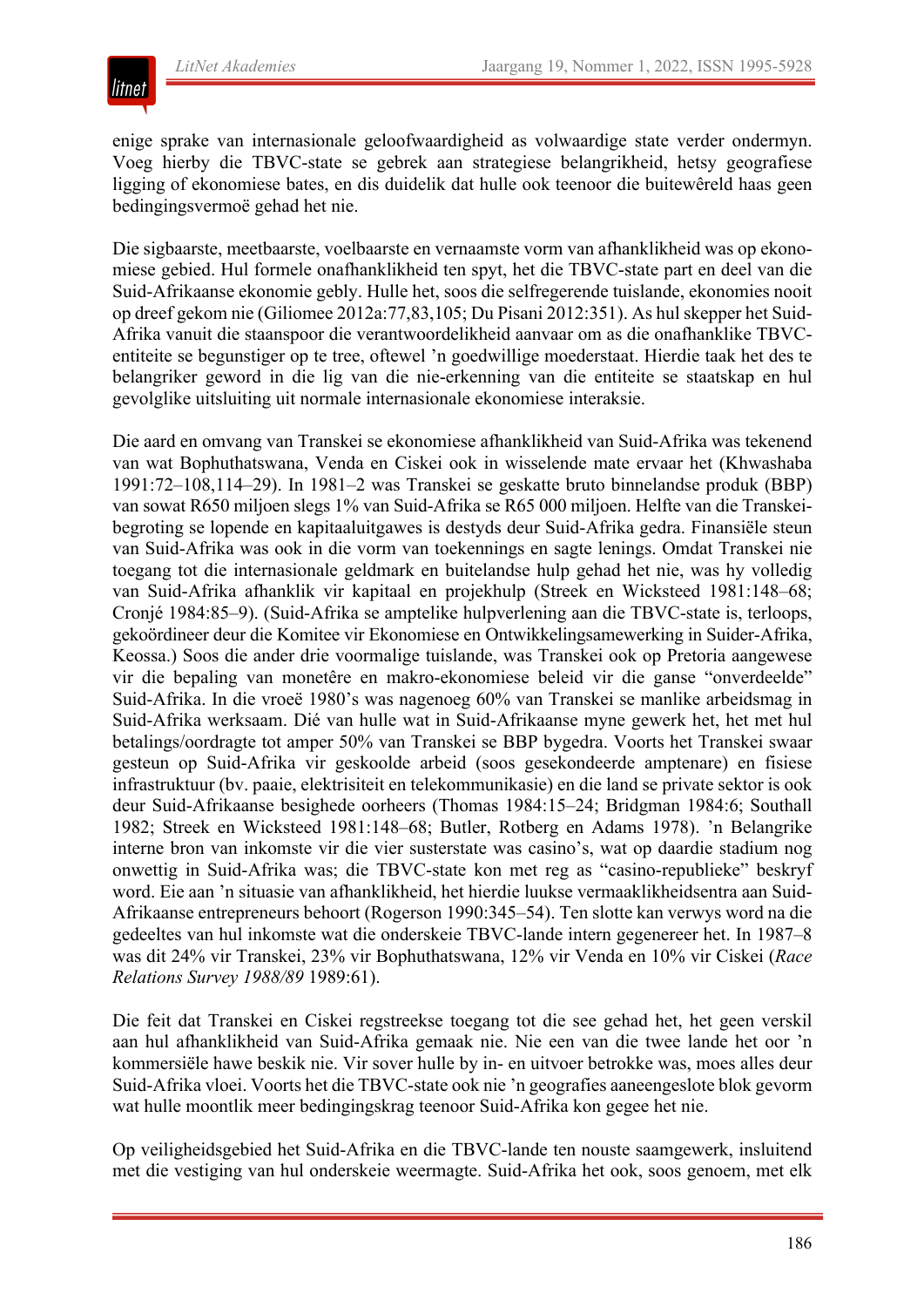

van die vier lande 'n nie-aanvalsverdrag gesluit. Hiervolgens het die partye onderneem om nooit gewapende mag teen mekaar se politieke onafhanklikheid of gebiedsintegriteit te gebruik nie en ook nie toe te laat dat hul gebiede vir ondermynende bedrywighede teen mekaar aangewend sou word nie (Hough 1984:78–82).

'n Ander dimensie van afhanklikheid was dat burgers van die vier susterstate, insluitend regeringslui, meesal Suid-Afrikaanse paspoorte moes gebruik om in die buiteland te reis.

'n Dringende kwessie waaroor die TBVC-state aan Suid-Afrika se welwillendheid uitgelewer was, was verdere grondoordragte aan hierdie lande ná onafhanklikheid, deels om hul grondgebiede te konsolideer (Streek en Wicksteed 1981:171–5; *Race Relations Survey 1984* 1985:518,546). Suid-Afrika se traagheid om gehoor te gee aan die susterstate se herhaalde eise hieroor, het tot aansienlike wrywing met hulle gelei (Cronjé 1984:91; Mompei 1994:115). Die vier entiteite se "gevoeligheid vir paternalisme en diskriminasie" jeens hul moederstaat is versterk deur hul burgers se daaglikse belewenis van apartheid in Suid-Afrika en hul uiters beperkte vermoë om veel hieraan te doen (Cronjé 1984:85; Dugard 2012:314). 'n Verwante en besonder gevoelige kwessie vir die TBVC-lande was Suid-Afrika se volharding met die gedwonge verskuiwing van swartes uit die Republiek en hul hervestiging in die tuislande (Mompei 1994:116–9). Dit het eweneens die voormalige tuislande se afhanklikheid van en kwesbaarheid vir benadeling deur Suid-Afrika onderstreep.

Desnieteenstaande het die TBVC-state nooit onverskillig gestaan oor die behandeling van die swart meerderheid in apartheid-Suid-Afrika nie. Soos genoem was hierdie 'n belangrike strydpunt tussen die vier susterstate en Suid-Afrika (Dugard 1978:97; Streek en Wicksteed 1981:176; *Race Relations Survey 1984* 1985:508,542–4; Thomas 1984:31). Die groep het hulself deurentyd beskou as kampvegters vir die belange en regte van swartes in Suid-Afrika en as agente vir vreedsame politieke verandering weg van apartheid. President Mangope van Bophuthatswana het byvoorbeeld in 1978 verklaar: "[…] we have by no means opted out of the Pan-South African destiny". Staatskap het volgens hom vir Bophuthatswana 'n onbetwiste en betekenisvolle magsbasis gebied om as katalisator te dien vir progressiewe verandering in die "Pan-South African Region" wat destyds uit Suid-Afrika, Transkei, Bophuthatswana en Namibië bestaan het. Een van die grootste struikelblokke wat uit die weg geruim moes word om die streek se ekonomiese potensiaal te verwesenlik, was "[…] the notorious persistence of the RSA in clinging to the iniquities of apartheid practices" (Mangope 1978:5–7). Hierdie soort betrokkenheid het 'n uitsonderlike dinamika gebring na die verhoudinge tussen 'n groep betwiste state en hul moederland, oftewel tussen kliëntstate en hul begunstigerstaat.

Op bilaterale vlak is 'n reeks ooreenkomste gesluit oor en strukture geskep vir allerlei vorme van funksionele samewerking tussen Suid-Afrika en elk van die TBVC-entiteite (Rathebe 1984:41). Op diplomatieke gebied was daar wedersydse verteenwoordiging op ambassadeursvlak tussen Suid-Afrika en elk van die vier lande, maar nie tussen die susterstate onderling nie. Daar is egter nie twyfel nie dat die vier entiteite mekaar se staatskap formeel erken het; hul gemeenskaplike en gelyke deelname aan verskeie multilaterale instellings saam met Suid-Afrika impliseer sodanige erkenning. Transkei het egter sy diplomatieke betrekkinge en nieaanvalsverdrag met Suid-Afrika in 1978 eensydig beëindig. Transkei se amptelike rede hiervoor was 'n grondgeskil (Griekwaland-Oos) met Suid-Afrika en eerste minister Kaiser Matanzima het selfs gedreig om die gebied met wapengeweld te bekom. Vir Transkei was die grondkwessie vermoedelik net 'n verskoning om sy rug op Suid-Afrika te keer en so aan die buitewêreld te wys dat die voormalige tuisland nie bloot 'n marionet van die moederstaat was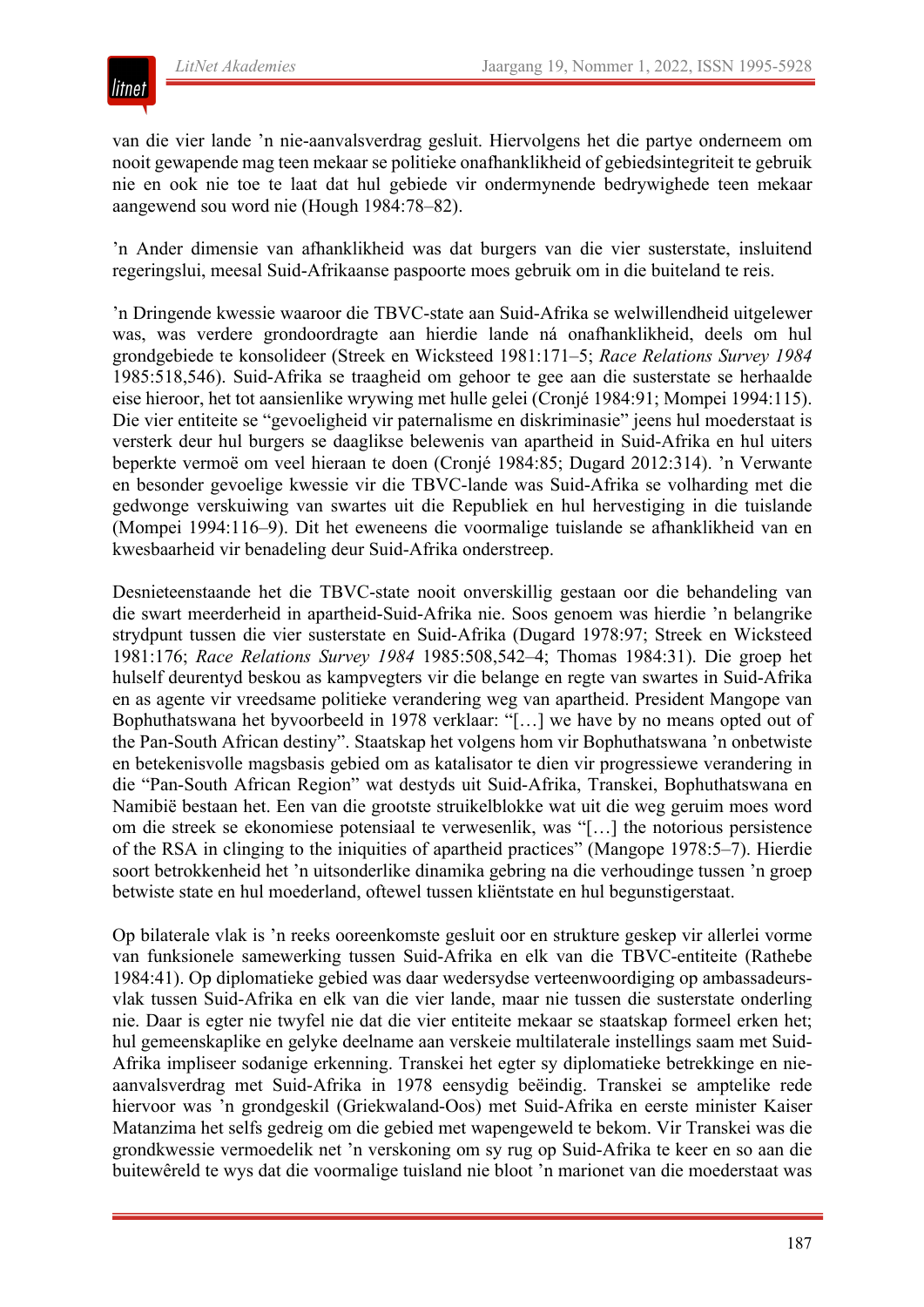

nie, maar sy eie koers nasionaal en internasionaal wou inslaan en dus eksterne ondersteuning verdien het. In 1980 het Transkei onverrigter sake sy diplomatieke en sekuriteitsbande met Suid-Afrika herstel (Geldenhuys 1981:38; Streek en Wicksteed 1981:171–5,185−9; Thomas 1984:16).

'n Uitvoerige netwerk van multilaterale instellings is sedert 1979 geskep om samewerking tussen Suid-Afrika en die TBVC-state te reguleer. Teen die middel-1980's het die struktuur op die hoogste vlak voorsiening gemaak vir spitsberade tussen die regeringshoofde van die vyf deelnemende state. Op 'n vlak laer was daar 'n multilaterale ontwikkelingsraad van ministers wat koördinasie moes verseker. Dié raad is op sy beurt deur 'n tussenstaatlike werkgroep ondersteun. Vervolgens het 'n multilaterale ekonomiese en finansiekomitee gesorg vir koördinasie op departementele vlak deur toesig te hou oor sewe multilaterale tegniese komitees (landbouen omgewingsake; nywerhede, handel en toerisme; vervoer; pos- en telekommunikasie; gesondheid en welsyn; mannekrag en onderwys; en finansies). Hierdie tegniese komitees is onderverdeel in subkomitees en werkgroepe. Onderaan die hiërargie was 'n aantal streekskakelkomitees om skakeling tussen die streeksontwikkelingsadvieskomitees van die vyf lidstate te bevorder. Die hele struktuur is bedien deur die sekretariaat vir multilaterale samewerking in Suider-Afrika, bekend as Secosaf (Breytenbach 1984:56–9; Muller 1988:90– 104; Van der Merwe 1991:386–404; Venter 1985:14).

Voeg hierby die Suider-Afrikaanse Doeane-unie en die Rand Monetêre Area, waaraan die TBVC-state ook behoort het. Eersgenoemde instelling het reeds in 1910 tot stand gekom tussen Suid-Afrika en die drie aangrensende Britse protektorate van Betsjoeanaland, Basoetoeland en Swaziland. Met die drie gebiede se onafhanklikheid in die 1960's is die doeane-ooreenkoms by hul nuwe status aangepas. Die drie BLS-state, soos daar kortweg na hulle verwys is, was hoegenaamd nie geneë om later die TBVC-state as gelyke partye in die ooreenkoms te aanvaar nie. Dit het tot gevolg gehad dat die vier susterstate uitgesluit is van onderhandelinge tussen Suid-Afrika en die BLS-groepering, maar ooreenkomste wat hieruit gespruit het, was wel van toepassing op die TBVC-state ook (Bridgman 1984:4). Deelname aan die Rand Monetêre Area het beteken dat die Suid-Afrikaanse rand ook in Transkei, Bophuthatswana, Venda en Ciskei gebruik is en dat die vier entiteite daarmee saam beheer oor hul finansiële beleid aan Suid-Afrika afgestaan het (Bridgman 1984:4). Nog 'n belangrike multilaterale instelling wat in 1983 gevestig is, was die Ontwikkelingsbank van Suider-Afrika. Suid-Afrika en die TBVC-state was die stigterslede van die bank, wat ten doel gehad het om ekonomiese ontwikkeling in Suider-Afrika te bevorder (Khwashaba 1991:79–86). In 1988 het die vyf state besluit om na hulself as die Ekonomiese Gemeenskap van Suider-Afrika te verwys (Khwashaba 1991:7; *Race Relations Survey 1988/89* 1989:49). Die patroon van interstaatlike samewerking wat ontwikkel het, het inderdaad ooreenkomste vertoon met die destydse Europese Ekonomiese Gemeenskap (wat in 1993 die Europese Unie geword het) (Rautenbach en Malherbe 1994:14).

Hierdie multilaterale strukture het 'n interessante aanloop gehad. Reeds in 1959 het eerste minister Verwoerd, ter ondersteuning van die Wet op die Bevordering van Bantoe-selfbestuur, voorsien dat die ontwikkeling van Suid-Afrika se "Bantoestate" sou kon lei tot "[…] 'n gemenebes […] saamgebind deur gemeenskaplike belange binne hierdie suidelike gedeelte van Afrika" (Pelzer 1964:265). Hy het by 'n ander geleentheid spesifiek na die Britse gemenebes van nasies as 'n rolmodel vir Suid-Afrika verwys: 'n "Statebondsverband" wie se lede ekonomiese en ander bande het en onderling saamwerk sonder dat hulle almal in die "moederparlement" verteenwoordig word (Scholtz 1974b:136; Pelzer 1964:343). Verwoerd het ook gepraat van 'n toekomstige ekonomiese genootskap van nasies in Suider-Afrika wat, soos in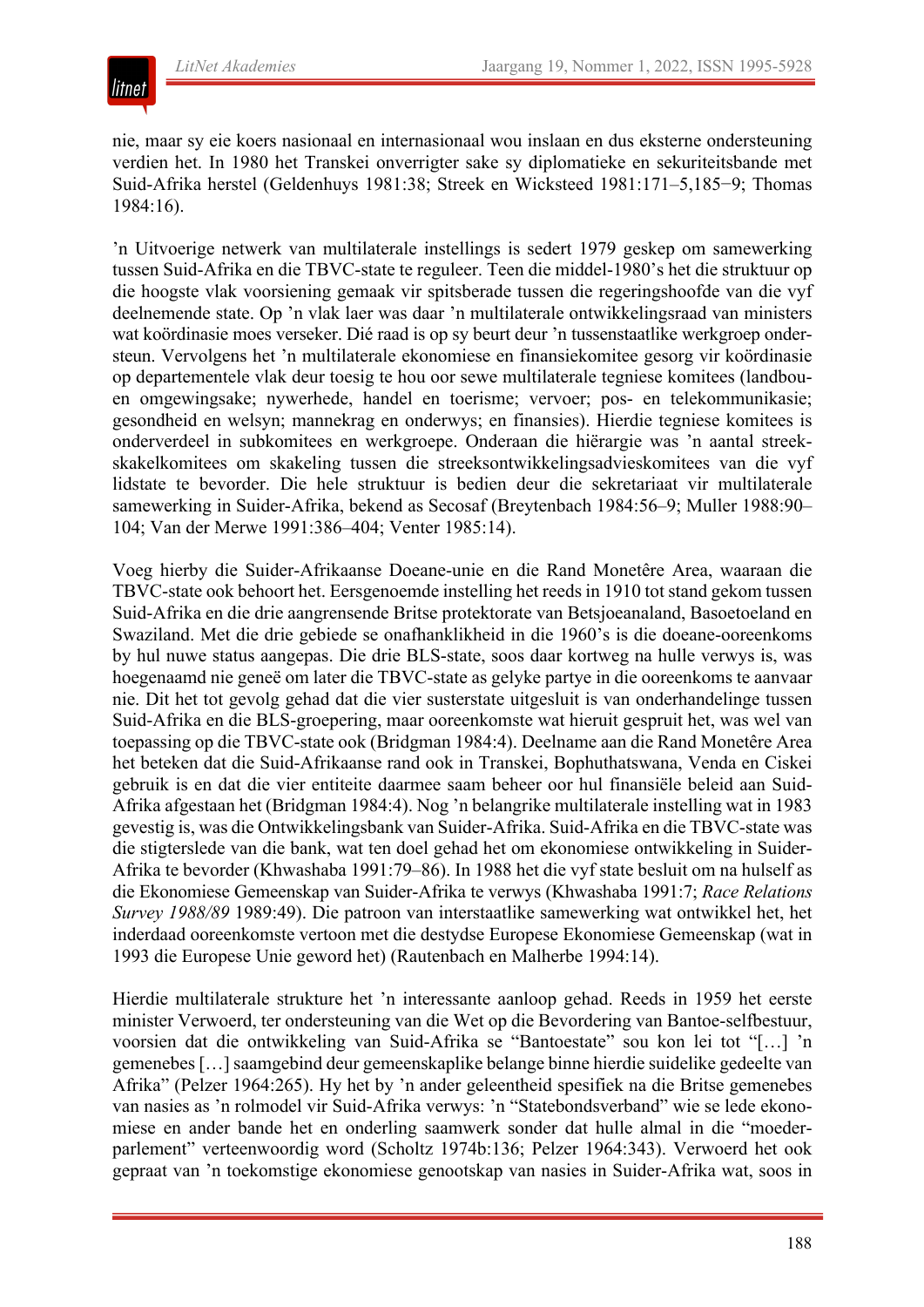

Wes-Europa, gebou sou word op deelnemende state se politieke onafhanklikheid en onderlinge ekonomiese afhanklikheid (Giliomee 2012a:78; Pelzer 1964:261). Op sy beurt het eerste minister John Vorster in 1974 'n "magsblok" van samewerkende onafhanklike state in Suider-Afrika voorsien, bestaande uit Suid-Afrika, toekomstige onafhanklike tuislande, die BLS-state, Rhodesië en Malawi (Geldenhuys 1981:20). Die jaar daarna kom hy met 'n nuwe begrip vorendag: "[…] 'n konstellasie van polities volkome onafhanklike state" met hegte ekonomiese bande (aangehaal deur Geldenhuys 1981:20). In P.W. Botha se bewindstyd het die skep van 'n konstellasie van state 'n kerndoelwit in Suid-Afrika se streeksbeleid geword. So het Pik Botha, minister van buitelandse sake, in 1979 voorsien dat tussen sewe en tien state suid van die Kunene- en Zambezi-rivier met 'n gesamentlike bevolking van sowat 40 miljoen mense deel sou word van 'n Suider-Afrikaanse konstellasie van state. Benewens Suid-Afrika,sou die ander lede die BLS-state, Transkei, Bophuthatswana en ander toekomstig onafhanklike tuislande, asook Rhodesië en Namibië wees. Suid-Afrika se verwagting was dat hierdie groepering nie bloot ekonomiese bande sou verstewig nie, maar dat hulle sou streef na 'n gemeenskaplike benadering op politieke en sekuriteitsgebied (Geldenhuys 1981:21–2).

In die vroeë 1980's het die Suid-Afrikaanse regering oënskynlik sy ambisieuse konstellasieplanne begin temper. Dit was toe reeds duidelik dat die nuut-onafhanklike Zimbabwe onder Robert Mugabe geensins in Suid-Afrika se konstellasieplanne belang gestel het nie. Boonop was Transkei se leiers ook nie ingenome met hierdie idee nie (Thomas 1984:21; Breytenbach 1984:52) en SWA/Namibië se politieke toekoms was steeds onseker. Die nuwe fokuspunt was streeksamewerking tussen Suid-Afrika en die TBVC-state, mettertyd bekend as die SATBVCgroepering (Breytenbach 1984:53). Die nuwe oorhoofse raamwerk wat aanvanklik vir hierdie interaksie voorgestel is, was 'n konfederasie. P.W. Botha, as eerste minister en later staatspresident, was'n voorstander van 'n konfederale stelsel met unieke Suid-Afrikaanse kenmerke: die deelnemende entiteite sou (wit) Suid-Afrika, stedelike swart mense, selfregerende nasionale state en die TBVC-state wees (*Survey of race relations in South Africa 1983* 1984). Daar is reeds genoem dat Ciskei se 1991-grondwet na die gebied verwys het as 'n soewereine, republiek in 'n "konfederasie van Suider-Afrikaanse state" – 'n tema wat president Sebe ook meermale geopper het (Eksteen 1982:42–5; *Race relations survey 1984* 1985:514).

'n Assosiasie bestaande uit slegs Suid-Afrika (insluitend sy nie-onafhanklike tuislande en stedelike swartes as aparte entiteite naas die sentrale regering) en die TBVC-state, kan kwalik as 'n konfederasie bestempel word. 'n Konfederasie bestaan streng gesproke uit onafhanklike state wat kragtens 'n multilaterale ooreenkoms saamwerk en oor sentrale instellings met beperkte bevoegdhede beskik (Shaw 2008:238). Selfs in sy afgeskaalde interne formaat het die beoogde konfederasie nooit tot stand gekom nie.

Uit die beskikbare gepubliseerde inligting blyk dit dat die TBVC-entiteite op nie-amptelike vlak wel met die buitewêreld geskakel het. Een wyse was besoeke wat hul verteenwoordigers – dikwels met Suid-Afrikaanse paspoorte in die hand (Streek en Wicksteed 1981:177) – aan ander state gebring het. Die regverdiging was tipies dat sulke reise onderneem is om die ekonomiese belange van die betrokke susterstaat te bevorder, maar die soeke na internasionale erkenning was waarskynlik ook 'n oorweging. So byvoorbeeld was Mangope van Bophuthatswana in die middel-1980's op besoek aan Frankryk, Switserland, Israel en Brittanje; Sebe van Ciskei was in 1984 na berig word in Hong Kong en Taiwan asook Israel; en premier George Matanzima en van sy ministers het glo in 1984 die Verre Ooste, Midde-Ooste, Europa en Amerika besoek (*Race Relations Survey 1984* 1985:508,514,516,543). Suid-Afrika se diplomatieke missies in die buiteland het dikwels hulp verleen met sulke besoeke. 'n Ander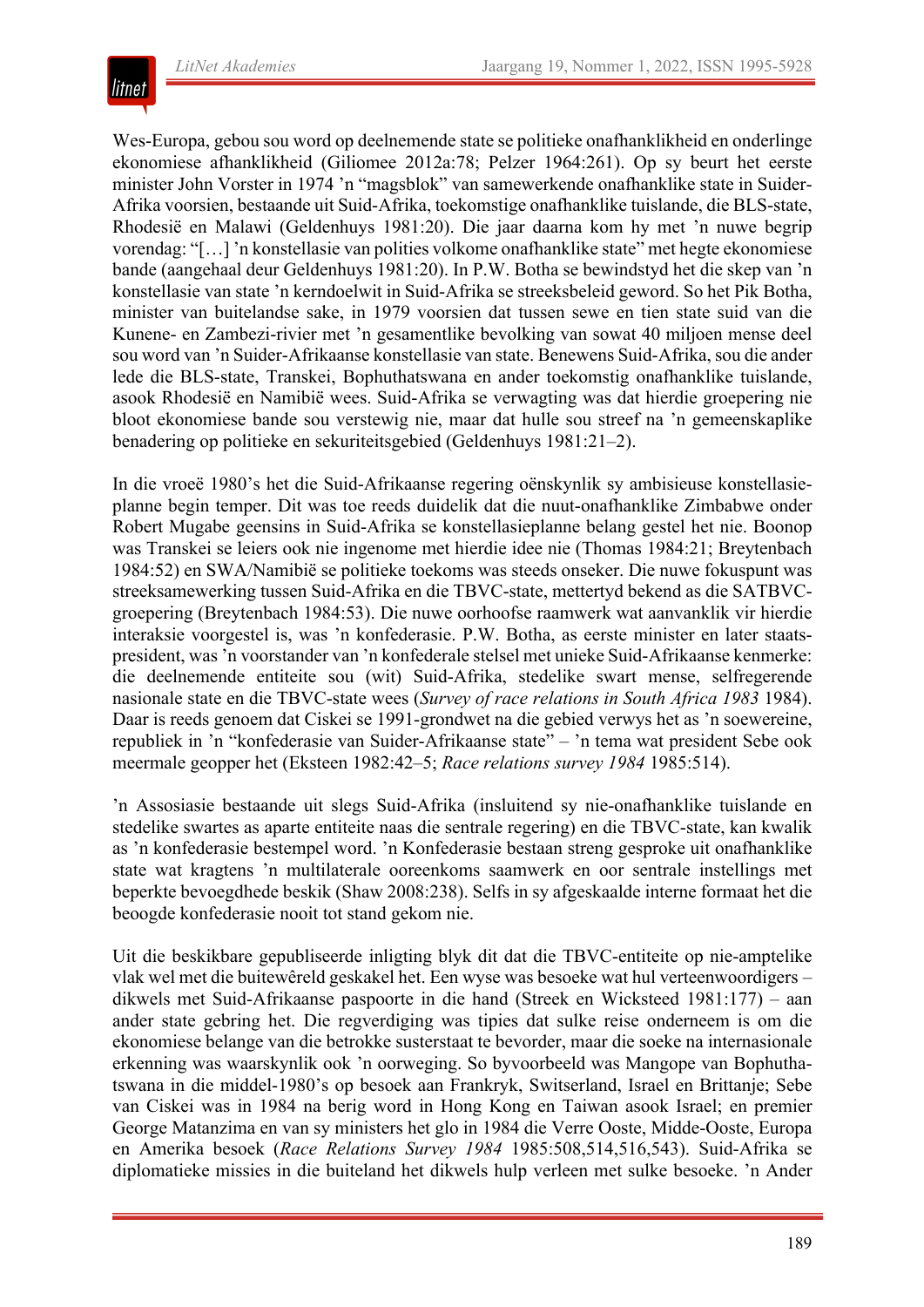

vorm van eksterne kontak wat Transkei onder meer benut het, was die gebruik van skakelfirmas in byvoorbeeld die VSA (Streek en Wicksteed 1981:200–24,357). Transkei het voorts nieamptelike belangekantore in Washington D.C. en Wene bedryf (Geldenhuys 1981:51), terwyl Venda nie-amptelike handelsverteenwoordigers in die VSA en Israel gehad het asook 'n "politieke verteenwoordiger" in laasgenoemde (*Race Relations Survey 1984* 1985:550). Die TBVC-state het ook saketransaksies met private ondernemings in die buiteland aangegaan, soos Transkei in Oostenryk, Switserland, Nederland, Israel en Taiwan (Streek en Wicksteed 1981:357–8; Marala 1984:136; *Race Relations Survey 1984* 1985:545).

Wat die omgekeerde kommunikasievloei betref, het Transkei, Bophuthatswana, Venda en Ciskei inderdaad buitelandse besoekers, insluitend politici en sakelui, ontvang, maar selde enige amptelike verteenwoordigers van ander bevestigde state (behalwe natuurlik Suid-Afrika) (Streek en Wicksteed 1981:211). Van die besoekers was oorsese gaste van Suid-Afrika se departement van inligting of van buitelandse sake, wat dan ook een of meer van die vier susterstate aangedoen het. Dis veral insiggewend dat vreemde state individueel of gesamentlik nie probeer het om betrokkenheid sonder erkenning by die TBVC-state te beoefen nie. Hulle het dus nie probeer om hierdie entiteite se volslae afhanklikheid van Suid-Afrika te verminder of 'n wig tussen hulle en hul moederstaat in te dryf of om enige van die vier voormalige tuislande te help ontwikkel in 'n voorspoedige en voorbeeldige post-apartheidsamelewing nie. Vir die internasionale gemeenskap het die TBVC-entiteite, as produkte van apartheid, eenvoudig geen bestaansreg as onafhanklike state gehad nie. Nes apartheid volgens hierdie benadering nie hervorm kon word nie, kon die TBVC-state nie verbeter word nie; die ganse rassebedeling moes afgeskaf en deur 'n nie-rassige demokratiese stelsel in 'n verenigde Suid-Afrika vervang word.

Ironies was Suid-Afrika, self 'n verstotelingstaat met sy eie internasionale legitimiteitskrisis, by verstek die TBVC-entiteite se staatlike kommunikasiekanaal na en ook hul segspersoon en pleitbesorger met die buitewêreld. Suid-Afrika het egter vrugteloos probeer om internasionale aanvaarding van die staatskap van Transkei, Bophuthatswana, Venda en Ciskei te wen; die vier state was immers die produkte van die rassebeleid waarvoor Suid-Afrika universeel verdoem is.

## *6.3 Uiteindes*

Die laaste element van die ontledingsraamwerk – en die derde fase in die lewensiklus van betwiste state – handel oor hul finale status.

Die feit dat al 10 van vandag se betwiste state reeds langer as 20 jaar bestaan, wys dat dit vir hulle in die praktyk uiters moeilik is om tot volwaardige staatskap verhef te word deur kollektiewe internasionale erkenning en toelating tot die VN en ander multilaterale organisasies. Sommige van hierdie groep entiteite berus in hul huidige status omdat hulle nie internasionale erkenning in die afsienbare toekoms verwag nie en ook nie bereid is om by hul moederstate heringelyf te word nie. Dit mag ook wees dat die politieke en ekonomiese elites in van hierdie aspirantstate materiële voordeel trek uit die heersende orde en dit daarom wil handhaaf. Op die langer duur bly bevestigde staatskap steeds die eerste prys vir vandag se betwiste state.

Die teenpool van opgradering na volwaardige staatskap is die verdwyning van betwiste state. Al is die uitwissing of afsterwe van bevestigde state 'n redelik seldsame verskynsel in die moderne internasionale politiek, het dit al op verskeie maniere gebeur; betwiste state het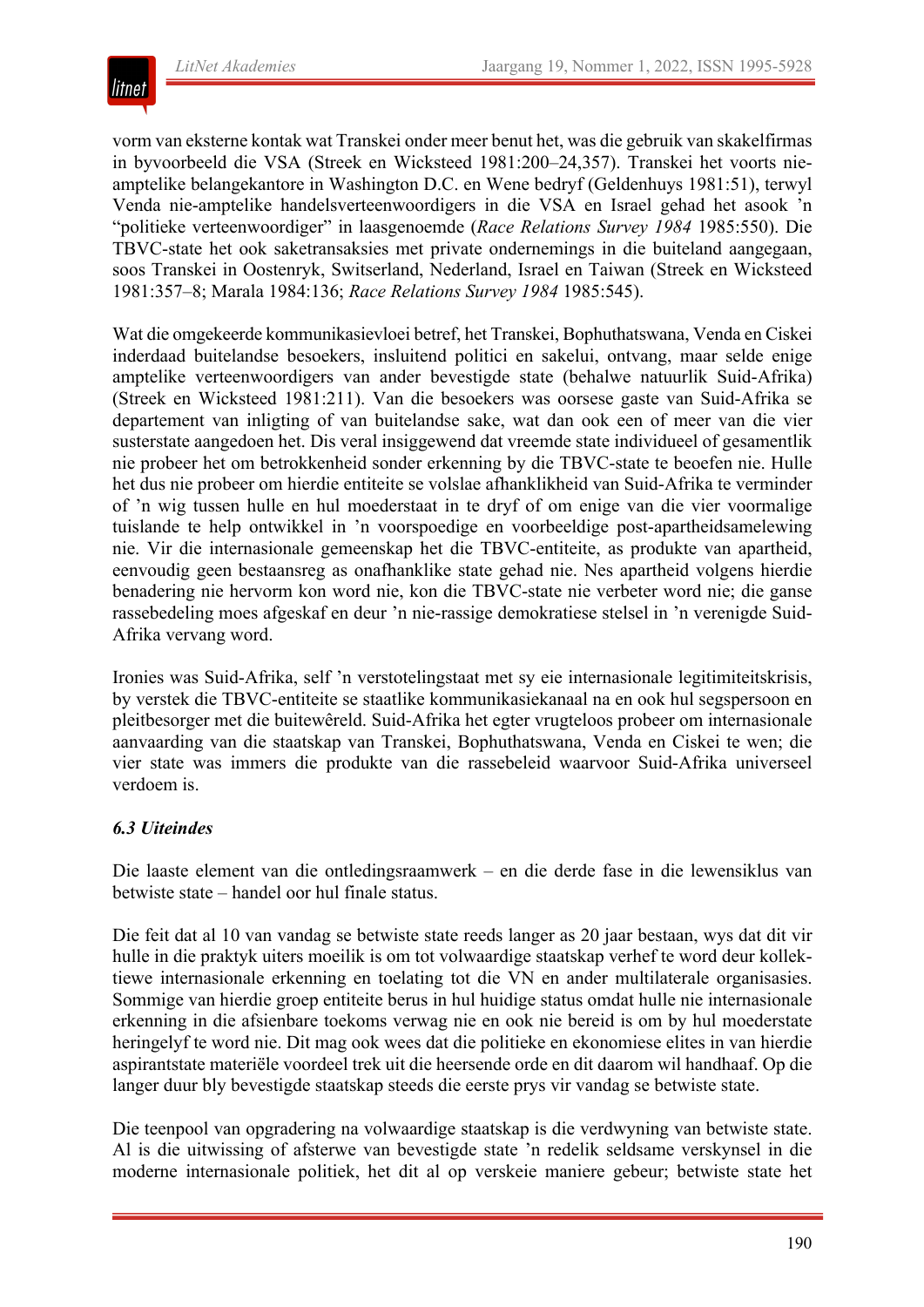

natuurlik ook al ondergegaan. Uit 'n internasionale regshoek beskou, kan die uitwissing van 'n staat geskied by wyse die inlywing van 'n staat deur 'n ander, tipies voorafgegaan deur verowering en besetting (bv. die Sowjet-Unie se inlywing van Estland, Letland en Litaue in die 1940's); samesmelting (soos Oos- en Wes-Duitsland, Noord- en Suid-Jemen en Noorden Suid-Viëtnam); anneksasie (wat Marokko doen met Wes-Sahara); of ontbinding oftewel fragmentasie (die Sowjet-Unie, Joego-Slawië en Tsjeggo-Slowakye) (Shaw 2008:208–10). Etlike betwiste state het in die 20ste eeu ophou bestaan deurdat hulle meesal met geweld in hul oorspronklike of moederstate geïnkorporeer is (Hoch en Kopeček 2020:79–155). Dit geld, soos vroeër genoem, Mantsjoerye, Kroasië, Biafra en Katanga, asook die Republiek van Serwiese Krajina, die Gagausiese Republiek en die Tsjetsjeense Republiek van Itsjkeria. Die historikus N. Davies (2011:732–8) identifiseer twee verdere maniere waarop state al ondergegaan het: likwidasie (soos die konsensuele "satynskeiding" tussen die twee dele van Tsjeggo-Slowakye in 1993) en "doodgebore" entiteite (bv. die koninkryk van Etruria, 'n Napoleontiese skepping). Alhoewel hierdie twee situasies nie volledig op enige betwiste state van toepassing is nie, is daar tog raakpunte met die TBVC-lande. Hul afskeiding van Suid-Afrika bevat 'n element van partisie en 'n mate van instemming van elk van hulle en Suid-Afrika, maar terselfdertyd het hul verbintenis met apartheid gesorg vir 'n geboortedefek wat tot hul ondergang bygedra het.

Maar wat van die toekoms van vandag se betwiste state? Kosowo kan bes moontlik deur nog meer state erken word en uiteindelik algemene erkenning en toelating tot die VN kry. Palestina mag dalk vorentoe dieselfde pad volg, maar die SADR en Somaliland se vooruitsigte lyk sleg. Noord-Ciprus sal stellig ook nie tot volwaardige de jure-staatskap vorder nie, maar moontlik instem tot heraansluiting by 'n losse binasionale Cipriese federasie met die Griekse streek. Die Republiek van China se nie-erkenning het oor die jare toegeneem soos al hoe meer state eerder die Chinese Volksrepubliek erken. Taiwan se vrywillige inlywing by kommunistiese China is nie in die kaarte nie. In plaas van voortbestaan aan die rand van die internasionale gemeenskap, kan entiteite soos Abkhasië, Suid-Ossetië, Nagorno Karabakh en Transnistrië moontlik as outonome streke weer in hul state van oorsprong opgeneem word, of deur geweld eenvoudig (her)ingelyf word.

Die TBVC-entiteite se betwiste staatskap het in 1994 tot 'n einde gekom met die val van wit minderheidsregering in Suid-Afrika. Hul herinlywing by die "nuwe" ANC-regeerde Suid-Afrika het nie bloot die verlies van hul status as soewereine state behels nie, maar ook hul bestaan as etnies-gebaseerde politieke en geografiese entiteite. So is Transkei en Ciskei opgeneem in die Oos-Kaapprovinsie, Venda in Limpopo en Bophuthatswana se brokstukke is ingelyf by Noordwesprovinsie, Noord-Kaap en die Vrystaat. Die selfregerende tuislande van Lebowa, Gazankulu, KwaNdebele, Qwaqwa, KaNgwane en KwaZulu het natuurlik ook in 1994 as afsonderlike politieke entiteite ophou bestaan en is by die provinsies ingelyf. Die destydse grense van al 10 tuislande het geen staatkundige betekenis meer nie. Sowat 650 000 staatsamptenare uit al hierdie entiteite is opgeneem in die sentrale en provinsiale regeringsdienste van demokratiese Suid-Afrika en die TBVC-lande se weermagte is by die nuut-saamgestelde Suid-Afrikaanse Nasionale Weermag ingeskakel en hul polisiemagte by die nuwe Suid-Afrikaanse Polisiediens (Phillips 2018:3; Chipkin en Phillips 2014:3). Die gelyktydige herinlywing van nie een nie maar vier betwiste state deur 'n moederstaat is uniek in die onlangse geskiedenis van betwiste staatskap.

'n Verdere interessante aspek vir vergelyking is hoe die herintegrasie van betwiste state plaasgevind het: oorwegend vreedsaam of gewelddadig? Soos vermeld het hereniging in onlangse gevalle soos Tsjetsnië en Serwiese Krajina en vroeër ook Katanga en Biafra met volskaalse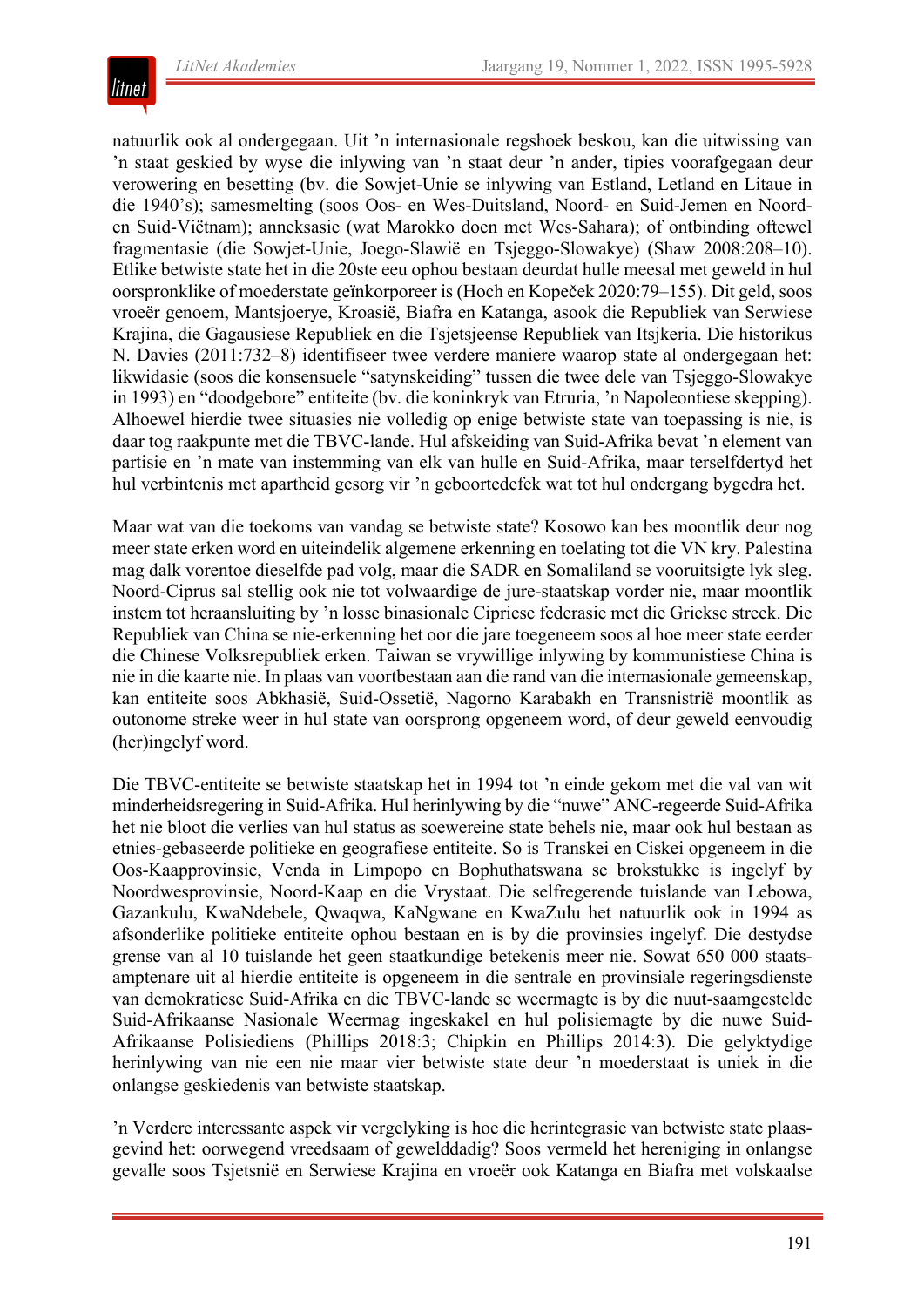

oorloë tussen die moederstate en die wegbrekers gepaard gegaan. Hier te lande kan weer verwys word na president Mangope van Bophuthatswana se poging om sy land se onafhanklikheid en sy regering se voortbestaan in Maart 1994 met die wapen te beskerm. Dis vinnig en met redelik min geweld in die kiem gesmoor. Die feit dat die vier entiteite se heropname in Suid-Afrika relatief vreedsaam en glad verloop het, verdien vergelyking met byvoorbeeld Gagausië se herintegrasie by Moldova in 1995. Daar kan ook vergelykend gekyk word na die soort ontvangs wat voormalige wegbreekentiteite en hul bevolkings gekry het na hereniging met die oorspronklike state. In die geval van Suid-Afrika kan die ANC se goeie vertoning in die voormalige tuislande tydens die 1994-verkiesing vertolk word as openbare ondersteuning vir die verdwyning van die ganse tuislandstelsel en as legitimering van die nuwe politieke bedeling.

'n Volgende basis van moontlike vergelyking is wat geword het van die politieke leiers van voormalige betwiste state. Het hulle na die herinlywing van hul gebiede in die moederstaat nog enige politieke rol gespeel? Of is hulle krimineel vervolg of polities aanspreeklik gehou vir hul vorige politieke dade? In die geval van die nuwe Suid-Afrika was Mangope vir etlike jare nog in die politiek as leier van die Christelike Demokratiese Party (gestig in 1997), wat op 'n stadium geringe verteenwoordiging in die nasionale en provinsiale wetgewers gehad het (Phillips 2018:1–2). In sy termyn as die laaste leier van die Republiek van Transkei (1987–94) was generaal Holomisa se ANC-simpatieë reeds wyd bekend. In die laat-1980's het sy regering byvoorbeeld 'n groep insypelaars van die ANC se gewapende vleuel skuiling gebied in Transkei. Na die algemene verkiesing van 1994 was Holomisa 'n ANC-lid in die Nasionale Vergadering en het ook as 'n adjunk-minister gedien. In 1996 is hy uit die ANC geskop en in 1997 word hy medestigter van die United Democratic Movement. Hy is steeds die partyleier en 'n lid van die parlement (Phillips 2018:2; Major general Bantubonke (Bantu) Harrington Holomisa 2012). Laastens het Gqozo (Ciskei) se African Democratic Movement sonder welslae deelgeneem aan die 1994-verkiesing (Oupa Joshua Gqozo 2011).

'n Verskynsel wat moontlik nie uniek aan post-1994-Suid-Afrika is nie, is wat Phillips (2018:1–3) noem 'n "Bantoestan-nostalgie". Dis 'n verlange onder veral swart Suid-Afrikaners wat in die tuislande gewoon het, na aspekte van die tuislande in die algemeen en nie bloot Transkei, Bophuthatswana, Venda en Ciskei nie. Phillips (2018:2–3) verduidelik dat hierdie heimwee meer te doen het met die hede as die verlede, met ander woorde dit weerspieël hoofsaaklik mense se ontnugtering met die gebreke van die nuwe Suid-Afrika. Teenoor die vlaag van misdaad en die gebrek aan persoonlike veiligheid in Suid-Afrika vandag, word die ou tuislande onthou as plekke waar wet en orde gegeld het, waar etniese nasionalisme aan mense "a sense of belonging" gebied het, 'n klein swart middelklas (bestaande uit politici, amptenare, onderwysers, boere, tradisionele leiers en sakelui) ontwikkel het, en waar swart mense makliker as in Suid-Afrika vandag opgang in hul loopbane kon maak en aansien verkry (Phillips 2018:3; Chipkin en Phillips 2014:2). Hierdie Bantoestan-nostalgie het weliswaar nie gelei tot georganiseerde politieke bewegings wat die ancien régime in byvoorbeeld Transkei of Bophuthatswana of KwaZulu wil herstel nie. Daarteenoor het die voormalige Katanga en Biafra al te kampe gehad met hernieude etnies-gedrewe afstigtingsbewegings. Tog is daar sosiaal-wetenskaplike navorsers wat van mening is dat die nalatenskappe van die ou tuislande ingegrif is in Suid-Afrika se huidige politieke, sosiale, kulturele en ekonomiese landskap en verdere akademiese ondersoek verdien (Ally en Lissoni 2017).

Die ontbinding van die TBVC-state was nie 'n onverwagse, eensklapse gebeurtenis nie. Sedert die middel-1980's is die politieke mat stelselmatig onder hulle uitgetrek deur hul moederstaat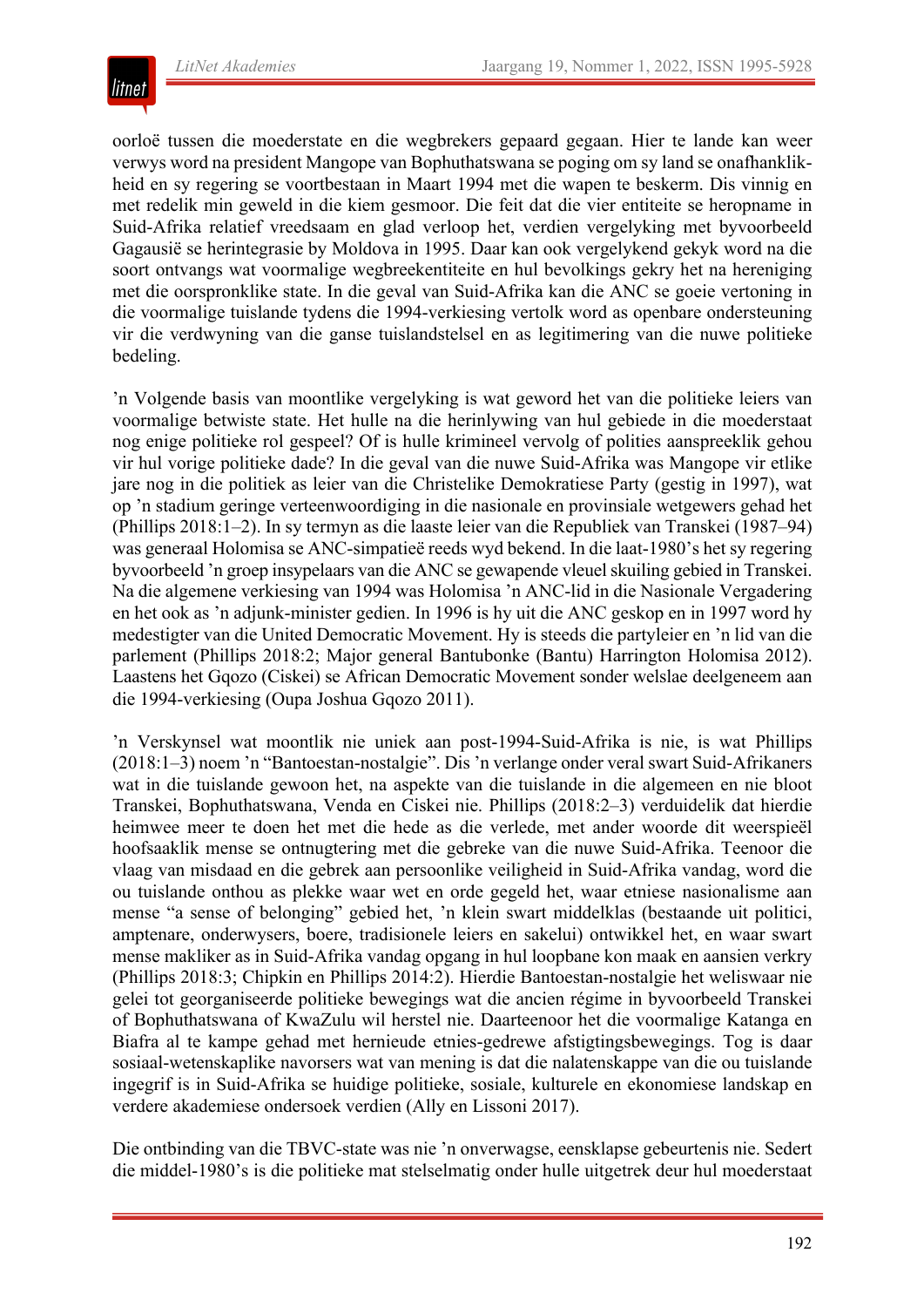

en is die proses van hul ondergang aangehelp deur verreikende gebeure in Suid-Afrika en onstabiliteit in die vier susterstate self. Voeg hierby dat die viertal se kanse om aan internasionale ballingskap te ontsnap geensins met die verloop van tyd verbeter het nie.

Belangrike vroeë aanduidings dat die Suid-Afrikaanse regering sy verbintenis tot afsonderlike ontwikkeling en onafhanklike tuislande heroorweeg, het in 1985 na vore gekom. By die parlementsopening daardie jaar, verklaar president P.W. Botha dat sy regering die permanensie van swart mense in "wit" Suid-Afrika aanvaar, die ses oorblywende selfregerende tuislande nie noodwendig onafhanklik sou word nie, en dat die inwoners van hierdie gebiede asook swartes in wit gebiede weer Suid-Afrikaanse burgers sou word. Voorts het Botha onderneem dat daar met swart Suid-Afrikaners onderhandel sou word oor hul deelname aan 'n nuwe bedeling. In sy veelbesproke "Rubicon"-toespraak in Augustus 1985 bevestig Botha dat die bevolkings van swart tuislande wat "[…] verkies om nie onafhanklikheid te aanvaar nie", deel van die "Suid-Afrikaanse nasie" bly en as Suid-Afrikaanse burgers geakkommodeer moet word in politieke instellings binne die Republiek (aangehaal deur De Klerk 1998:122). In Augustus 1986 aanvaar die regerende Nasionale Party, by 'n spesiale federale kongres, die party se "[…] 180-grade-beleidsverandering weg van apartheid, afsonderlike ontwikkeling en rassediskriminasie", in die woorde van F.W. de Klerk, destyds 'n minister in Botha se kabinet. Die party se nuwe grondbeginsels was een, verenigde Suid-Afrika; een mens een stem; die uitskakeling van alle vorme van rassediskriminasie; en die doeltreffende beskerming van minderhede teen oorheersing deur die meerderheid (De Klerk 1998:127–8). Dit was oor hierdie nuwe beleidsraamwerk dat die Nasionale Party sy veldtog in die algemene verkiesing van 1987 gevoer het. Met sy oorwinning het die party 'n nuwe mandaat gekry wat De Klerk (1998:128) vertolk het as "[…] 'n doodsvonnis vir apartheid en as die begin van die Nuwe Suid-Afrika".

Dat die koeël deur die kerk was vir die TBVC-state is bevestig in die proses van onderhandeling vir 'n nuwe grondwetlike bedeling wat in 1990 stadig begin het en in Desember 1991 stukrag gekry het met die stigting van die Konvensie vir 'n Demokratiese Suid-Afrika (Kodesa). In dieselfde maand het die partye betrokke by die inklusiewe onderhandelingsforum die Verklaring van Voorneme onderteken waarin die ooreengekome basiese elemente van 'n nuwe staatkundige bestel vervat is. Ter sake is veral die verwysing na 'n onverdeelde Suid-Afrika met een nasie en 'n gemeenskaplike burgerskap asook 'n "[…] verenigde, demokratiese, nierassige en nieseksistiese staat waarin soewereine gesag oor sy hele gebied uitgeoefen word" (De Klerk 1998:192,242; nuwegeskiedenis.litnet.co.za/nuwegeskiedenis-hoofstuk15pdf). Twee tuislandafvaardigings het egter geweier om die dokument te onderteken: Bophuthatswana omdat die verklaring die herinlywing van die TBVC-state by Suid-Afrika geïmpliseer het, en KwaZulu omdat die gebied se regerende Inkatha Vryheidsparty geglo het dat die verwysing na 'n onverdeelde Suid-Afrika by voorbaat 'n volwaardige federale bedeling uitsluit (De Klerk 1998:242). In die verdere verloop van die onderhandelinge het die verteenwoordigers van KwaZulu, Bophuthatswana en ook Ciskei hulself toenemend verset teen die rigting waarin die proses geloop het. Hulle het byvoorbeeld die Notule van Verstandhouding van September 1992, wat uitvoerige bepalings vir 'n nuwe konstitusionele raamwerk bevat het, verwerp. Die drie partye het hulle ook geskaar by konserwatiewe wit groeperings om eers die Concerned South Africans Group en later die Vryheidsalliansie binne Kodesa te vorm om onder meer die selfbeskikkingsreg van volke in Suid-Afrika te bevorder (De Klerk 1998:271–96). Hierdie reg was natuurlik een die fondamente van die tuislandbeleid. Desondanks het die heel eerste van die 34 grondwetlike beginsels wat Kodesa in 1993 aanvaar het, verwys na "een soewereine staat" en "'n gemeenskaplike Suid-Afrikaanse burgerskap". Die 16de beginsel het bepaal dat daar drie vlakke van regering sal wees, te wete nasionaal, provinsiaal en plaaslik. Hierdie stel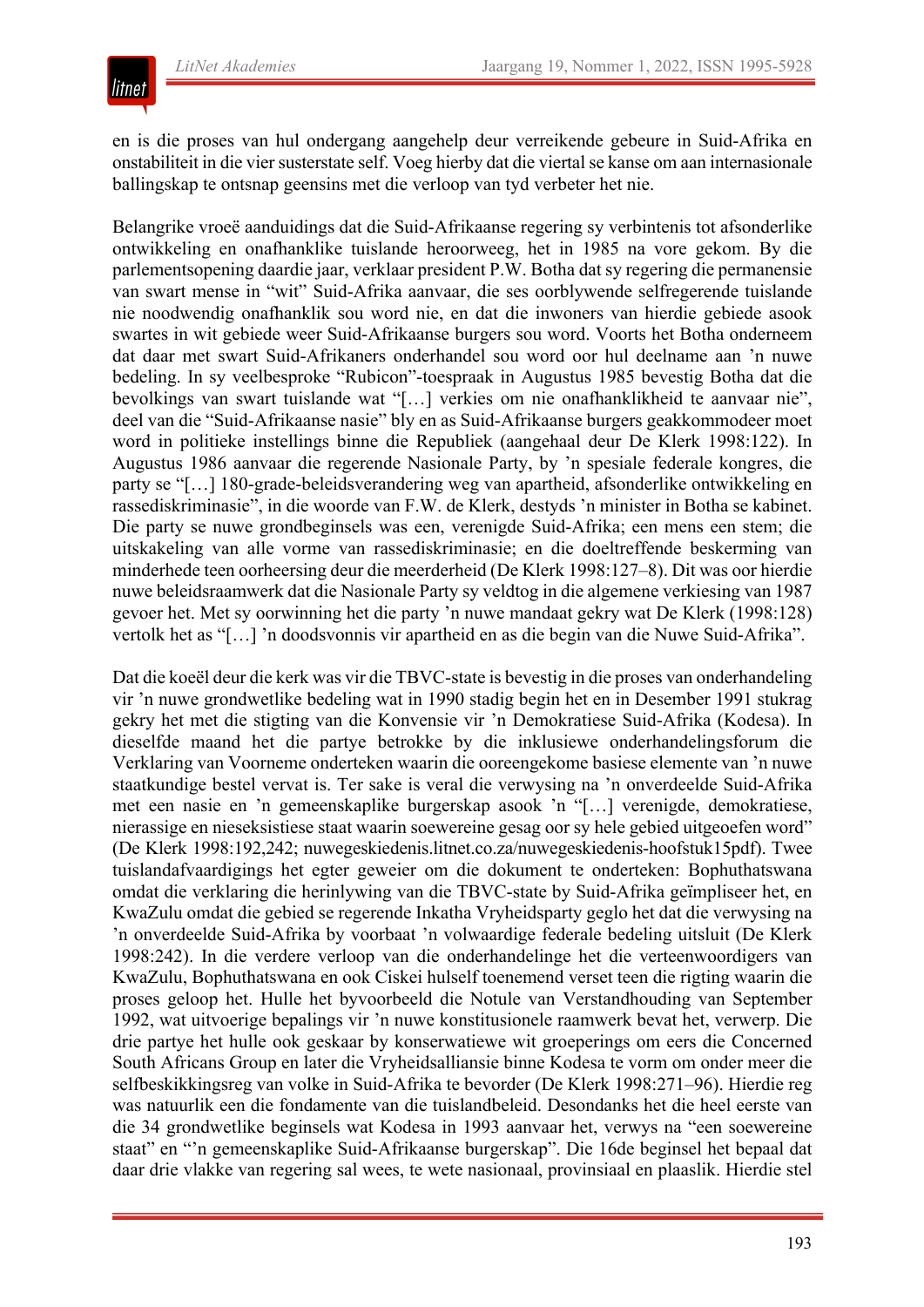

beginsels is opgeneem in die oorgangsgrondwet wat Kodesa in 1993 aanvaar en wat einde April 1994 in werking getree het. Die 1993-grondwet het voorsiening gemaak vir die opneem van die grondgebiede van die TBVC-state en die ses selfregerende tuislande in verskeie van die nege nuwe provinsies (wat die vier provinsies uit die ou bedeling sou vervang).

Synde gebaseer op die genoemde stel grondwetlike beginsels, verklaar die finale grondwet van 1996 (wat in Februarie 1997 van krag geword het) verstaanbaar dat Suid-Afrika "[…] behoort aan almal wat daarin woon", die Republiek is "een, soewereine, demokratiese staat", en daar is 'n gemeenskaplike Suid-Afrikaanse burgerskap. Op die oog af verbied hierdie bepalings enige territoriale fragmentasie van Suid-Afrika om etniese tuislande te skep. Tog maak artikel 235 voorsiening vir "[…] die erkenning […] van die konsep van die reg van enige gemeenskap wat 'n gemeenskaplike kultuur- en taalerfenis deel, op selfbeskikking binne 'n territoriale entiteit in die Republiek of op enige ander wyse, soos deur nasionale wetgewing bepaal". Teoreties gesproke sou die ongedefinieerde selfbeskikking op dieselfde groepe van toepassing kan wees vir wie daar vantevore tuislande geskep is, maar die praktiese uitoefening van dié reg deur kultuur- en taalgemeenskappe sal eers ernstige juridiese en politieke hindernisse moet oorkom. Dieselfde struikelblokke sal ook geld vir onderhandelde afskeidingspogings vir gemeenskappe soos Afrikaners of streke soos die Wes-Kaap (De Vos 2020).

Die ondergang van die TBVC-state kan vertolk word as 'n mislukking van Suid-Afrika se eksperiment in staatskepping (Dugard 1994:81; Strydom en Gevers 2016:37). Terselfdertyd kom die ontbinding van die TBVC-state neer op wat Dugard (1994:81) beskou as "[…] a victory for non-recognition as a means of obstructing the acceptance of states and territorial arrangements that violate the most basic norms of international law". Dit beteken nie dat slegs die internasionale verwerping van hul bestaansreg op daardie stadium tot die verdwyning van die susterstate gelei het nie; die Turkse Republiek van Noord-Ciprus, Abkhasië, Suid-Ossetië, Nagorno-Karabakh, Transnistrië en Somaliland bestaan almal immers al langer as 20 jaar. Die primêre rede vir die ontbinding van Transkei, Bophuthatswana, Venda en Ciskei was eerder die politieke metamorfose wat hul moederstaat Suid-Afrika ondergaan het, tesame met die diskreditering, kriminalisering en uiteindelike afskaffing van die rassebeleid wat vir die skepping van onafhanklike swart tuislande voorsiening gemaak het. Met 'n fatale geboortedefek kon die vier onafhanklike tuislande nie ontwikkel in die kroonjuwele van afsonderlike ontwikkeling nie. Daarom dat die TBVC-lande se wyse van ondergang, soos ook hul ontstaan, uniek mag wees in die annale van betwiste state.

#### **7. Gevolgtrekking**

Twee verbandhoudende motiverings het tot hierdie artikel aanleiding gegee. Die eerste is dat akademiese geskrifte oor Transkei, Bophuthatswana, Venda en Ciskei as onafhanklike state selde indien ooit enige blyke getoon het dat hierdie entiteite se gebrek aan internasionale aanvaarding nie heeltemal uniek was nie. Voor, tydens en na die TBVC-entiteite se bestaan as aspirantstate wie se bestaansreg internasionaal betwis is, was en is daar steeds verskeie ander lande in dieselfde penarie. Die tweede motivering is dat hedendaagse studies van hierdie ander betwiste oftewel de facto-state op hul beurt meesal geen aandag gee aan die bestaan van die TBVC-state tussen 1976 en 1994 nie. Die doel van die huidige artikel is om hierdie twee gapings te probeer vul. Deur die TBVC-lande in 'n vergelykende internasionale perspektief te plaas, kon ooreenkomste en verskille tussen hulle en ander betwiste state uitgewys word en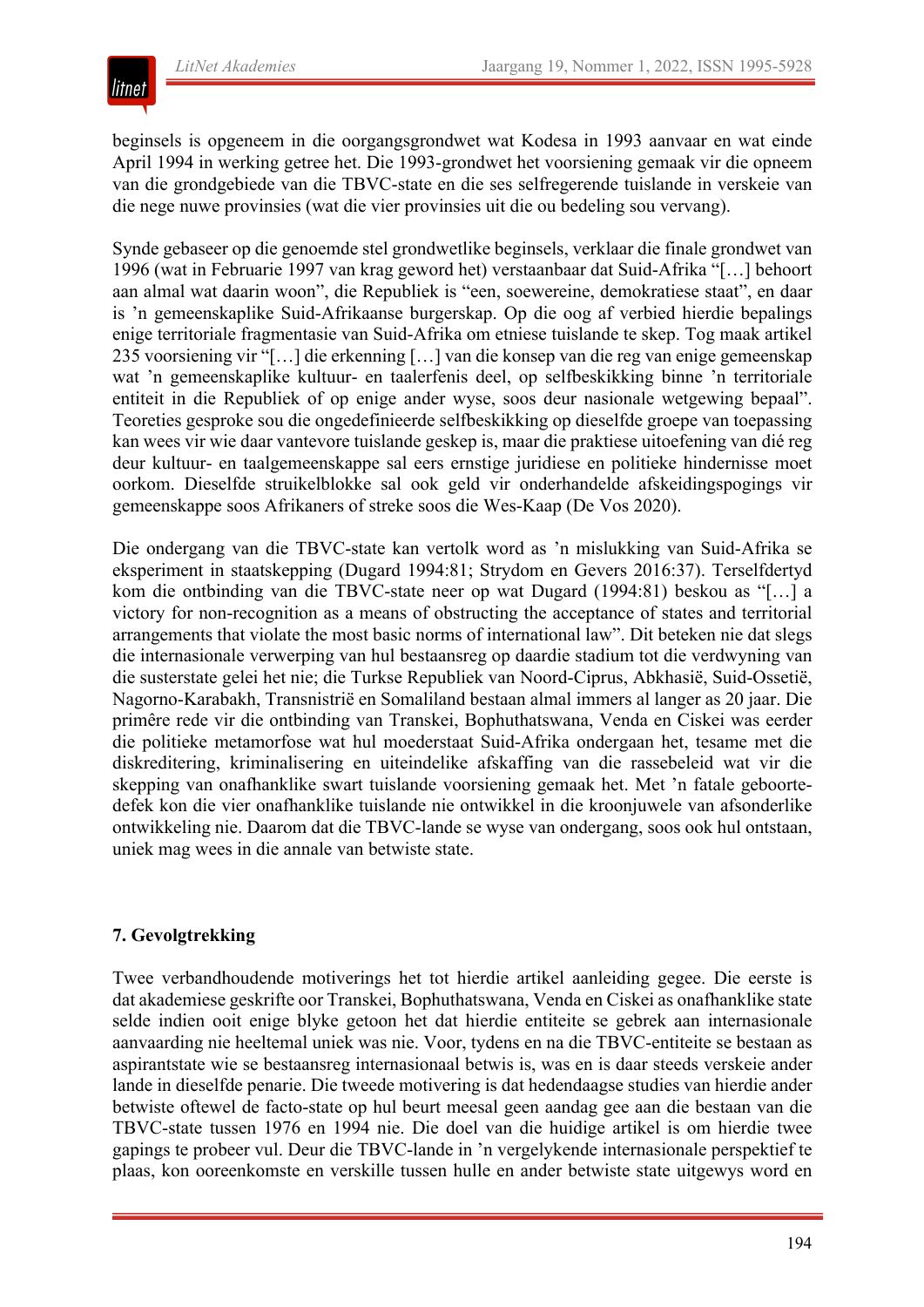

kan navorsers hopelik oorreed word dat Suid-Afrika se vier onafhanklike voormalige tuislande waardige en waardevolle gevallestudies is in vergelykende ontledings van betwiste state. Sodoende word die ryk verskeidenheid onder sulke state wêreldwyd ook bevestig. Die volgehoue toename in ernstige akademiese studies oor betwiste state en die gepaardgaande vestiging van 'n sub-veld in internasionale betrekkinge oor dié tema, bewys dat hierdie omstrede en verstote politieke entiteite as eiesoortige internasionale rolspelers erken en nagevors word.

Die eenvoudige ontledingsraamwerk wat hier gebruik is, is gebou op drie fases in die lewensiklus van betwiste state. Daar is eerstens gelet op hoe betwiste state ontstaan, gedagtig daaraan dat hulle hulself in 'n ongewone, onwelkome en onaangename situasie bevind. Hul ontstaanswyse hou gewoonlik die sleutel tot die verklaring van hul betwiste staatskap. Dié wat gebore is uit sesessie of dade wat die internasionale reg skend, soos aggressie, besetting en rassediskriminasie, is veral sedert die tweede wêreldoorlog as onwettige state beskou sonder 'n regmatige aanspraak op staatskap. Die TBVC-state, as produkte van apartheid – 'n misdaad teen die mensdom – is as't ware in sonde ontvang, gebore en getoë en daarom internasionale erkenning en aanvaarding ontsê. Hul verband met apartheid en rassediskriminasie, wat uitvoerig bespreek is, plaas die TBVC-state in 'n klas van hul eie wat betref die ontstaan van betwiste state.

Die tweede fase gaan oor betwiste state se voortbestaan onder toestande van internasionale verwerping en afsondering. Hierdie werklikheid kan die entiteite se verrigting van 'n sestal tipiese take bemoeilik: die bevordering van sekuriteit of net eenvoudig politieke oorlewing, staatbou, nasiebou, demokratisering, ekonomiese ontwikkeling en internasionale verhoudinge. Omdat die TBVC-state besondere uitdagings met laasgenoemde ervaar het weens hul volslae gebrek aan de jure- internasionale erkenning van hul staatskap (behalwe van Suid-Afrika) en dit ook 'n tema is waaroor redelik min gegewens nog gepubliseer is, skenk die artikel heelwat aandag hieraan. Die vier susterstate se betrekkinge met Suid-Afrika was vir hulle lewensnoodsaaklik en het uiterste afhanklikheid van hul skepper- en moederstaat tot gevolg gehad. Hierdie aspekte kan tot interessante vergelykings met ander betwiste state soos Noord-Ciprus, Nagorno Karabakh en Somaliland lei. Die omvattende netwerk van multilaterale instellings wat deur Suid-Afrika en sy vier voormalige tuislande geskep is, is waarskynlik uniek in die verhoudinge van betwiste state en hul begunstigerstate.

Die laaste fase in die lewensiklus van betwiste state handel oor hoe hulle uit hierdie status kan ontsnap. Die uitgangspunt is dat bykans al die betrokke state streef na kollektiewe internasionale erkenning en deelname aan normale eksterne betrekkinge met bevestigde state en lidmaatskap van multilaterale organisasies, bowenal die VN as die globale instansie wat "geboortesertifikate" aan aspirantstate kan uitreik. Dit gebeur egter baie selde dat betwiste state tot volwaardige staatskap bevorder word. Onder vandag se 10 betwiste state staan net Kosowo 'n goeie kans op algemene internasionale aanvaarding in die nabye toekoms. Histories het verskeie betwiste state tot niet gegaan deur gewelddadig by hul moederstate heringelyf te word; Katanga, Biafra, Tsjetsnië en Serwiese Krajina is voorbeelde van hierdie uiteinde. Die TBVC-state is daarteenoor grootliks vreedsaam en redelik glad by Suid-Afrika heringelyf om 'n taamlik uitsonderlike rede: regime-verandering in hul skepper- en moederstaat, Suid-Afrika. Die ideologie, regering en ondersteunende burokrasie wat tot onafhanklikheid vir die vier etnies-gebaseerde tuislande gelei het en hulle aan die lewe gehou het, is vervang deur 'n gans nuwe staatkundige bedeling wat apartheid in die ban gedoen het. Daar kan wel gevra word of ingrypende politieke veranderinge in die begunstigerstate van sommige van vandag se betwiste state ook moontlik tot laasgenoemde se herinlywing by hul moederstate kan lei.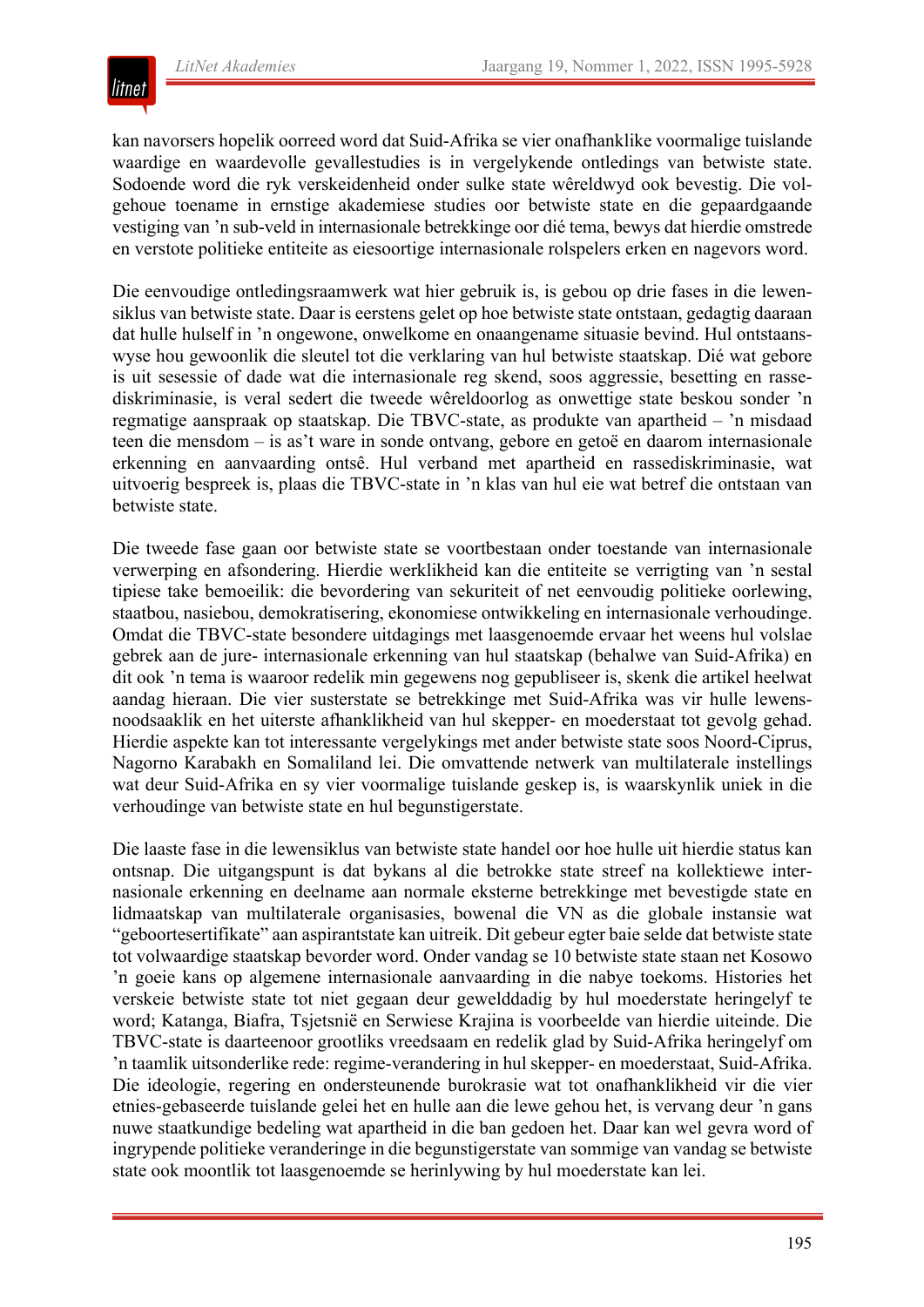# lıtnet

Intussen het die internasionale gemeenskap steeds te kampe met 'n tiental betwiste state wat al vir meer as 20 jaar bestaan en waarskynlik vir nog baie jare die bron van spanning en onstabiliteit in hul onderskeie streke kan wees. Laastens bestaan die moontlikheid van toekomstige betwiste state, veral indien rebelse gemeenskappe eensydig afskei van state waarin hulle meen hulle onderdruk of andersins as groep benadeel word.

## **Erkenning**

Drie voormalige Suid-Afrikaanse diplomate – prof. Costa Georghiou, mnr. Eli Bitzer en dr. John Mare – het hul destydse professionele wedervaringe van die TBVC-state met my gedeel en my gehelp sin maak van die vier lande se buitelandse bedrywighede. Ek erken met dank hul bydrae tot hierdie artikel.

## **Bibliografie**

Allen, S. 2000. Statehood, self-determination and the "Taiwan question". *Asian Yearbook of International Law*, 9:191–219.

Ally, S. en A. Lissoni (reds.). 2017. *New histories of South Africa's apartheid-era Bantustans*. Abingdon: Routledge.

Bahcheli, T., B. Bartmann en H. Srebrnik (reds.). 2004. *De facto states: The quest for sovereignty.* Londen: Routledge.

Barrie, G.N. 1976. A legal view of Transkeian recognition and so-called "statelessness". *Politikon*, 3(2):31–5.

Beinart, W. en S. Dubow (reds.). 1995. *Segregation and apartheid in twentieth-century South Africa*. Londen: Routledge.

Berg, E. en S. Pegg. 2018. Scrutinizing a policy of "engagement without recognition": US requests for diplomatic actions with de facto states. *Foreign Policy Analysis*, 14(3):388–407.

Berg, E. en K. Vits. 2018. Quest for survival and recognition: Insights into the foreign policy endeavours of the post-Soviet de facto states. *Ethnopolitics*, 17(4):390–407.

Berg E. en J. Ker-Lindsay (reds.). 2019. *The politics of international interaction with de facto states.* Abingdon: Routledge.

Bernhardt, R. (red.). 2000. *Encyclopedia of public international law*. 4de volume. Amsterdam: Elsevier.

Breytenbach, W.J. 1984. Samewerkingsgebiede en -projekte binne die kader van die interafhanklikheid tussen die RSA en TBVS-state. In Bridgman e.a. 1984.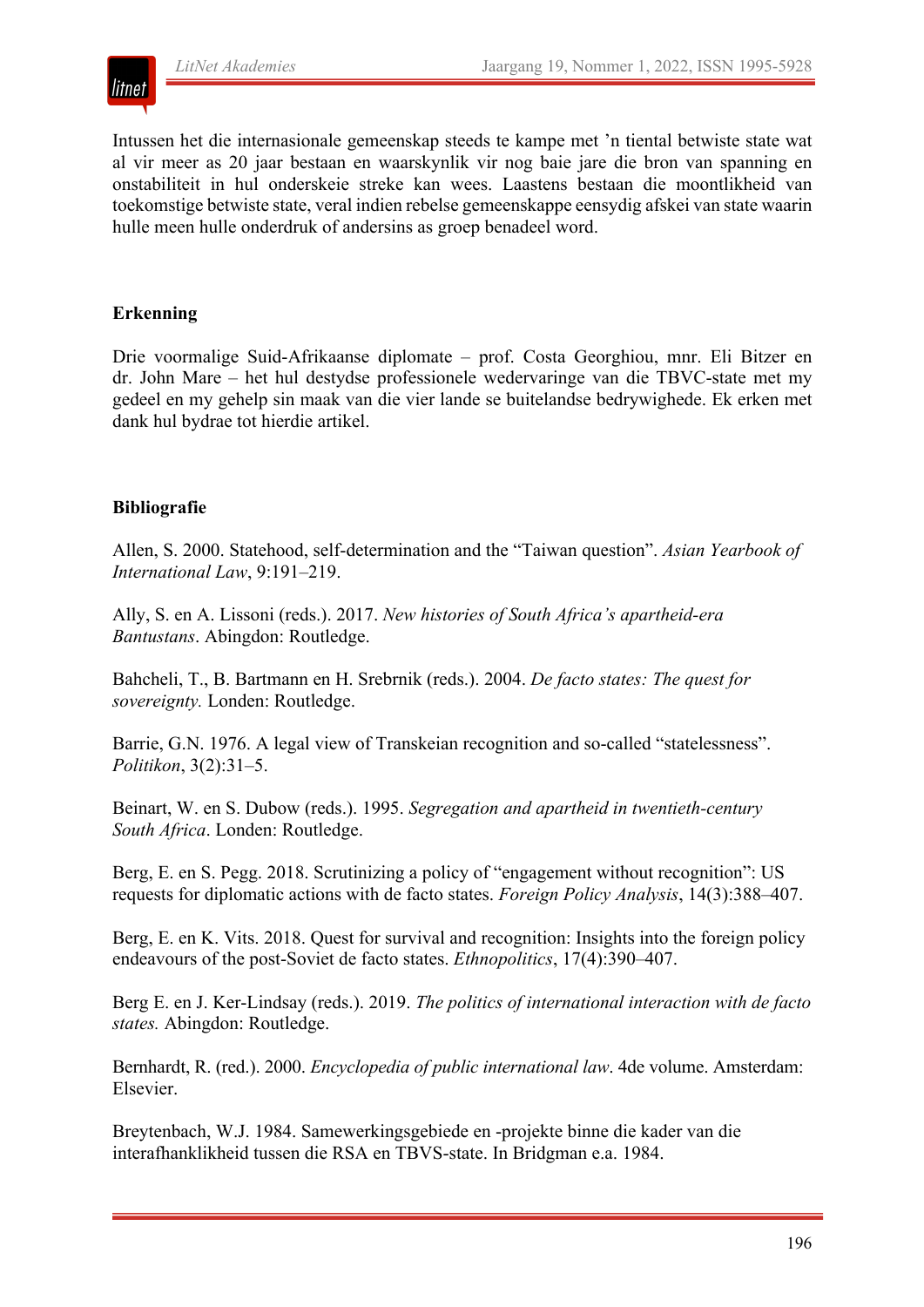

Bridgman, D.H.M. 1984. Co-operation and interdependence between South Africa and Ciskei. In Bridgman e.a. 1984.

Bridgman, D.H.M. e.a. 1984. *Interafhanklikheid en samewerking tussen die RSA en TBVClande*. Potchefstroomse Universiteit: Instituut vir Politieke en Afrikastudie navorsingspublikasie nr. 3, Departement Sentrale Publikasies.

Broers, L. 2013. Recognizing politics in unrecognized states: 20 years of inquiry into the de facto states of the South Caucasus. *Caucasus Survey*, 1(1):59–74.

Bryant, R. en M. Hatay. 2021. *Sovereignty suspended: Building the so-called state*. Philadelphia: University of Pennsylvania Press.

Burns, J.F. 1987. Army coup in South African homeland. *The New York Times*, 31 Desember. https://www.nytimes.com/1987/12/31/world/army-coup-in-south-african-homeland.html (18 Augustus 2021 geraadpleeg).

Butler J., R.I. Rotberg en J. Adams. 1978. *The black homelands of South Africa: The political and economic development of Bophuthatswana and KwaZulu*. Berkeley: University of California Press.

Carter, G.M., T. Karis en N.M. Stultz. 1967. *South Africa's Transkei: The politics of domestic colonialism*. Londen: Heinemann.

Caspersen, N. 2011. Democracy, nationalism and (lack of) sovereignty: The complex dynamics of democratization in unrecognized states. *Nations and Nationalism*, 17(2): 337–56.

—. 2012. *Unrecognized states: The struggle for sovereignty in the modern international system*. Cambridge: Polity.

—. 2019. Collective non-recognition of states. In Visoka, Doyle en Newman (reds.) 2019.

Casperson, N. en G. Stansfield (reds.). 2014. *Unrecognized states in the international system*. Abingdon: Routledge.

Chipkin, I. en L. Phillips. 2014. Bantustans are dead – long live the Bantustans. *Mail & Guardian*, 10 Julie. https://mg.co.za/article/2014-07-10-bantustans-are-dead-long-live-thebantustans/ (3 September 2021 geraadpleeg).

Comai, G. 2018. Conceptualising post-Soviet de facto states as small dependent jurisdictions. *Ethnopolitics*, 17(2):181–200.

Cooley, A. en A.M. Mitchell. 2010. Engagement without recognition: A new strategy toward Abkhazia and Eurasia's unrecognized states. *The Washington Quarterly*, 33(4):59–73.

Coppieters, B. 2019. Engagement without recognition. In Visoka, Doyle en Newman (reds.) 2019.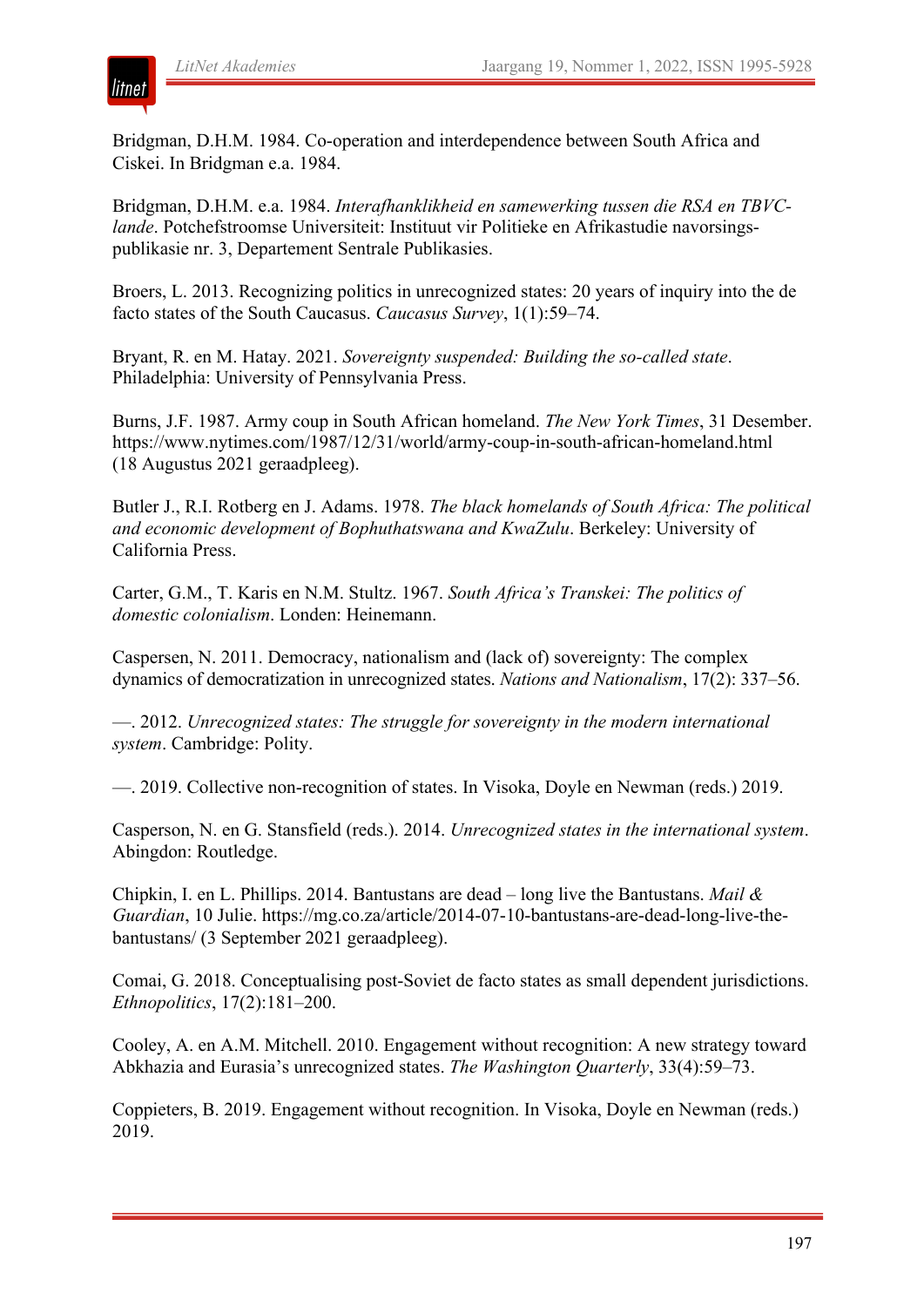Countries that recognize Kosovo 2020. 2020. https://worldpopulationreview.com/countryrankings/countries-that-recognize-kosovo (27 September 2021 geraadpleeg).

Countries that recognize Taiwan 2020. 2021. https://worldpopulationreview.com/countryrankings/countries-that-recognize-taiwan (27 September 2021 geraadpleeg).

Crawford, J. 1979. *The creation of states in international law*. Oxford: Clarendon Press.

—. 1997. State practice and international law in relation to unilateral secession. Report to the Government of Canada concerning unilateral secession by Quebec. Tamilnation.org. http://www.tamilnation.org/selfdetermination/97crawford.htm (15 Julie 2020 geraadpleeg).

—. 2002. *International law as an open system*. Londen: Cameron May.

Cronjé, R. 1984. Interafhanklikheid, samewerkingsgebiede en -projekte tussen die RSA en TBVC-lande: 'n Perspektief uit die TBVC-lande. In Bridgman e.a. 1984.

Davenport, T.R.H. 1977. *South Africa: A modern history*. Londen: Macmillan.

Davies, N. 2011. *Vanished kingdoms: The rise and fall of states and nations*. New York: Viking.

De Klerk, F.W. 1998. *Die laaste trek – 'n nuwe begin*. Kaapstad: Human & Rousseau.

De Vos, P. 2020. Fringe talk of Western Cape secession is reactionary – and unachievable. *Daily Maverick*, 12 Augustus. https://www.dailymaverick.co.za/opinionista/2020-08-12 fringe-talk-of-western-cape-secession-is-reactionary-and-unachievable (16 September 2021 geraadpleeg).

Devenish, G.E. 1985. The constitution of the Republic of Bophuthatswana. In Vorster, Wiechers en Van Vuuren (reds.) 1985.

Dixon, M. 2000. *Textbook on international law*. 4de uitgawe. Londen: Blackstone Press.

Du Pisani, K. 2012. B.J. Vorster en afsonderlike ontwikkeling. In Pretorius (red.) 2012.

Dugard, J. 1978. *Human rights and the South African legal order*. Princeton: Princeton University Press.

—. 1987. *Recognition and the United Nations*. Cambridge: Grotius Publications.

—. 1994. *International law: A South African perspective*. Kaapstad: Juta.

—. 2012. South African Bantustan policy. In Wolfrum (red.) 2012.

Eksteen, M.C. 1982. Ciskei: A constitutional framework with provision for a broader concept in southern Africa. *Africa Insight*, 12(1):42–5.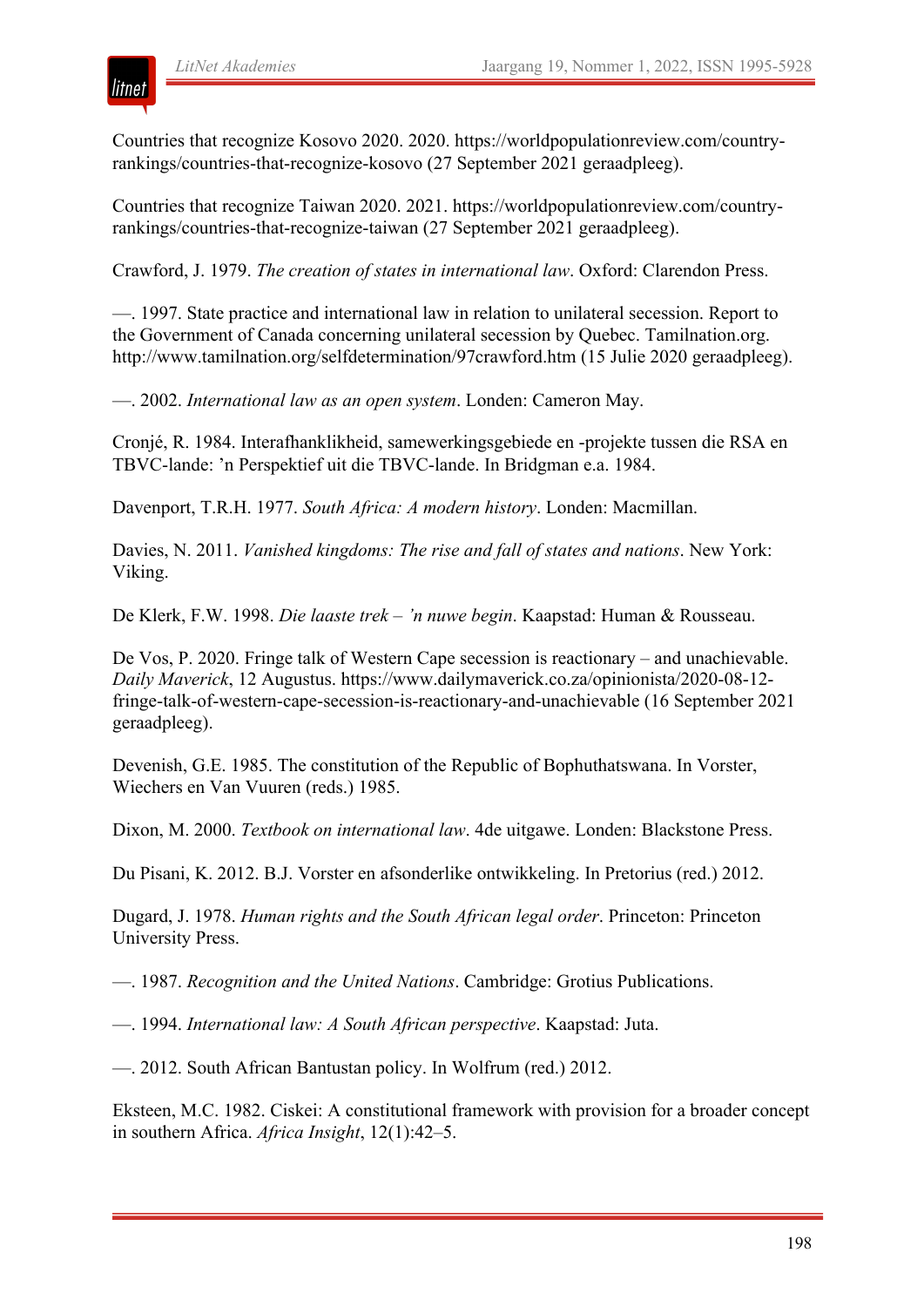

Fabry, M. 2012. The contemporary practice of state recognition: Kosovo, South Ossetia, Abkhazia, and their aftermath. *Nationalities Papers*, 40(5):661–76.

Fawcett, J.E.S. 1968. *The law of nations*. Londen: Allen Lane.

Florea, A. 2017. De facto states: Survival and disappearance (1945–2011). *International Studies Quarterly*. doi:10.1093/isq/sqw049. https://academic.oup.com/isq/article/61/2/337/ 3078982 (12 Augustus 2021 geraadpleeg).

*Fragile states index*. s.j. Washington D.C.: Fund for Peace. https://fragilestatesindex.org.

*Freedom in the world 2021: Democracy under siege.* 2021. Washington D.C.: Freedom House. freedomhouse.org/countries/freedom-world/scores (7 September 2021 geraadpleeg).

Geldenhuys, D. 1981. *South Africa's black homelands: Past objectives, present realities and future developments*. Braamfontein: South African Institute of International Affairs.

—. 2009. *Contested states in world politics*. Houndmills: Palgrave.

Giliomee, H. 2012a. *Die laaste Afrikanerleiers: 'n Opperste toets van* mag. Kaapstad: Tafelberg.

—. 2012b. "Aanpas of sterf", 1978–1984. In Pretorius (red.) 2012.

—. 2012c. Apartheid: 'n Ander blik. In Pretorius (red.) 2012.

Gratjios, A. 1982. The abdication of its sovereignty over Transkei, Bophuthatswana and Venda by the South African parliament. Magisterverhandeling, Unisa.

Grotenhuis, R. 2016. *Nation-building as necessary effort in fragile states*. Amsterdam: Amsterdam University Press.

Harvey, W.B. en W.H.B. Dean. 1978. The independence of Transkei – a largely constitutional inquiry. *The Journal of Modern African Studies*, 16(2):189–220.

*HAT: Verklarende handwoordeboek van die Afrikaanse taal*. 1994. Johannesburg: Perskor.

Hill, C.R. 1964. *Bantustans: The fragmentation of South Africa*. Londen: Oxford University Press.

Hoch, T. en V. Kopeček (reds.). 2020. *De facto states in Eurasia*. Abingdon: Routledge.

Hough, M. 1984. Veiligheidsamewerking tussen Suid-Afrika en die onafhanklike swart state. In Bridgman e.a. 1984.

Isachenko, D. 2018. The production of recognized space: Statebuilding practices of Northern Cyprus and Transdniestria. *Journal of Intervention and Statebuilding*, 2(3): 353–68.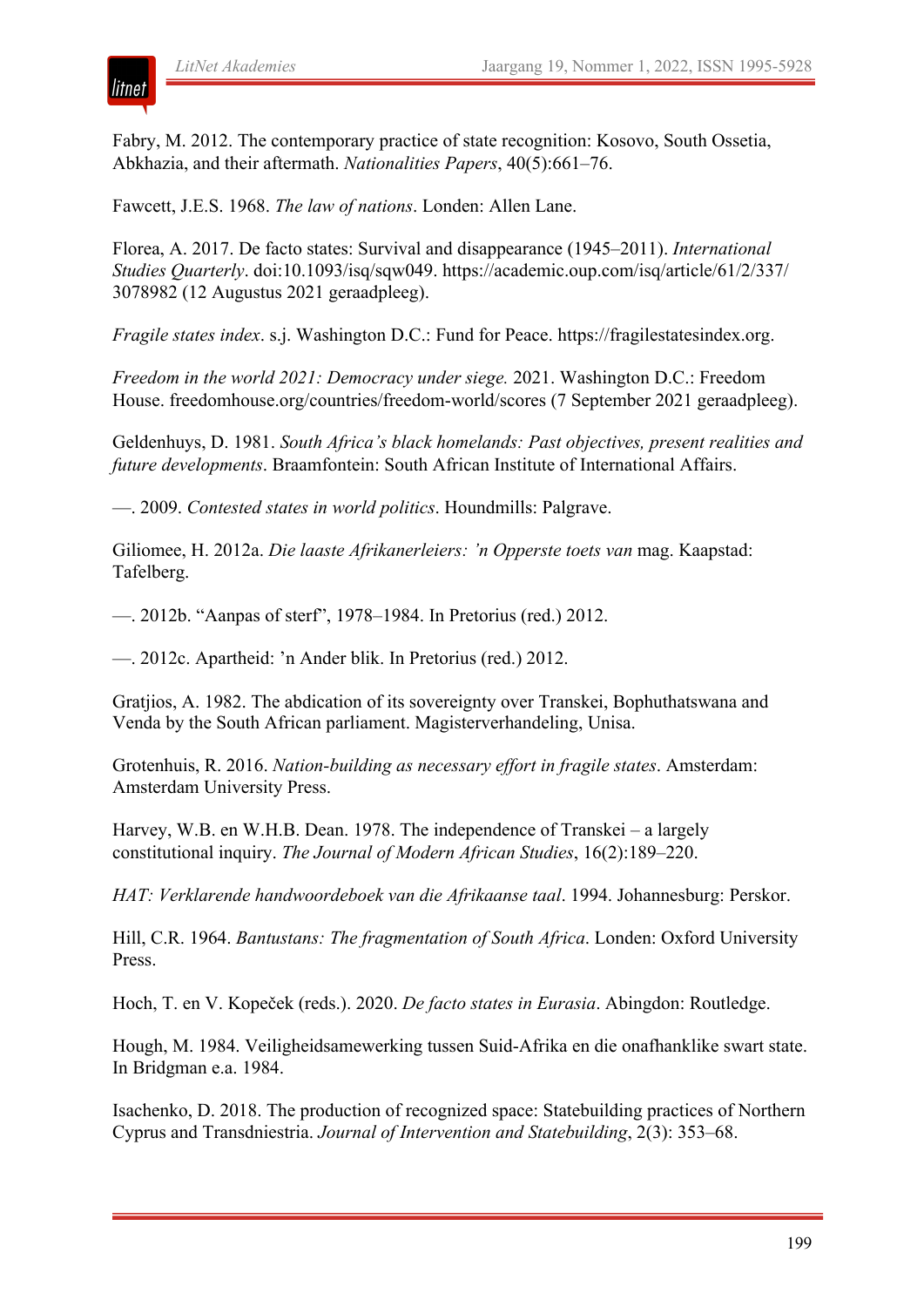

James, A. 1986. *Sovereign statehood: The basis of international society*. Londen: Allen & Unwin.

Johnson, M.C. en M. Smaker. 2014. State-building in de facto states: Somaliland and Puntland compared. *Africa Today*, 60(4):3–23.

Ker-Lindsay, J. 2012. *The foreign policy of counter-secession: Preventing the recognition of contested states*. Oxford: Oxford University Press.

—. 2015. Engagement without recognition: The limits of interaction with contested states. *International Affairs*, 91(2):267–85.

Ker-Lindsay, J. en E. Berg. 2018. Introduction: A conceptual framework for engagement with de facto states. *Ethnopolitics*, 17(4):335–42.

Khunou, S.F. 2009. Traditional leadership and independent Bantustans of South Africa: Some milestones of transformative constitutionalism beyond apartheid. *Potchefstroom Electronic Law Journal*, 12(4):81–125.

Khwashaba, M.P. 1991. The financial relationship between the Republic of Venda and the Republic of South Africa. Magisterverhandeling, Unisa.

King, C. 2001. The benefits of ethnic war: Understanding Eurasia's unrecognized states. *World Politics*, 53(4):524–52.

Klein, E. 2000. South African Bantustan policy. In Bernhardt (red.) 2000.

Kolstø, P. 2021. Authoritarian diffusion, or the geopolitics of self-interest? Evidence from Russia's patron-client relations with Eurasia's *de facto* states. *Europe-Asia Studies*, 73(5):890–912.

Kolstø, P. en H. Blakkisrud. 2008. Living with non-recognition: State- and nation-building in South Caucasian quasi-states. *Europe-Asia Studies*, 60(3):483–509.

Kolstø, P. en H. Blakkisrud. 2012. De facto states and democracy: The case of Nagorno-Karabakh. *Communist and Post-Communist Studies*, 45(1/2):141–51.

Kosienkowski, M. 2020. The patron-client relationship between Russia and Transnistria. In Hoch en Kopeček (reds.) 2020.

Kursani, S. 2021. Reconsidering the contested state in post-1945 international relations: An ontological approach. *International Studies Review*, 23(3):752–78.

Kurtulus, E.N. 2005. *State sovereignty: Concept, phenomenon and ramifications*. Houndmills: Macmillan.

Le Roux, W. 1993. Ciskei en Transkei: 'n Studie in tussenstaatlike verhoudings. Doktorale proefskrif, Potchefstroomse Universiteit.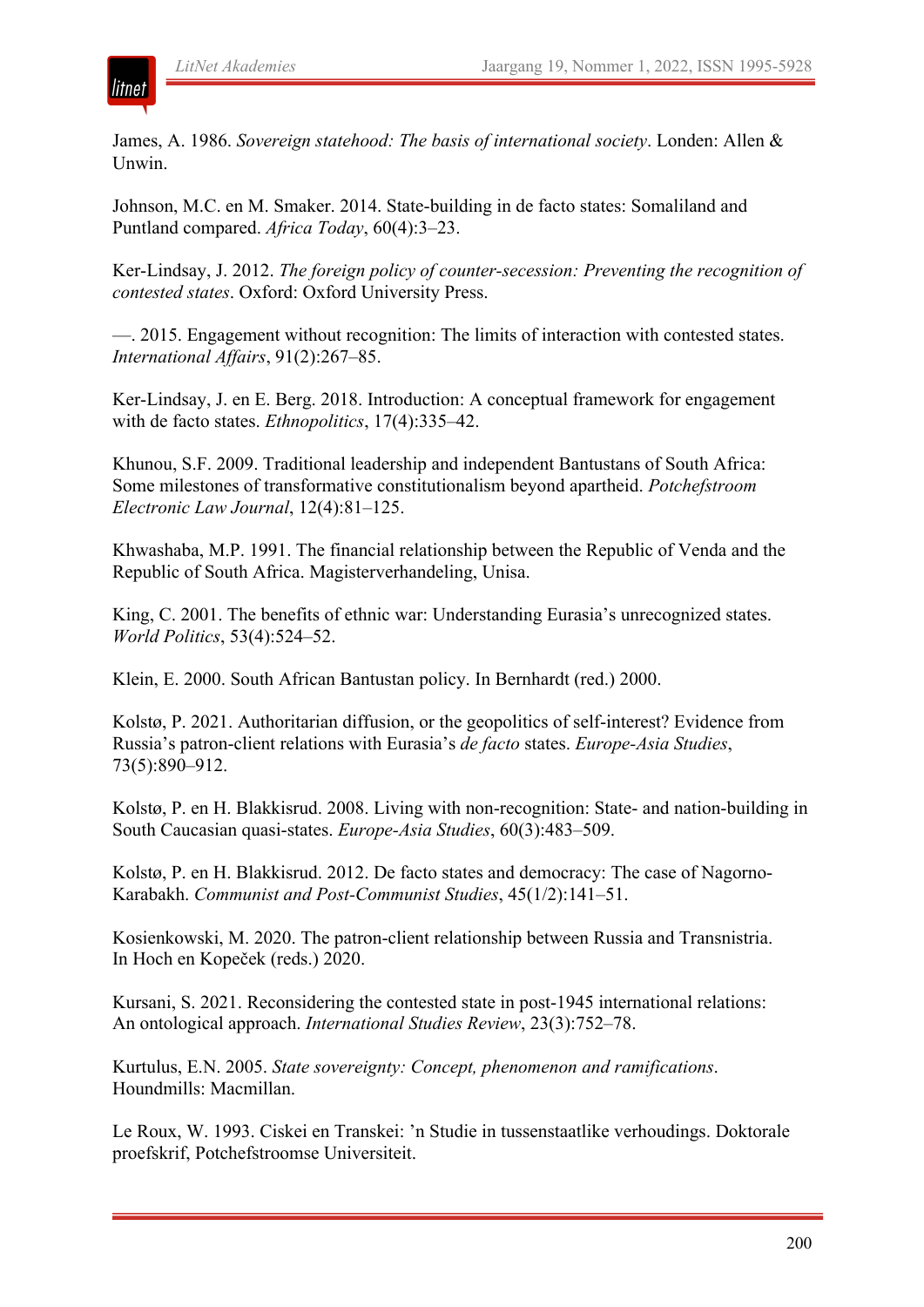

Lynch, D. 2004. *Engaging Eurasia's separatist states: Unresolved conflicts and de facto states*. Washington D.C.: United States Institute of Peace Press.

Major general Bantubonke (Bantu) Harrington Holomisa. 2012. South African History Online. https://www.sahistory.org.za/people/major-general-bantubonke-bantu-harringtonholomisa (25 Augustus 2021 geraadpleeg).

Mangope, L. 1978. *A place for all*. Goodwood: Via Afrika.

Marala, T.N. 1984. An investigation into the Transkei's position as a sovereign independent state. Magisterverhandeling, Universiteit van Fort Hare.

Markedonov, S. 2015. De facto statehood in Eurasia: A political and security phenomenon. *Caucasus Survey*, 3(3):195–206.

Mompei, G.M. 1994. Factors and events which led to the political independence of Bophuthatswana 1950–1977. Magisterverhandeling, Potchefstroomse Universiteit.

Mugerwa, N. 1968. Subjects of international law. In Sorensen (red.) 1968.

Muller, M.E. 1988. Multilaterale samewerking in Suider-Afrika. *Politikon*, 15(1):90–104.

Norman, G.E. 1977. The Transkei: South Africa's illegitimate child. *New England Law Review*, 12(3):585–646.

*Nuwerwetse politieke woordeboek: Terme, begrippe en gebruike in die politieke wetenskappe*. 2002. Johannesburg: CEPTSA, Randse Afrikaanse Universiteit.

Ó Beacháin, D. 2012. The dynamics of electoral politics in Abkhazia. *Communist and Post-Communist Studies*, 45(1/2):165–74.

Oupa Joshua Gqozo. 2011. South African History Online. https://www.sahistory.org.za/ people/oupa-joshua-gqozo (25 Augustus 2021 geraadpleeg).

Palani, K., J. Khidir, M. Dechesne en E. Bakker. 2020. De facto states' engagement with parent states: Kurdistan's engagement with the Iraqi government. *British Journal of Middle Eastern Studies*. DOI:10.1080/13530194.2020.1714429:1–18.

Pegg, S. 1998. *International society and the de facto state*. Aldershot: Ashgate.

—. 2017. Twenty years of de facto state studies: Progress, problems, and prospects. *Oxford Research Encyclopedia of Politics*. Oxford: Oxford University Press. https://doi.org/10.1093/ acrefore/9780190228637.013.516.

Pegg, S. en P. Kolstø. 2015. Somaliland: Dynamics of internal legitimacy and (lack of) external sovereignty. *Geoforum*, 66:193–202.

Pelzer, A.N. (red.). 1964. *Verwoerd aan die woord: Toesprake 1948–1962*. Johannesburg: Afrikaanse Pers-boekhandel.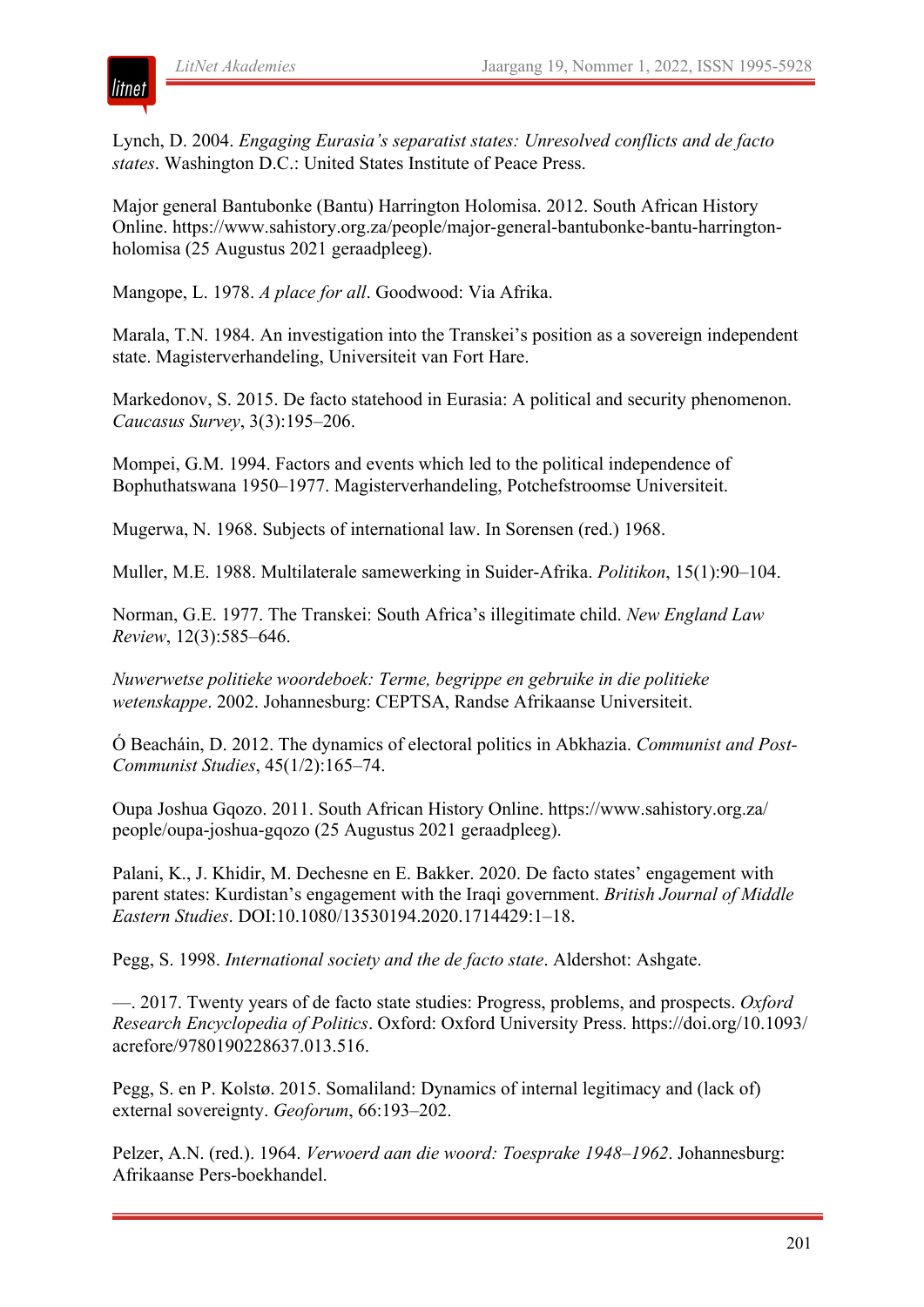

Permanent Observer Mission of the State of Palestine to the United Nations. s.j. http://palestineun.org/about-palestine/diplomatic-relations (18 Augustus 2021 geraadpleeg).

Phillips, L. 2018. The peculiar nostalgia for the former Bantustans in South Africa. https://africasacountry.com/2018/03/the-peculiar-nostalgia-for-the-former-bantustans-insouth-africa (1 September 2021 geraadpleeg).

Pretorius, F. (red.). 2012. *Geskiedenis van Suid-Afrika: Van voortye tot vandag*. Kaapstad: Tafelberg.

*Race Relations Survey 1984*. 1985. Johannesburg: South African Institute of Race Relations.

*Race Relations Survey 1988/89*. 1989. Johannesburg: South African Institute of Race Relations.

*Race Relations Survey 1991/92*. 1992. Johannesburg: South African Institute of Race Relations.

Rathebe, S.L.L. 1984. Interdependence and co-operation between the Republic of Bophuthatswana and the RSA – A perspective from Bophuthatswana. In Bridgman e.a. (reds.) 1984.

Rautenbach, I.M. en E.F.J. Malherbe. 1994. *Staatsreg*. Johannesburg: Lex Patria.

Richards, R. 2014. *Understanding statebuilding: Traditional governance and the modern state in Somaliland*. Farnham: Ashgate.

Richards, R. en R. Smith. 2015. Playing in the sandbox: State building in the space of nonrecognition. *Third World Quarterly*, 36(9):1717–35.

Richardson, H.J. 1978. Self-determination, international law and the South African Bantustan policy. *Columbia Journal of Transnational La*w, 17:185–219.

Riegl, M. en B. Doboš (reds.). 2017. *Unrecognized states and secession in the 21st century*. Cham: Springer.

Rogerson, C.M. 1990. Sun International: The making of a South African tourismus multinational. *Geo-Journal* 22(3):345–54.

Scher, D.M. 2012a. Na-oorlogse rasseverhoudinge, 1902–1948. In Pretorius (red.) 2012.

—. 2012b. Die vestiging van die apartheidstaat, 1948–1966. In Pretorius F. (red.) 2012.

Scholtz, G.D. 1974a. *Dr Hendrik Frensch Verwoerd 1901–1966*. 1ste band. Johannesburg: Perskor-uitgewery.

—. 1974b. *Dr Hendrik Frensch Verwoerd 1901–1966*. 2de band. Johannesburg: Perskoruitgewery.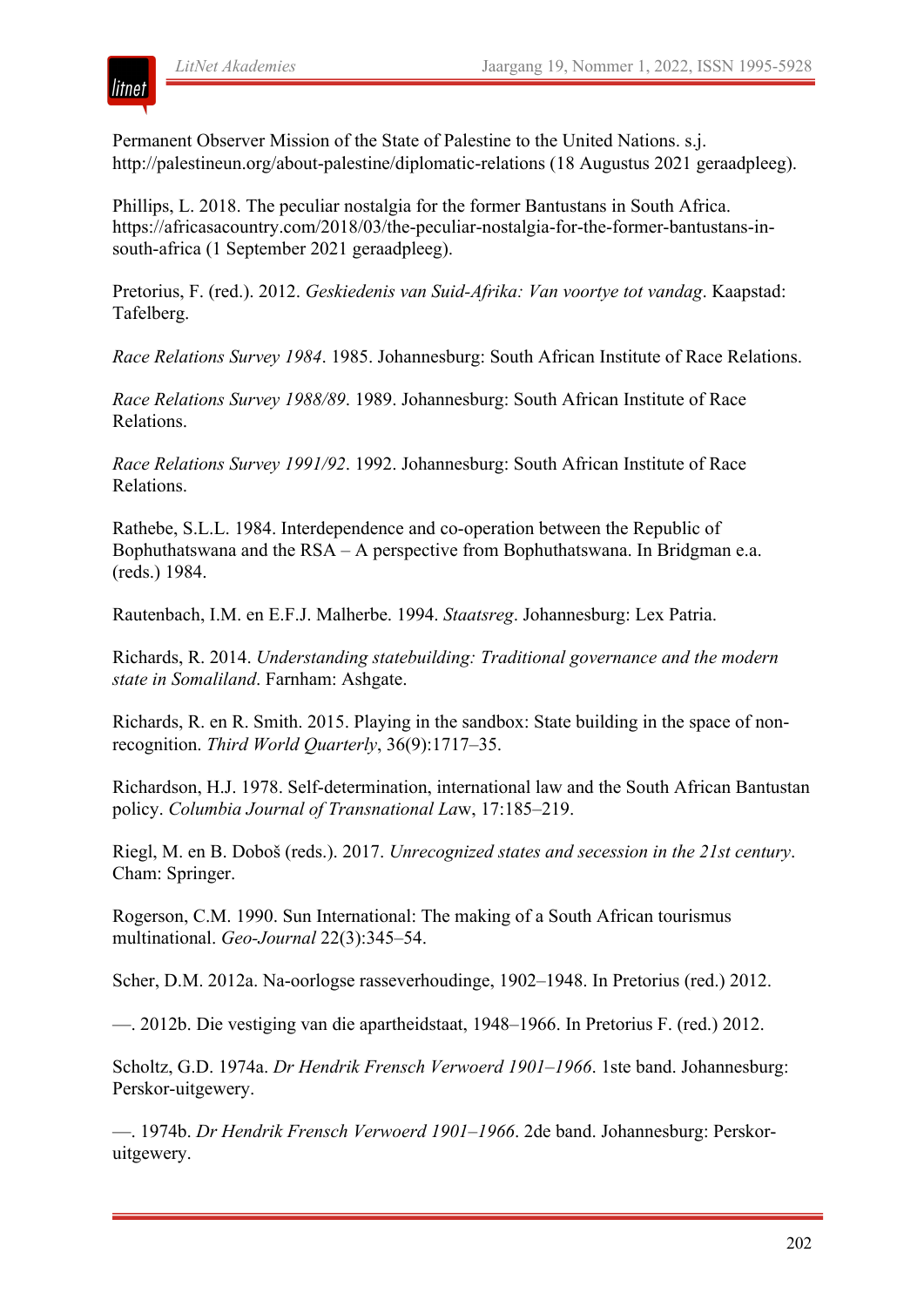litnet

Scholtz, L. 2016. *Kruispaaie: Afrikanerkeuses in die 19de en 20ste eeu*. Pretoria: Kraal uitgewers.

Scott Z. 2007. *Literature review on state-building*. University of Birmingham: International Development Department. http://www.gsdrc.org/docs/open/hd528.pdf

Shaw, M.N. 2003. *International law*. 5de uitgawe. Cambridge: Cambridge University Press.

—. 2008. *International law*. 6de uitgawe. Cambridge: Cambridge University Press.

Shearer, I. 2000. International legal relations between Australia and Taiwan: Behind the façade. *The Australian Year Book of International Law*, 21:113–32.

Sisk, T. 2013. *Statebuilding: Consolidating peace after civil war*. Cambridge: Polity Press.

Sorensen, M. (red.). 1968. *Manual of public international law*. Londen: Macmillan.

Southall, R. 1982. *South Africa's Transkei: The political economy of an "independent" Bantustan*. Londen: Heinemann.

Starke, J.G. 1989. *Introduction to international law*. 10de uitgawe. Londen: Butterworths.

Statistics South Africa 2000. *South African Statistics 2000*. http://www.statssa.gov.za/ publications/SAStatistics/SAStatistics2000.pdf

Streek, B. en R. Wicksteed. 1981. *Render unto Kaiser: A Transkei dossier*. Johannesburg: Ravan Press.

Strydom, H. (red.). 2016. *International law*. Kaapstad: Oxford.

Strydom, H. en C. Gevers. 2016. Statehood and recognition. In Strydom (reds.) 2016.

*Survey of race relations in South Africa: 1983*. 1984. Johannesburg: South African Institute of Race Relations. http://psimg.jstor.org/fsi/img/pdf/t0/10.5555/al.sff.document.boo19840000. 042.000 final.pdf(15 Junie 2021 geraadpleeg).

The O'Malley Archives. s.j. The Nelson Mandela Foundation. https://omalley.nelsonmandela.org/omalley/index.php/site/q/03lv02039/04lv02040.htm (10 Augustus 2021 geraadpleeg)

The O'Malley Archives. s.j. The homelands. The Nelson Mandela Foundation. https://omalley.nelsonmandela.org/omalley/index.php/site/q/03lv02424/04lv03370/05lv0341 3.htm (11 Augustus 2021 geraadpleeg).

The Truth and Reconciliation Commission of South Africa Report 1998. 2de volume. https://www.sahistory.org.za/sites/default/files/volume\_2\_0.pdf.

Thomas, W.H. 1984. Interdependence and cooperation in Southern Africa: Some views from Transkei. In Bridgman e.a. 1984.